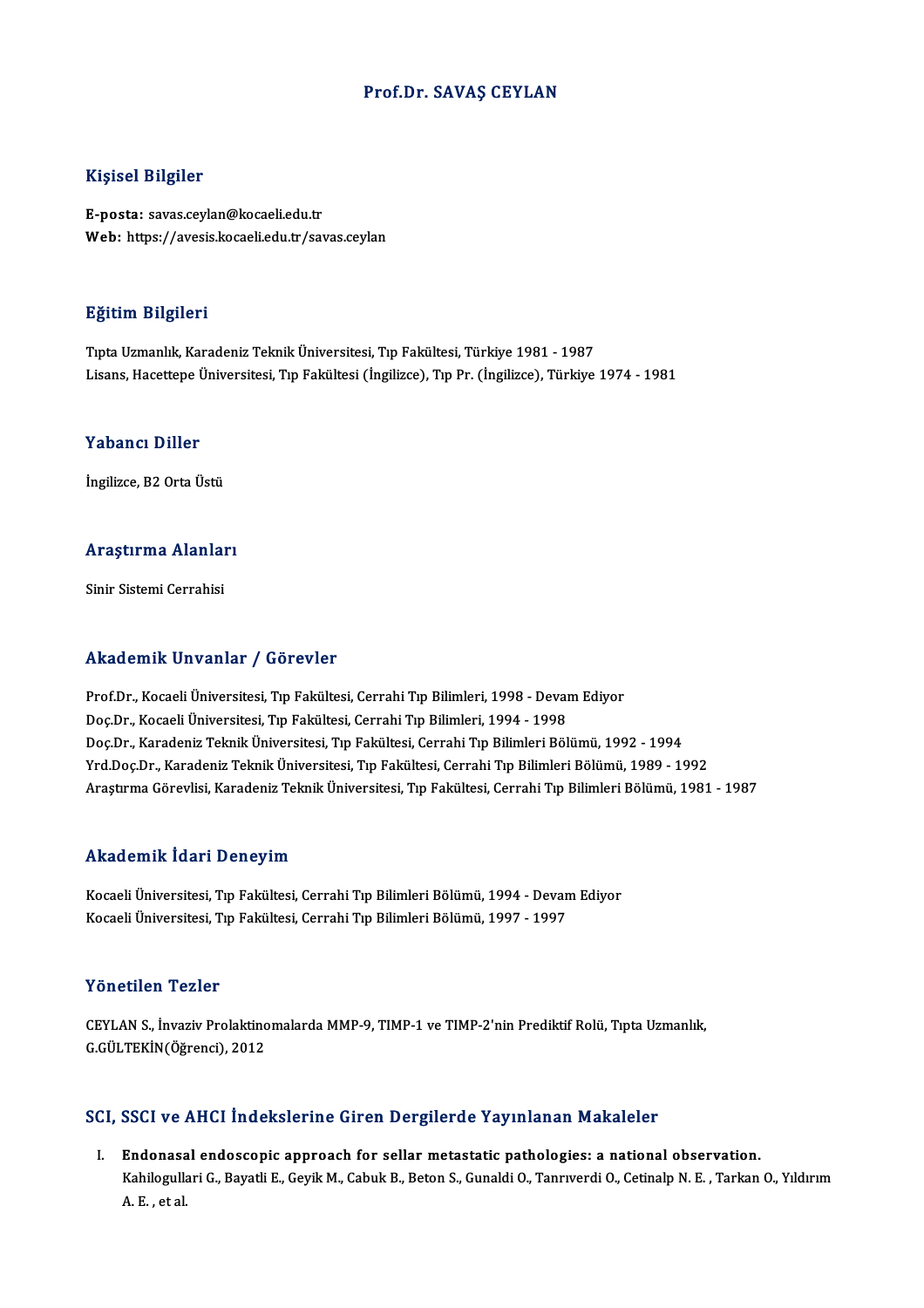British journal of neurosurgery, ss.1-7, 2022 (SCI İndekslerine Giren Dergi)

- British journal of neurosurgery, ss.1-7, 2022 (SCI İndekslerine Giren Dergi)<br>II. Choice of the Surgical Approach and Capsule Dissection in Giant Pituitary Adenomas. British journal of neurosurgery, ss.1<br>Choice of the Surgical Approach<br>Ceylan S., Sen H. E. , Cabuk B., Anik I.<br>World neurosurgery, silt 163, so 85. Choice of the Surgical Approach and Capsule Dissection in Giant Pit<br>Ceylan S., Sen H. E. , Cabuk B., Anik I.<br>World neurosurgery, cilt.163, ss.85-86, 2022 (SCI İndekslerine Giren Dergi)<br>Endessenis annuasab far siant nitujta
- Ceylan S., Sen H. E. , Cabuk B., Anik I.<br>World neurosurgery, cilt.163, ss.85-86, 2022 (SCI Indekslerine Giren Dergi)<br>III. Endoscopic approach for giant pituitary adenoma: clinical outcomes of 205 patients and comparison<br>of World neurosurgery, cilt.163, ss.85-86, 2022 (SCI İndekslerine Giren Dergi)<br>Endoscopic approach for giant pituitary adenoma: clinical outcomes of 205 patients and c<br>of two proposed classification systems for preoperative p Endoscopic approach for giant pituitary adenoma: clinical outcomes of 205 patienties of two proposed classification systems for preoperative prediction of extent of recylan S., Sen H. E. , Ozsoy B., Ceylan E. C. , Ergen A. of two proposed classification systems for preoperative prediction of extent of resection<br>Ceylan S., Sen H. E. , Ozsoy B., Ceylan E. C. , Ergen A., Selek A., Anik Y., Balci S., Cabuk B., Anik I.<br>Journal of Neurosurgery, ci Ceylan S., Sen H. E. , Ozsoy B., Ceylan E. C. , Ergen A., Selek A., Anik Y., Balci S., Cabuk B., Anik I.<br>Journal of Neurosurgery, cilt.136, sa.3, ss.786-800, 2022 (SCI Expanded Indekslerine Giren Dergi)<br>IV. Outcome in pitu
- surgery: A single center retrospective analysis<br>CABUK B., KAYA N. S., POLAT C., Geyik A. M., Icli D., ANIK İ., CEYLAN S. Outcome in pituitary apoplexy patients, stratified by delay bet<br>surgery: A single center retrospective analysis<br>ÇABUK B., KAYA N. S. , POLAT C., Geyik A. M. , Icli D., ANIK İ., CEYLAN S.<br>CLINICAL NEUPOLOCY AND NEUPOSUPCERY CLINICAL NEUROLOGY AND NEUROSURGERY, cilt.210, 2021 (SCI İndekslerine Giren Dergi) CABUK B., KAYA N. S. , POLAT C., Geyik A. M. , Icli D., ANIK İ., CEYLAN S.<br>CLINICAL NEUROLOGY AND NEUROSURGERY, cilt.210, 2021 (SCI İndekslerine Giren Dergi)<br>V. Operative nuances and surgical limits of the endoscopic appro
- chondrosarcomas: A single-center experience of 72 patients Operative nuances and surgical limits of the endoscopic approach to clival<br>chondrosarcomas: A single-center experience of 72 patients<br>Ceylan S., Emengen A., Caklili M., Ergen A., Yılmaz E., Uzuner A., Icli D., Cabuk B., An Clinical Neurology and Neurosurgery, cilt.208, 2021 (SCI Expanded İndekslerine Giren Dergi) Ceylan S., Emengen A., Caklili M., Ergen A., Yılmaz E., Uzuner A., Icli D., Cabuk B., Anik İ.<br>Clinical Neurology and Neurosurgery, cilt.208, 2021 (SCI Expanded İndekslerine Giren Dergi)<br>VI. An endoscopic endonasal approach
- Clinical Neurology and Neurosurgery<br>An endoscopic endonasal approa<br>center experience of 84 patients<br>Ceulan S. Celdili M. Emengen A. Vilme An endoscopic endonasal approach to craniopharyngioma via the infrachiasmat<br>center experience of 84 patients<br>Ceylan S., Caklili M., Emengen A., Yilmaz E., Anik Y., Selek A., Cizmecioglu F., Cabuk B., Anik İ.<br>Asta Nauvashim center experience of 84 patients<br>Ceylan S., Caklili M., Emengen A., Yilmaz E., Anik Y., Selek A., Cizmecioglu F., Cabuk B., Anik İ.<br>Acta Neurochirurgica, cilt.163, sa.8, ss.2253-2268, 2021 (SCI Expanded İndekslerine Giren Ceylan S., Caklili M., Emengen A., Yilmaz E., Anik Y., Selek A., Cizmecioglu F., Cabuk B., Anik<br>Acta Neurochirurgica, cilt.163, sa.8, ss.2253-2268, 2021 (SCI Expanded Indekslerine Gire:<br>VII. A single-center experience with
	-
- Acta Neurochirurgica, cilt.163, sa.8, ss.2253-2268, 2021 (SCI Expanded İndek<br>A single-center experience with giant cell tumors of sphenoid bone<br>YAPRAK BAYRAK B., ÖZCAN E., VURAL Ç., EMENGEN A., ÇABUK B., CEYLAN S.<br>TUMORLIQ VII. A single-center experience with giant cell tumors of sphenoid bone and clivus<br>YAPRAK BAYRAK B., ÖZCAN E., VURAL Ç., EMENGEN A., ÇABUK B., CEYLAN S.<br>TUMORI JOURNAL, 2021 (SCI İndekslerine Giren Dergi)
- YAPRAK BAYRAK B., ÖZCAN E., VURAL Ç., EMENGEN A., ÇABUK B., CEYLAN S.<br>TUMORI JOURNAL, 2021 (SCI İndekslerine Giren Dergi)<br>VIII. The association between insulin-like growth factor 1 levels within reference range and early<br>n TUMORI JOURNAL, 2021 (SCI İndekslerine Giren Dergi)<br>The association between insulin-like growth factor 1 levels with<br>postoperative remission rate in patients with Cushing's disease<br>CEZER E. Cotinarson B. SELEKA, CANTÜRKZ, The association between insulin-like growth factor 1 levels within reference range and earl<br>postoperative remission rate in patients with Cushing's disease<br>GEZER E., Cetinarslan B., SELEK A., CANTÜRK Z., SÖZEN M., ELEN Ö., postoperative remission rate in patients with Cushing's disease<br>GEZER E., Cetinarslan B., SELEK A., CANTÜRK Z., SÖZEN M., ELEN Ö., BAYDEMİR C., (<br>ENDOCRINE RESEARCH, cilt.46, sa.3, ss.92-98, 2021 (SCI İndekslerine Giren De GEZER E., Cetinarslan B., SELEK A., CANTÜRK Z., SÖZEN M., ELEN Ö., BAYDEMİR C., ÇABUK B., CEYLAN S.<br>ENDOCRINE RESEARCH, cilt.46, sa.3, ss.92-98, 2021 (SCI İndekslerine Giren Dergi)<br>IX. Endoscopic Transorbital Approach to t
- ENDOCRINE RESEARCH, cilt.46, sa.3, ss.92-98, 2021 (SCI Indekslerine Giren Dergi)<br>Endoscopic Transorbital Approach to the Cavernous Sinus Lateral Comp.<br>Cadaver Study)<br>Caklili M., Emengen A., Cabuk B., Anik I., Ceylan S. IX. Endoscopic Transorbital Approach to the Cavernous Sinus Lateral Compartment (Anatomical

TURKISH NEUROSURGERY, cilt.31, sa.5, ss.813-819, 2021 (SCI İndekslerine Giren Dergi)

- Caklili M., Emengen A., Cabuk B., Anik İ., Ceylan S.<br>TURKISH NEUROSURGERY, cilt.31, sa.5, ss.813-819, 2021 (SCI İndekslerine Giren Dergi)<br>X. Anatomic and histologic features of diaphragma sellae that effects the suprasella TURKISH NEUROSURGERY, cilt.31, sa.5, ss.813-8<br>Anatomic and histologic features of diaph<br>Cabuk B., Anik İ., Kokturk S., Ceylan S., Ceylan S.<br>Journal of Clinical Nourossiance, silt.71, ss.234 Anatomic and histologic features of diaphragma sellae that effects the suprase<br>Cabuk B., Anik İ., Kokturk S., Ceylan S., Ceylan S.<br>Journal of Clinical Neuroscience, cilt.71, ss.234-244, 2020 (SCI İndekslerine Giren Dergi)<br> Cabuk B., Anik İ., Kokturk S., Ceylan S., Ceylan S.<br>Journal of Clinical Neuroscience, cilt.71, ss.234-244, 2020 (SCI İndekslerine Giren Dergi)<br>XI. Granulomatosis With Polyangiitis as an Uncommon Cause of Panhypopituitarism
- Journal of Clinical Neuroscience, cilt.71, ss.234-244<br>Granulomatosis With Polyangiitis as an Unco:<br>Çelik Ö., Kalfa M., Çelebi A. R. C. , Çabuk B., Ceylan S.<br>JCP JOUPNAL OF CLINICAL PHEUMATOLOGY, silt 2 Granulomatosis With Polyangiitis as an Uncommon Cause of Panhypopituitarisr<br>Çelik Ö., Kalfa M., Çelebi A. R. C. , Çabuk B., Ceylan S.<br>JCR-JOURNAL OF CLINICAL RHEUMATOLOGY, cilt.25, 2019 (SCI İndekslerine Giren Dergi)<br>Clini Celik Ö., Kalfa M., Çelebi A. R. C. , Çabuk B., Ceylan S.<br>JCR-JOURNAL OF CLINICAL RHEUMATOLOGY, cilt.25, 2019 (SCI İndekslerine Giren Dergi)<br>XII. Clinicopathologic Characteristics and Endoscopic Surgical Outcomes of Sy
- JCR-JOURNAL OF CLINICAL RHEUMATOLOGY, cilt.25, 2019 (SCI İndekslerine Giren Dergi)<br>Clinicopathologic Characteristics and Endoscopic Surgical Outcomes of Sympto<br>Cysts<br>Cabuk B., Selek A., Emengen A., Anık İ., Cantürk Z., Cey Clinicopathologic Characteristics and Endoscopic Su<br>Cysts<br>Çabuk B., Selek A., Emengen A., Anık İ., Cantürk Z., Ceylan S.<br>WORLD NEUROSURCERY silt 122, 2019 (SCL İndekslerine (

Cysts<br>Çabuk B., Selek A., Emengen A., Anık İ., Cantürk Z., Ceylan S.<br>WORLD NEUROSURGERY, cilt.132, 2019 (SCI İndekslerine Giren Dergi)<br>Extension Pathways of Bitujtany Adanomas with Cayonnous Sin

# Cabuk B., Selek A., Emengen A., Anık İ., Cantürk Z., Ceylan S.<br>WORLD NEUROSURGERY, cilt.132, 2019 (SCI İndekslerine Giren Dergi)<br>XIII. Extension Pathways of Pituitary Adenomas with Cavernous Sinus Involvement and Its S WORLD NEUF<br>Extension Pa<br>Approaches<br>Cevlan S. Apri Extension Pathways of Pituitary Adeno<br>Approaches<br>Ceylan S., Anık İ., Çabuk B., Çaklılı M., Anık Y.<br>WORLD NEUROSURCERY, silt 127, 2019 (SC

Approaches<br>Ceylan S., Anık İ., Çabuk B., Çaklılı M., Anık Y.<br>WORLD NEUROSURGERY, cilt.127, 2019 (SCI İndekslerine Giren Dergi)

- XIV. The effect of somatostatin analogues on Ki-67 levels in GH-secreting adenomas SELEK A., Cetinarslan B., CANTÜRK Z., Tarkun I., HANAZAY Y., VURAL Ç., ANIK İ., CEYLAN S. The effect of somatostatin analogues on Ki-67 levels in GH-secreting adenomas<br>SELEK A., Cetinarslan B., CANTÜRK Z., Tarkun I., HANAZAY Y., VURAL Ç., ANIK İ., CEYLAN S<br>GROWTH HORMONE & IGF RESEARCH, cilt.45, ss.1-5, 2019 (S SELEK A., Cetinarslan B., CANTÜRK Z., Tarkun I., HANAZAY Y., VURAL Ç., ANIK<br>GROWTH HORMONE & IGF RESEARCH, cilt.45, ss.1-5, 2019 (SCI indekslerine<br>XV. Primary pituitary abscess case series and a review of the literature<br>Ce
- GROWTH HORMONE & IGF RESEARCH, cilt.45, ss.1-5,<br>Primary pituitary abscess case series and a rev<br>Cabuk B., Caklılı M., Anık İ., Ceylan S., Celik O., Ustün C.<br>NEUPOENDOCPINOLOCY LETTERS, silt.40, ss.99, 104 Primary pituitary abscess case series and a review of the literature<br>Cabuk B., Caklılı M., Anık İ., Ceylan S., Celik O., Ustün C.<br>NEUROENDOCRINOLOGY LETTERS, cilt.40, ss.99-104, 2019 (SCI İndekslerine Giren Dergi)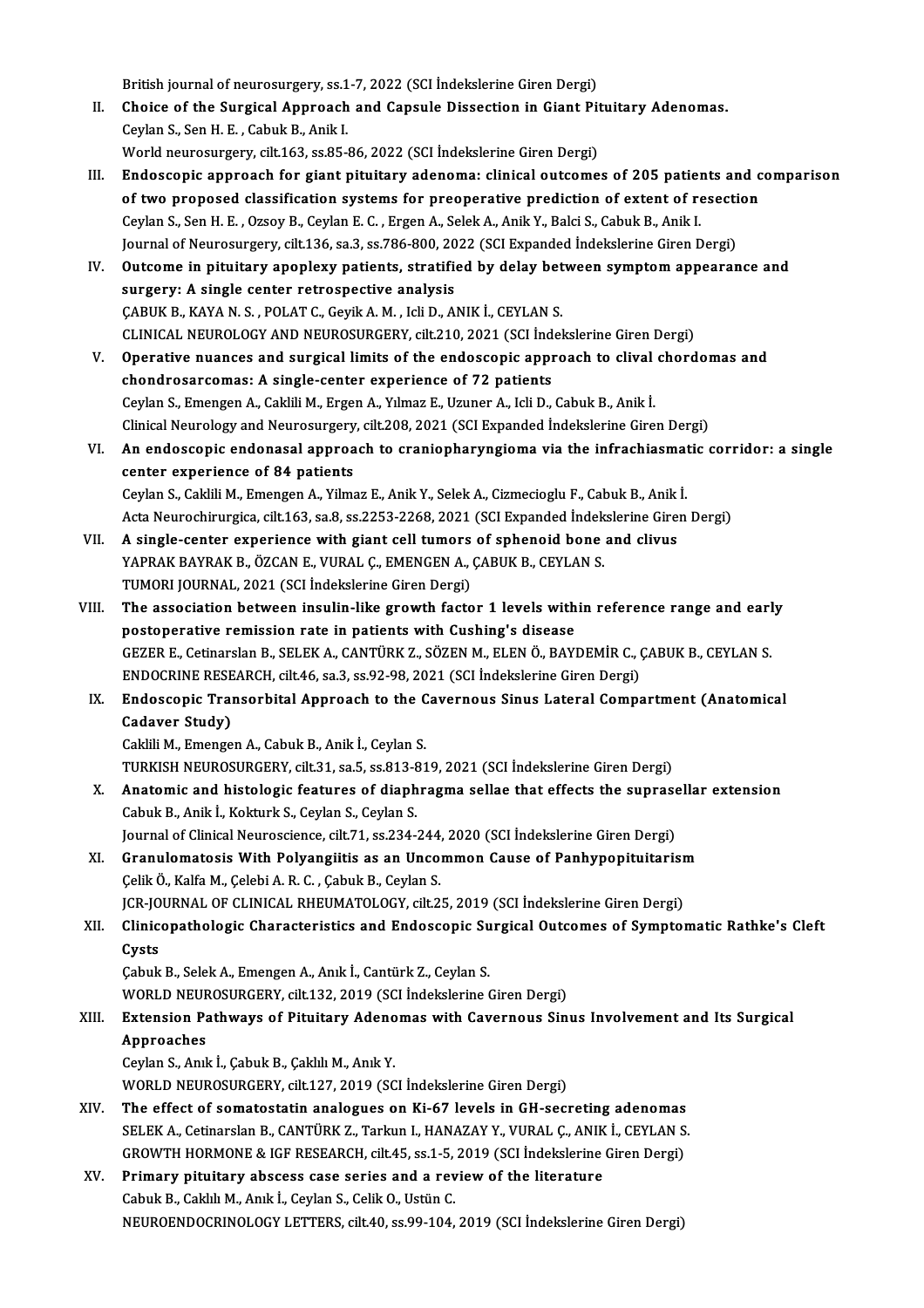| XVI.         | Visual Outcome of an Endoscopic Endonasal Transsphenoidal Approach in Pituitary Macroadenomas:           |
|--------------|----------------------------------------------------------------------------------------------------------|
|              | Quantitative Assessment with Diffusion Tensor Imaging Early and Long-Term Results                        |
|              | Anik İ., Anik Y., Cabuk B., Caklili M., PİRHAN D., Ozturk O., Cirak M., Ceylan S.                        |
|              | WORLD NEUROSURGERY, cilt.112, 2018 (SCI İndekslerine Giren Dergi)                                        |
| XVII.        | ACTH-Cell Pituitary Adenoma With Signet Ring Cells: A Rare Case Report and Review of The                 |
|              | Literature.                                                                                              |
|              | Trabzonlu L., Agirlar T., Gurbuz Y., Ceylan S.                                                           |
|              | Applied immunohistochemistry & molecular morphology : AIMM, 2018 (SCI İndekslerine Giren Dergi)          |
| XVIII.       | The Predictor Role of the Aqueduct Cerebrospinal Fluid Flow on Endoscopic Third Ventriculostomy:         |
|              | Explication on Assumption Physical Model                                                                 |
|              | Anık İ., Anık Y., Çabuk B., Dana A., Gokbel A., Ozdamar D., Cirak M., Ceylan S.                          |
|              | TURKISH NEUROSURGERY, cilt.28, ss.963-969, 2018 (SCI İndekslerine Giren Dergi)                           |
| XIX.         | Endoscopic Transsphenoidal Approach for Acromegaly with Remission Rates in 401 Patients: 2010            |
|              | Consensus Criteria                                                                                       |
|              | ANIK İ., ÇABUK B., Gokbel A., SELEK A., Cetinarslan B., ANIK Y., CEYLAN S.                               |
|              | WORLD NEUROSURGERY, cilt.108, ss.278-290, 2017 (SCI İndekslerine Giren Dergi)                            |
| XX.          | Matrix metalloproteinase-9 and tissue inhibitor of matrix metalloproteinase-2: Prognostic biological     |
|              | markers in invasive prolactinomas                                                                        |
|              | Gultekin G. D., ÇABUK B., VURAL Ç., CEYLAN S.                                                            |
|              | JOURNAL OF CLINICAL NEUROSCIENCE, cilt.22, sa.8, ss.1282-1287, 2015 (SCI İndekslerine Giren Dergi)       |
| XXI.         | A Haptic Guided Robotic System for Endoscope Positioning and Holding                                     |
|              | ÇABUK B., CEYLAN S., ANIK İ., Tugasaygı M., KİZİR S.                                                     |
|              | TURKISH NEUROSURGERY, cilt.25, sa.4, ss.601-607, 2015 (SCI İndekslerine Giren Dergi)                     |
| XXII.        | Detection and Evaluation of Intracranial Aneurysms with 3D-CT Angiography and Compatibility of           |
|              | Simulation View with Surgical Observation                                                                |
|              | Koc K., ÇABUK B., ANIK İ., Sarisoy H. T., Gumustas S., ÇİFTÇİ E., CEYLAN S.                              |
|              | TURKISH NEUROSURGERY, cilt.25, sa.3, ss.410-418, 2015 (SCI İndekslerine Giren Dergi)                     |
| XXIII.       | Cavernous Sinus Invasion and Effect of Immunohistochemical Features on Remission in Growth               |
|              | Hormone Secreting Pituitary Adenomas                                                                     |
|              | Yilmaz M., Vural E., Koc K., CEYLAN S.                                                                   |
|              | TURKISH NEUROSURGERY, cilt.25, sa.3, ss.380-388, 2015 (SCI İndekslerine Giren Dergi)                     |
| XXIV.        | Extended endoscopic transsphenoidal approach infrachiasmatic corridor                                    |
|              | CEYLAN S., ANIK I., Koc K., CABUK B.                                                                     |
|              | NEUROSURGICAL REVIEW, cilt.38, sa.1, ss.137-147, 2015 (SCI Indekslerine Giren Dergi)                     |
| XXV.         | Adenoid Cystic Carcinoma Metastatic to The Sellar Area: Report of Two Cases                              |
|              | Koc K., ÇABUK B., Uye B., Gok N., Ercin C., CEYLAN S.                                                    |
|              | JOURNAL OF NEUROLOGICAL SCIENCES-TURKISH, cilt.32, sa.1, ss.193-198, 2015 (SCI İndekslerine Giren Dergi) |
| XXVI.        | Endoscopic distinction between capsule and pseudocapsule of pituitary adenomas                           |
|              | CEYLAN S., ÇABUK B., Koc K., ANIK İ., VURAL Ç.                                                           |
|              | ACTA NEUROCHIRURGICA, cilt.155, sa.9, ss.1611-1619, 2013 (SCI İndekslerine Giren Dergi)                  |
| <b>XXVII</b> | <b>Endoscopic Approach to Cavernous Sinus Aneurysm</b>                                                   |
|              | CEYLAN S., ANIK İ., Koc K., ÇİFTÇİ E., ÇABUK B.                                                          |
|              | TURKISH NEUROSURGERY, cilt.23, sa.3, ss.404-406, 2013 (SCI İndekslerine Giren Dergi)                     |
| XXVIII.      | Morinda citrifolia L. (noni) and memantine attenuate periventricular tissue injury of the fourth         |
|              | ventricle in hydrocephalic rabbits                                                                       |
|              | Kokturk S., Ceylan S., ETUŞ V., Yasa N., CEYLAN S.                                                       |
|              | NEURAL REGENERATION RESEARCH, cilt.8, sa.9, ss.773-782, 2013 (SCI İndekslerine Giren Dergi)              |
| XXIX.        | Anaesthetic Considerations and Perioperative Features of Endoscopic Third Ventriculostomy in             |
|              | <b>Infants: Analysis of 57 Cases</b>                                                                     |
|              | Ozdamar D., Etuş V., Ceylan S., Solak M., Toker K.                                                       |
|              | TURKISH NEUROSURGERY, cilt.22, ss.148-155, 2012 (SCI İndekslerine Giren Dergi)                           |
|              |                                                                                                          |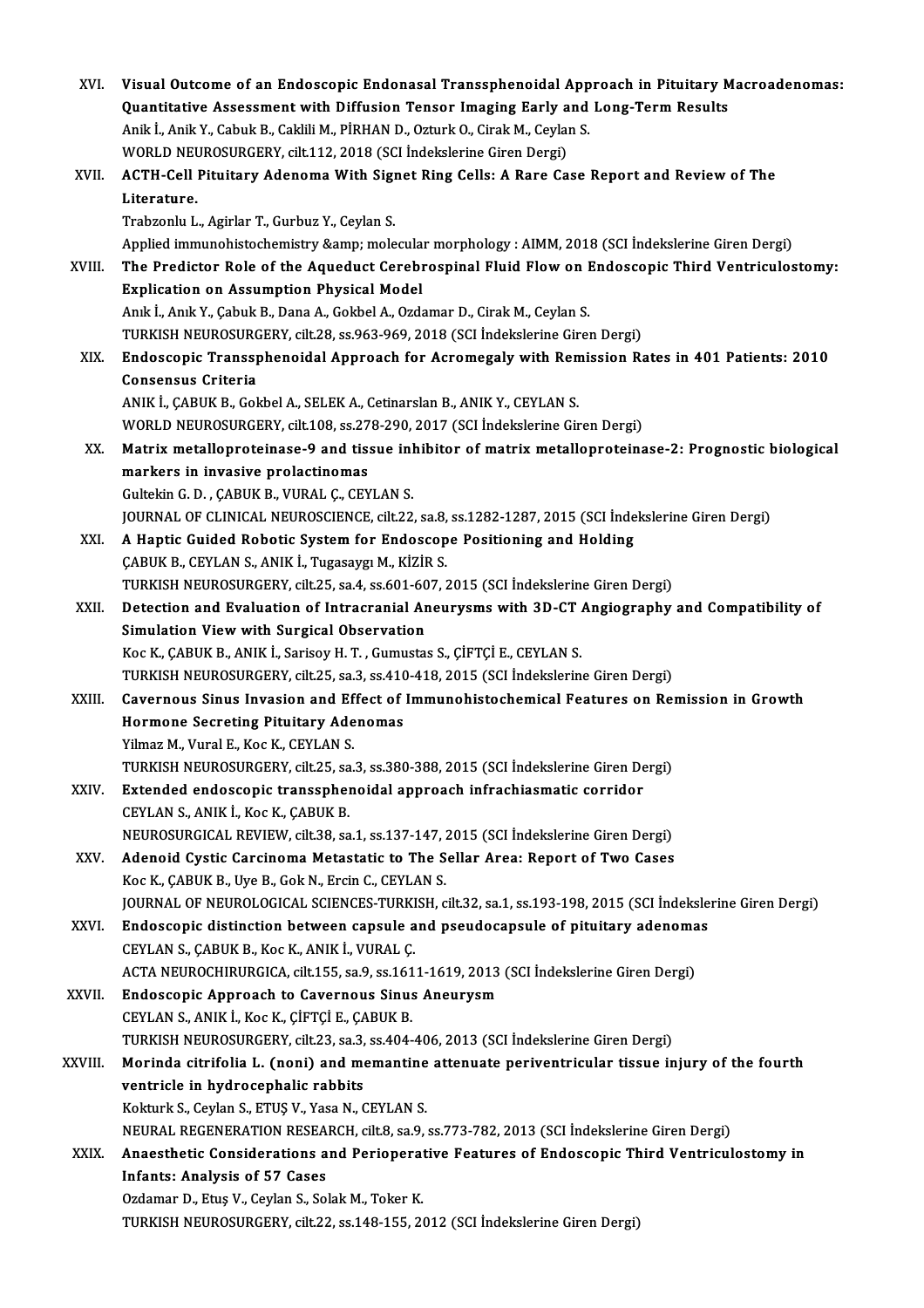| XXX.          | Endoscopic transphenoidal approach for fibrous dysplasia of clivus, tuberculum sellae and sphenoid  |
|---------------|-----------------------------------------------------------------------------------------------------|
|               | sinus; report of three cases.                                                                       |
|               | ANIK I., Koc K., Cabuk B., Ceylan S.                                                                |
|               | Turkish neurosurgery, cilt.22, sa.5, ss.662-6, 2012 (SCI İndekslerine Giren Dergi)                  |
| XXXI.         | Microsurgical anatomy of membranous layers of the pituitary gland and the expression of             |
|               | extracellular matrix collagenous proteins                                                           |
|               | CEYLAN S., ANIK İ., Koc K., Kokturk S., Ceylan S., ÇİNE N., SAVLI H., Sirin G., Sam B., Gazioglu N. |
|               | ACTA NEUROCHIRURGICA, cilt.153, sa.12, ss.2435-2443, 2011 (SCI İndekslerine Giren Dergi)            |
| XXXII.        | Microsurgical and endoscopic anatomy of Liliequist's membrane and the prepontine membranes:         |
|               | cadaveric study and clinical implications                                                           |
|               | ANIK İ., CEYLAN S., Koc K., Tugasaygi M., Sirin G., Gazioglu N., Sam B.                             |
|               | ACTA NEUROCHIRURGICA, cilt.153, sa.8, ss.1701-1711, 2011 (SCI İndekslerine Giren Dergi)             |
| XXXIII.       | A New Endoscopic Surgical Classification and Invasion Criteria for Pituitary Adenomas Involving the |
|               | <b>Cavernous Sinus</b>                                                                              |
|               | CEYLAN S., Anik İ., Koc K.                                                                          |
|               | TURKISH NEUROSURGERY, cilt.21, sa.3, ss.330-339, 2011 (SCI Indekslerine Giren Dergi)                |
| <b>XXXIV</b>  | Ultrastructural Changes in the Liliequist Membrane in the Hydrocephalic Process and Its             |
|               | Implications for the Endoscopic Third Ventriculostomy Procedure                                     |
|               |                                                                                                     |
|               | ETUŞ V., Solakoglu S., CEYLAN S.                                                                    |
|               | TURKISH NEUROSURGERY, cilt.21, sa.3, ss.359-366, 2011 (SCI Indekslerine Giren Dergi)                |
| XXXV.         | Evaluation of early visual recovery in pituitary macroadenomas after endoscopic endonasal           |
|               | transphenoidal surgery: Quantitative assessment with diffusion tensor imaging (DTI)                 |
|               | Anık İ., Anık Y., Koc K., Ceylan S., Genc H., Altintas O., Ozdamar D., Ceylan D. B.                 |
|               | ACTA NEUROCHIRURGICA, cilt.153, ss.831-842, 2011 (SCI İndekslerine Giren Dergi)                     |
| XXXVI.        | Membranous Structures Affecting the Success of Endoscopic Third Ventriculostomy in Adult            |
|               | Aqueductus Sylvii Stenosis                                                                          |
|               | ANIK I., CEYLAN S., Koc K., ANIK Y., ETUŞ V., Genc H.                                               |
|               | MINIMALLY INVASIVE NEUROSURGERY, cilt.54, sa.2, ss.68-74, 2011 (SCI İndekslerine Giren Dergi)       |
| <b>XXXVII</b> | Immunohistochemical analysis of TIMP-2 and collagen types I and IV in experimental spinal cord      |
|               | ischemia-reperfusion injury in rats.                                                                |
|               | ANIK İ., Kokturk S., Genc H., Cabuk B., Koc K., YAVUZ Ş., Ceylan S., CEYLAN S., Kamaci L., ANIK Y.  |
|               | The journal of spinal cord medicine, cilt.34, sa.3, ss.257-64, 2011 (SCI Indekslerine Giren Dergi)  |
| XXXVIII.      | Extended endoscopic transphenoidal approach for tuberculum sellae meningiomas                       |
|               | CEYLAN S., Koc K., ANIK İ.                                                                          |
|               | ACTA NEUROCHIRURGICA, cilt.153, sa.1, ss.1-9, 2011 (SCI Indekslerine Giren Dergi)                   |
| <b>XXXIX</b>  | Neuroprotective effect of memantine on hippocampal neurons in infantile rat hydrocephalus.          |
|               | Cabuk B., ETUŞ V., Bozkurt S. U., Sav A., CEYLAN S.                                                 |
|               | Turkish neurosurgery, cilt.21, sa.3, ss.352-8, 2011 (SCI İndekslerine Giren Dergi)                  |
| XL.           | Tectocerebellar Dysraphism With Vermian Encephalocele                                               |
|               | ANIK İ., Koc K., ANIK Y., Yildiz D. K., CEYLAN S.                                                   |
|               | JOURNAL OF CHILD NEUROLOGY, cilt.25, sa.11, ss.1411-1414, 2010 (SCI İndekslerine Giren Dergi)       |
| XLI.          | Role of Interpeduncular and Prepontine Cistern Cerebrospinal Fluid Flow Measurements in             |
|               | Prediction of Endoscopic Third Ventriculostomy Success in Pediatric Triventricular Hydrocephalus    |
|               | ANIK İ., ETUŞ V., ANIK Y., CEYLAN S.                                                                |
|               | PEDIATRIC NEUROSURGERY, cilt46, sa.5, ss.344-350, 2010 (SCI İndekslerine Giren Dergi)               |
| XLII.         | Endoscopic endonasal transsphenoidal approach for pituitary adenomas invading the cavernous         |
|               | sinus Clinical article                                                                              |
|               | CEYLAN S., Koc K., ANIK İ.                                                                          |
|               | JOURNAL OF NEUROSURGERY, cilt.112, sa.1, ss.99-107, 2010 (SCI Indekslerine Giren Dergi)             |
| XLIII.        | Effect of Smoking on Rat Basilar Artery: Correlation with Inducible Nitric Oxide Synthase and       |
|               | <b>Endothelin Converting Enzyme-1</b>                                                               |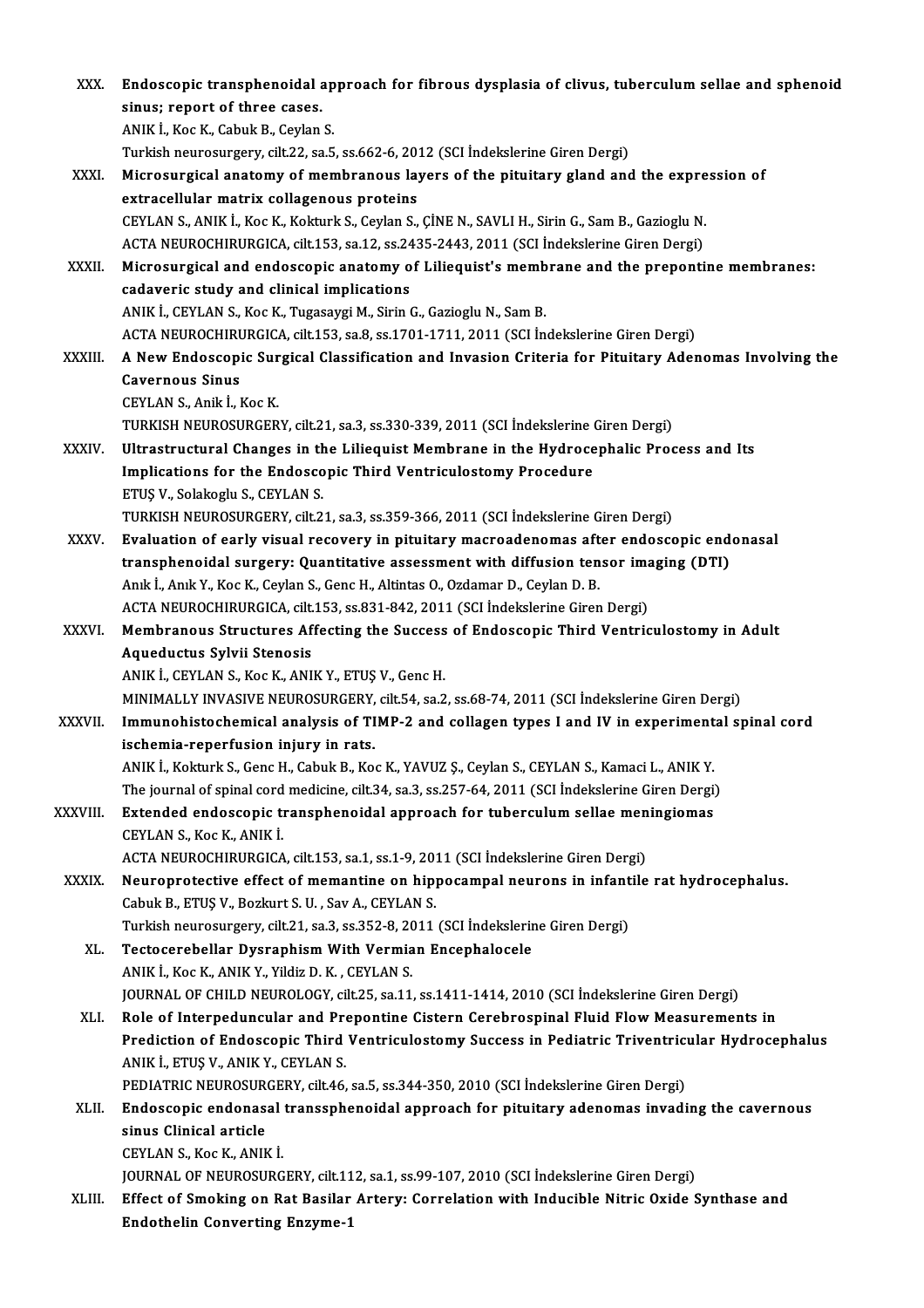KocK.,ANIKİ.,BozkurtS.U. ,ErcinC.,CEYLANS. Koc K., ANIK İ., Bozkurt S. U. , Ercin C., CEYLAN S.<br>TURKISH NEUROSURGERY, cilt.19, sa.4, ss.393-399, 2009 (SCI İndekslerine Giren Dergi)<br>Eytanded andessenis annusashes for midline akull base lesians. Koc K., ANIK İ., Bozkurt S. U. , Ercin C., CEYLAN S.<br>TURKISH NEUROSURGERY, cilt.19, sa.4, ss.393-399, 2009 (SCI İndekslerin<br>XLIV. Extended endoscopic approaches for midline skull-base lesions<br>CEVLAN S. Kos K. ANIK İ. TURKISH NEUROSURGERY<br>Extended endoscopic a<br>CEYLAN S., Koc K., ANIK İ.<br>NEUROSURGICAL REVIEW Extended endoscopic approaches for midline skull-base lesions<br>CEYLAN S., Koc K., ANIK İ.<br>NEUROSURGICAL REVIEW, cilt.32, sa.3, ss.309-318, 2009 (SCI İndekslerine Giren Dergi)<br>Piechemical effects of experimental enidural hem CEYLAN S., Koc K., ANIK İ.<br>NEUROSURGICAL REVIEW, cilt.32, sa.3, ss.309-318, 2009 (SCI İndekslerine Giren Dergi)<br>XLV. Biochemical effects of experimental epidural hematoma on brain parenchyma of rats<br>Paliksi M. KOC K. ANIK NEUROSURGICAL REVIEW, cilt.32, sa.3, ss.309-318, 2009 (SCI İndekslerine Giren<br>Biochemical effects of experimental epidural hematoma on brain paren<br>Balikci M., KOC K., ANIK İ., ANIK Y., CEKMEN M. B. , YAZIR Y., Ceylan S., C Biochemical effects of experimental epidural hematoma on brain parenchyma (Balikci M., KOC K., ANIK İ., ANIK Y., CEKMEN M. B. , YAZIR Y., Ceylan S., CEYLAN S.<br>NEUROLOGICAL RESEARCH, cilt.30, sa.5, ss.450-456, 2008 (SCI İnd Balikci M., KOC K., ANIK İ., ANIK Y., CEKMEN M. B. , YAZIR Y., Ceylan S., CEYLAN S.<br>NEUROLOGICAL RESEARCH, cilt.30, sa.5, ss.450-456, 2008 (SCI İndekslerine Giren Dergi)<br>XLVI. Endoscopic optic nerve decompression for i NEUROLOGICAL RESEARCH, cilt.30, sa.5, ss.450-456, 2008 (SCI Indekslerine Giren Dergi) Koc K., ANIK İ., Altintas O., CEYLAN S. MINIMALLYINVASIVENEUROSURGERY, cilt.51, sa.2, ss.72-75,2008 (SCI İndekslerineGirenDergi) XLVII. Cerebral arteriovenous malformation associated with multiple aneurysms including anterior MINIMALLY INVASIVE NEUROSURGERY, cilt.51, sa.2, ss.72-75, 2008 (SCI İndekslerine G<br>Cerebral arteriovenous malformation associated with multiple aneurysms incommunicating artery aneurysm located in the third ventricle: A ca **Cerebral arterio<br>communicating<br>Koc K., CEYLAN S.<br>TURVISH NEUROS** communicating artery aneurysm located in the third ventricle: A case repor<br>Koc K., CEYLAN S.<br>TURKISH NEUROSURGERY, cilt.18, sa.1, ss.61-64, 2008 (SCI İndekslerine Giren Dergi)<br>Fluanessein sedium guided euroeny in glieblest Koc K., CEYLAN S.<br>TURKISH NEUROSURGERY, cilt.18, sa.1, ss.61-64, 2008 (SCI İndekslerine Giren Dergi)<br>XLVIII. Fluorescein sodium-guided surgery in glioblastoma multiforme: a prospective evaluation<br>Koc K., ANIK İ., CABUK B., TURKISH NEUROSURGERY, cilt.18, sa.1, ss.61-64, 2008 (SCI İndekslerine Giren Dergi) Fluorescein sodium-guided surgery in glioblastoma multiforme: a prospective evaluatio<br>Koc K., ANIK İ., ÇABUK B., CEYLAN S.<br>BRITISH JOURNAL OF NEUROSURGERY, cilt.22, sa.1, ss.99-103, 2008 (SCI İndekslerine Giren Dergi)<br>Fami XLIX. Familial syringomyelia in two siblings: case report. BRITISH JOURNAL OF NEUROSI<br>Familial syringomyelia in tw<br>Koç K., Anik İ., Anik Y., Ceylan S.<br>Turkish neurosurgoru, silt 17, S Turkish neurosurgery, cilt.17, ss.251-4, 2007 (SCI İndekslerine Giren Dergi) Koç K., Anik İ., Anik Y., Ceylan S.<br>Turkish neurosurgery, cilt.17, ss.251-4, 2007 (SCI İndekslerine Giren Dergi)<br>L. Massive intracerebral haemorrage due to developmental venous anomaly<br>Kes K. Anik İ. Akansel Q. Anik Y. Cey Turkish neurosurgery, cilt.17, ss.251-4, 200<br>Massive intracerebral haemorrage du<br>Koc K., Anik İ., Akansel Q., Anik Y., Ceylan S.<br>PRITISH JOURNAL OF NEUROSURCERY, cil Massive intracerebral haemorrage due to developmental venous anomaly<br>Koc K., Anik İ., Akansel Q., Anik Y., Ceylan S.<br>BRITISH JOURNAL OF NEUROSURGERY, cilt.21, sa.4, ss.403-405, 2007 (SCI İndekslerine Giren Dergi)<br>Chiari 1 Koc K., Anik İ., Akansel Q., Anik Y., Ceylan S.<br>BRITISH JOURNAL OF NEUROSURGERY, cilt.21, sa.4, ss.403-405, 2007 (SCI İndekslerine Giren Dergi)<br>LI. Chiari 1 malformation with syringomyelia: Correlation of phase-contrast ci BRITISH JONE<br>Chiari 1 1<br>outcome KocK.,ANIKY.,ANIKİ.,ÇABUKB.,CeylanS. outcome<br>Koc K., ANIK Y., ANIK İ., ÇABUK B., Ceylan S.<br>TURKISH NEUROSURGERY, cilt.17, sa.3, ss.183-192, 2007 (SCI İndekslerine Giren Dergi)<br>The effest of bydrosanhalys en lower esenhageal enhingter smooth mussle re Koc K., ANIK Y., ANIK İ., ÇABUK B., Ceylan S.<br>TURKISH NEUROSURGERY, cilt.17, sa.3, ss.183-192, 2007 (SCI İndekslerine Giren Dergi)<br>LII. The effect of hydrocephalus on lower esophageal sphincter smooth muscle reactivity TURKIS<br>The ef<br>study<br>Etus V The effect of hydrocephalus on lower es<br>study<br>Etus V., Tugay M., Utkan T., Ceylan S., Gacar N.<br>JOUPMAL OF PEDIATRIC SURCERY, sit 42, ss i study<br>Etus V., Tugay M., Utkan T., Ceylan S., Gacar N.<br>JOURNAL OF PEDIATRIC SURGERY, cilt.42, ss.505-509, 2007 (SCI İndekslerine Giren Dergi)<br>The Jeanning cunue in andessenis pituiteny surgeny and sun superianse. Etus V., Tugay M., Utkan T., Ceylan S., Gacar N.<br>JOURNAL OF PEDIATRIC SURGERY, cilt.42, ss.505-509, 2007 (SCI indekslerine Gir<br>LIII. The learning curve in endoscopic pituitary surgery and our experience<br>Kopen K. Ibeen A. D LIII. The learning curve in endoscopic pituitary surgery and our experience<br>Kenan K., Ihsan A., Dilek O., Burak C., Gurkan K., Savas C. NEUROSURGICALREVIEW, cilt.29, sa.4, ss.298-305,2006 (SCI İndekslerineGirenDergi) LIV. Doublemyelomeningocele in a neonate: Case report and reviewof the literature Etus V., Ilbay K., Akansel G., Ceylan S., Ceylan S. Double myelomeningocele in a neonate: Case report and review of the literature<br>Etus V., Ilbay K., Akansel G., Ceylan S., Ceylan S.<br>CLINICAL NEUROLOGY AND NEUROSURGERY, cilt.108, sa.6, ss.595-600, 2006 (SCI İndekslerine Gir Etus V., Ilbay K., Akansel G., Ceylan S., Ceylan S.<br>CLINICAL NEUROLOGY AND NEUROSURGERY, cilt.108, sa.6, ss.595-600, 2006 (SCI İndekslerine G<br>LV. Surgical technique and outcome in cervical and thoracic myelomeningocoele su CLINICAL NEUROLOGY AND NI<br>Surgical technique and outo<br>Etus V., Sarisoy H. T. , Ceylan S.<br>JOUPMAL OF CLINICAL NEURO Surgical technique and outcome in cervical and thoracic myelomeningocoele surgery<br>Etus V., Sarisoy H. T. , Ceylan S.<br>JOURNAL OF CLINICAL NEUROSCIENCE, cilt.13, sa.6, ss.643-647, 2006 (SCI İndekslerine Giren Dergi)<br>Primary Etus V., Sarisoy H. T. , Ceylan S.<br>JOURNAL OF CLINICAL NEUROSCIENCE, cilt.13, sa.6, ss.643-647, 2006 (SCI İndekslerine Gi<br>LVI. Primary cranial vault lymphoma presenting as a traumatic subdural hematoma **JOURNAL OF CLINICAL NEUROSCIENCE<br>Primary cranial vault lymphoma pr<br>Evliyaoglu C., Ilbay K., Ercin C., Ceylan S.<br>ZENTP ALBLATT EUR NEUROCHIBURCU** LVI. Primary cranial vault lymphoma presenting as a traumatic subdural hematoma<br>Evliyaoglu C., Ilbay K., Ercin C., Ceylan S.<br>ZENTRALBLATT FUR NEUROCHIRURGIE. cilt.67. sa.1. ss.26-29. 2006 (SCI İndekslerine Giren Dergi) Evliyaoglu C., Ilbay K., Ercin C., Ceylan S.<br>ZENTRALBLATT FUR NEUROCHIRURGIE, cilt.67, sa.1, ss.26-29, 2006 (SCI İn<br>LVII. Risk of strabismus and ambylopia in children with hydrocephalus<br>Altintes O. Etus V. Etus H. Ceylan S ZENTRALBLATT FUR NEUROCHIRURGIE, cilt.<br>Risk of strabismus and ambylopia in chil<br>Altintas O., Etus V., Etus H., Ceylan S., Caglar Y.<br>CRAEEES ARCHIVE FOR CLINICAL AND EXPE GRAEFES ARCHIVE FOR CLINICAL AND EXPERIMENTAL OPHTHALMOLOGY, cilt.243, sa.12, ss.1213-1217, 2005<br>(SCI İndekslerine Giren Dergi) Altintas O., Etus V., Etus H., Ceylan S., Caglar Y. GRAEFES ARCHIVE FOR CLINICAL AND EXPERIMENTAL OPHTHALMOLOGY, cilt.243, sa.12, s<br>(SCI Indekslerine Giren Dergi)<br>LVIII. Success of endoscopic third ventriculostomy in children less than 2 years of age (SCI İndekslerine<br>Success of end<br>Etus V., Ceylan S.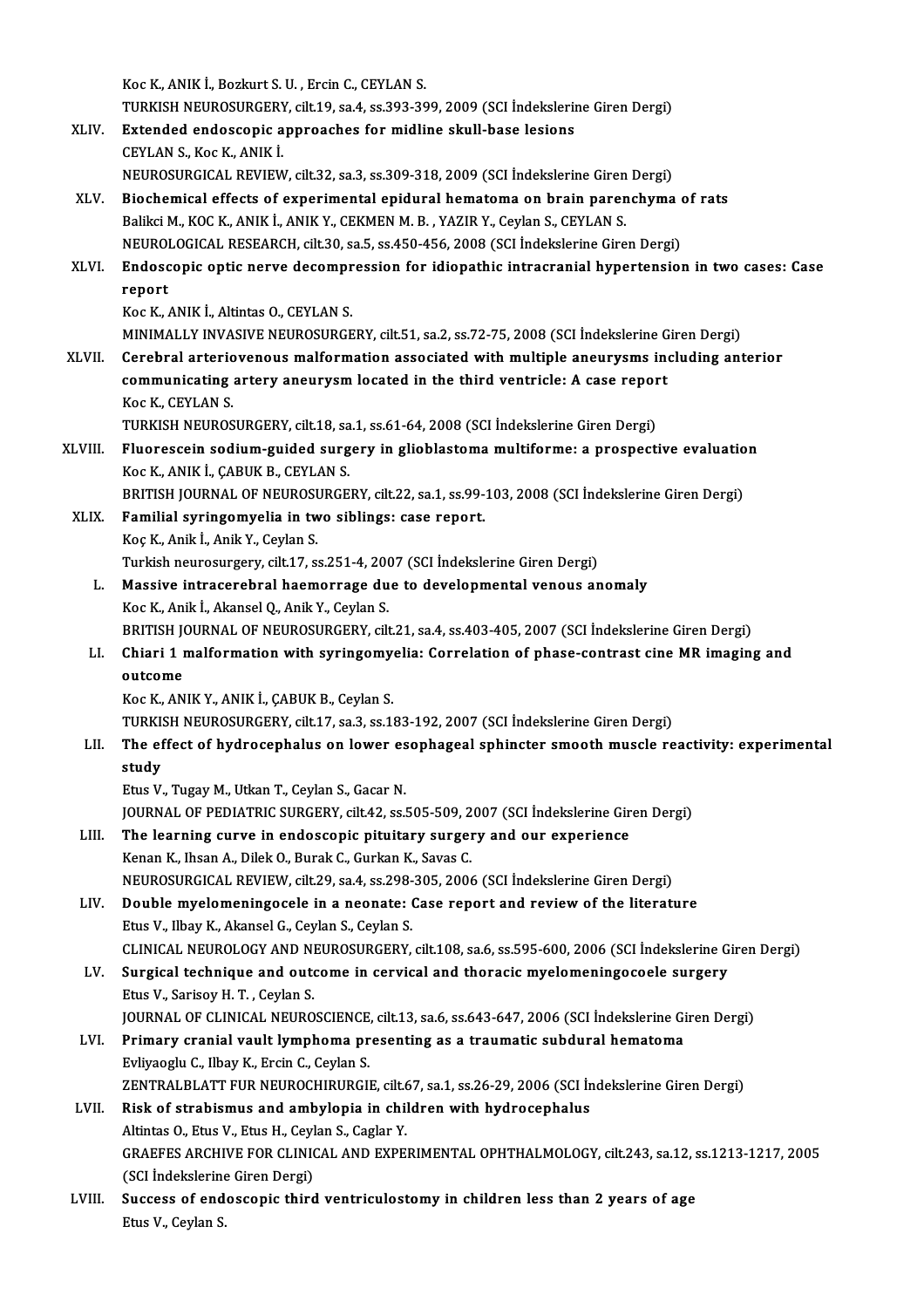NEUROSURGICAL REVIEW, cilt.28, sa.4, ss.284-288, 2005 (SCI İndekslerine Giren Dergi)

- NEUROSURGICAL REVIEW, cilt.28, sa.4, ss.284-288, 2005 (SCI İndekslerine Giren Dergi)<br>LIX. The role of endoscopic third ventriculostomy in the treatment of triventricular hydrocephalus seen<br>in children with ashendreplasis . NEUROSURGICAL REVIEW, cilt.28, sa.4, ss.284-288, 2005 (SCI<br>The role of endoscopic third ventriculostomy in the tre<br>in children with achondroplasia - Report of two cases.<br>Five V. Cevlan S The role of end<br>in children with<br>Etus V., Ceylan S.<br>JOUDNAL OF NEL in children with achondroplasia - Report of two cases.<br>Etus V., Ceylan S.<br>JOURNAL OF NEUROSURGERY, cilt.103, sa.3, ss.260-265, 2005 (SCI İndekslerine Giren Dergi)<br>Agenesis of sphenoid sinuses. Etus V., Ceylan S.<br>JOURNAL OF NEUROSURGERY, cil<br>LX. Agenesis of sphenoid sinuses<br>Anik İ., Anik Y., Koc K., Ceylan S. JOURNAL OF NEUROSURGERY,<br>Agenesis of sphenoid sinuse<br>Anik İ., Anik Y., Koc K., Ceylan S.<br>CLINICAL ANATOMY silt 19.53
- CLINICAL ANATOMY, cilt.18, sa.3, ss.217-219, 2005 (SCI İndekslerine Giren Dergi) Anik İ., Anik Y., Koc K., Ceylan S.<br>CLINICAL ANATOMY, cilt.18, sa.3, ss.217-219, 2005 (SCI İndekslerine Giren Dergi)<br>LXI. Topical application of mitomycin C prevents epineural scar formation in rats<br>
 CLINICAL ANATOMY, cilt.18, sa.3, ss.217-21<br>**Topical application of mitomycin C pr**<br>Ilbay K., Etus V., Yildiz K., Ilbay G., Ceylan S.<br>NEUPOSUPCICAL PEVIEW, cilt.28, ss.2, ss.1 Topical application of mitomycin C prevents epineural scar formation in rats<br>Ilbay K., Etus V., Yildiz K., Ilbay G., Ceylan S.<br>NEUROSURGICAL REVIEW, cilt.28, sa.2, ss.148-153, 2005 (SCI İndekslerine Giren Dergi)<br>Foregut sm Ilbay K., Etus V., Yildiz K., Ilbay G., Ceylan S.<br>NEUROSURGICAL REVIEW, cilt.28, sa.2, ss.148-153, 2005 (SCI İndekslerine Giren Dergi)<br>LXII. Foregut smooth muscle reactivity changes in the hydrocephalus-induced infantile r
- EtusV.,TugayM.,UtkanT.,MuezzinogluB.,CeylanS. Foregut smooth muscle reactivity changes in the hydrocephalus-induced infantile rats<br>Etus V., Tugay M., Utkan T., Muezzinoglu B., Ceylan S.<br>JOURNAL OF SURGICAL RESEARCH, cilt.118, sa.2, ss.197-202, 2004 (SCI İndekslerine G Etus V., Tugay M., Utkan T., Muezzinoglu B., Ceylan S.<br>JOURNAL OF SURGICAL RESEARCH, cilt.118, sa.2, ss.197-202, 2004 (SCI İndekslerine Giren Dergi)<br>LXIII. Abnormal bony protuberance of anterior atlas causing dysphagia. A
- IOURNAL OF SURGICAL RESEARCH, cilt.118, sa.2, ss.1<br>**Abnormal bony protuberance of anterior atlas**<br>Ilbay K., Evliyaoglu C., Etus V., Ozkarakas H., Ceylan S.<br>SPINAL COPD, cilt.4.2, ss.2, ss.1.20,1.21, 2004 (SCL ind Abnormal bony protuberance of anterior atlas causing dysphagia.<br>Ilbay K., Evliyaoglu C., Etus V., Ozkarakas H., Ceylan S.<br>SPINAL CORD, cilt.42, sa.2, ss.129-131, 2004 (SCI İndekslerine Giren Dergi)<br>Association of apondulas SPINAL CORD, cilt.42, sa.2, ss.129-131, 2004 (SCI Indekslerine Giren Dergi)
- Ilbay K., Evliyaoglu C., Etus V., Ozkarakas H., Ceylan S.<br>SPINAL CORD, cilt.42, sa.2, ss.129-131, 2004 (SCI Indekslerine Giren Dergi)<br>LXIV. Association of spondylocostal dysostosis and type I split cord malformation<br>Etus V Association of spondylocostal dysostosis and type I split cord malformation<br>Etus V., Ceylan S., Ceylan S.<br>NEUROLOGICAL SCIENCES, cilt.24, sa.3, ss.134-137, 2003 (SCI İndekslerine Giren Dergi)<br>Creen tea polyphonel ( ) enige
- Etus V., Ceylan S., Ceylan S.<br>NEUROLOGICAL SCIENCES, cilt.24, sa.3, ss.134-137, 2003 (SCI İndekslerine Giren Dergi)<br>LXV. Green tea polyphenol (-)-epigallocatechin gallate prevents oxidative damage on periventricular<br>white NEUROLOGICAL SCIENCES, cilt.24, sa.3, ss.134-137, 2003<br>Green tea polyphenol (-)-epigallocatechin gallate<br>white matter of infantile rats with hydrocephalus<br>Fius V. Altus T. Bolse A. Coylan S. Green tea polyphenol (-)-epig;<br>white matter of infantile rats v<br>Etus V., Altug T., Belce A., Ceylan S.<br>TOHOKU JOUPNAL OF EYPEPIMEN white matter of infantile rats with hydrocephalus<br>Etus V., Altug T., Belce A., Ceylan S.<br>TOHOKU JOURNAL OF EXPERIMENTAL MEDICINE, cilt.200, sa.4, ss.203-209, 2003 (SCI İndekslerine Giren Dergi)<br>Multisesmental spinal leptem Etus V., Altug T., Belce A., Ceylan S.<br>TOHOKU JOURNAL OF EXPERIMENTAL MEDICINE, cilt.200, sa.4, ss.203-209, 2003 (SCI İndekslerii<br>LXVI. Multisegmental spinal leptomeningeal fibrosis in Riedel thyroiditis - Case illustratio
	-
- TOHOKU JOURNAL OF EXPERIMENTAL MEDICINE, c<br>Multisegmental spinal leptomeningeal fibrosis<br>Etus V., Kurtkaya O., Koc K., Ciftci E., Sav A., Ceylan S.<br>JOUPNAL OF NEUBOSUBCERY, silt 98, sa 3, ss 399, 34 LXVI. Multisegmental spinal leptomeningeal fibrosis in Riedel thyroiditis - Case illustration<br>Etus V., Kurtkaya O., Koc K., Ciftci E., Sav A., Ceylan S.<br>JOURNAL OF NEUROSURGERY, cilt.98, sa.3, ss.299, 2003 (SCI İndekslerin Etus V., Kurtkaya O., Koc K., Ciftci E., Sav A., Ceylan S.<br>JOURNAL OF NEUROSURGERY, cilt.98, sa.3, ss.299, 2003 (SCI İndekslerine Giren Dergi)<br>LXVII. Multiple sclerosis and coexisting intradural extramedullary spinal cord
- Etus V., Akansel G., Ilbay K., Koc K., Ceylan S. Multiple sclerosis and coexisting intradural extramedullary spinal cord tumou<br>Etus V., Akansel G., Ilbay K., Koc K., Ceylan S.<br>NEUROLOGICAL SCIENCES, cilt.23, sa.3, ss.119-122, 2002 (SCI İndekslerine Giren Dergi)<br>Primary s Etus V., Akansel G., Ilbay K., Koc K., Ceylan S.<br>NEUROLOGICAL SCIENCES, cilt.23, sa.3, ss.119-122, 2002 (SCI İndeks<br>LXVIII. Primary cerebral neuroblastoma: A case report and review
- NEUROLOGICAL SCIENCES, cilt.23, sa.3, ss.11<br>Primary cerebral neuroblastoma: A case<br>Etus V., Kurtkaya O., Sav A., Ilbay K., Ceylan S.<br>TOHOVILIOURNAL OF EXPERIMENTAL MEDI Primary cerebral neuroblastoma: A case report and review<br>Etus V., Kurtkaya O., Sav A., Ilbay K., Ceylan S.<br>TOHOKU JOURNAL OF EXPERIMENTAL MEDICINE, cilt.197, sa.1, ss.55-65, 2002 (SCI İndekslerine Giren Dergi)<br>Componative Etus V., Kurtkaya O., Sav A., Ilbay K., Ceylan S.<br>TOHOKU JOURNAL OF EXPERIMENTAL MEDICINE, cilt.197, sa.1, ss.55-65, 2002 (SCI İndekslerine Giren De<br>LXIX. Comparative effects of valproic acid sodium for Chiari-like malform

# TOHOKU JOURNAL OF<br>Comparative effects<br>gestation in the rat<br>Dum: S. Coylan S. Coy **Comparative effects of v<br>gestation in the rat<br>Duru S., Ceylan S., Ceylan S.<br>CHU DS NEDVOUS SYSTEM** gestation in the rat<br>Duru S., Ceylan S., Ceylan S.<br>CHILDS NERVOUS SYSTEM, cilt.17, sa.7, ss.399-404, 2001 (SCI İndekslerine Giren Dergi) Duru S., Ceylan S., Ceylan S.<br>CHILDS NERVOUS SYSTEM, cilt.17, sa.7, ss.399-404, 2001 (SCI İndek<br>LXX. Valproic acid sodium-induced spina bifida occults in the rat<br>Ceylan S. Duru S. Ceylan S.

# CHILDS NERVOUS SYSTEM,<br>Valproic acid sodium-inc<br>Ceylan S., Duru S., Ceylan S.<br>NEUPOSUBCICAL BEVIEW

Ceylan S., Duru S., Ceylan S.<br>NEUROSURGICAL REVIEW, cilt.24, sa.1, ss.31-34, 2001 (SCI İndekslerine Giren Dergi)

Ceylan S., Duru S., Ceylan S.<br>NEUROSURGICAL REVIEW, cilt.24, sa.1, ss.31-34, 2001 (SCI İndekslerine Giren Dergi)<br>LXXI. Segmental costovertebral malformations: Association with neural tube defects - Report of 3 cases<br>and re NEUROSURGICAL REVIEW, cilt.2<br>Segmental costovertebral mand review of the literature Segmental costovertebral malforn<br>and review of the literature<br>Duru S., Ceylan S., Guvenc B., Ceylan S.<br>PEDIATRIC NEUROSURCERY silt 20.88 and review of the literature<br>Duru S., Ceylan S., Guvenc B., Ceylan S.<br>PEDIATRIC NEUROSURGERY, cilt.30, sa.5, ss.272-277, 1999 (SCI İndekslerine Giren Dergi)<br>Ontis shinem diastasis in a nitujtary tumor... Case illustration.

- Duru S., Ceylan S., Guvenc B., Ceylan S.<br>PEDIATRIC NEUROSURGERY, cilt.30, sa.5, ss.272-277, 1999 (SCI Indek<br>LXXII. Optic chiasm diastasis in a pituitary tumor Case illustration<br>Duru S., Ceylan S., Ceylan S. PEDIATRIC NEUROSURGER<br>Optic chiasm diastasis in<br>Duru S., Ceylan S., Ceylan S.<br>JOUPNAL OF NEUROSURCE Optic chiasm diastasis in a pituitary tumor - Case illustration<br>Duru S., Ceylan S., Ceylan S.<br>JOURNAL OF NEUROSURGERY, cilt.90, sa.2, ss.363, 1999 (SCI İndekslerine Giren Dergi)<br>Reconstruction of the middle conshuel extery
- Duru S., Ceylan S., Ceylan S.<br>JOURNAL OF NEUROSURGERY, cilt.90, sa.2, ss.363, 1999 (SCI İndekslerine Giren Dergi)<br>LXXIII. Reconstruction of the middle cerebral artery after excision of a giant fusiform aneurysm JOURNAL OF NEUROSURGERY, cilt.90, sa.2, ss.36<br>Reconstruction of the middle cerebral art<br>Ceylan S., Karakus A., Duru S., Baykal S., Ilbay K.<br>NEUROSURCICAL REVIEW. cilt 21, ss.180, 192, 1 Reconstruction of the middle cerebral artery after excision of a giant fusi<br>Ceylan S., Karakus A., Duru S., Baykal S., Ilbay K.<br>NEUROSURGICAL REVIEW, cilt.21, ss.189-193, 1998 (SCI İndekslerine Giren Dergi)<br>Classenbarungea Ceylan S., Karakus A., Duru S., Baykal S., Ilbay K.<br>NEUROSURGICAL REVIEW, cilt.21, ss.189-193, 1998 (SCI İndekslerine Giren Dergi)<br>LXXIV. Glossopharyngeal neuralgia: a study of 6 cases
-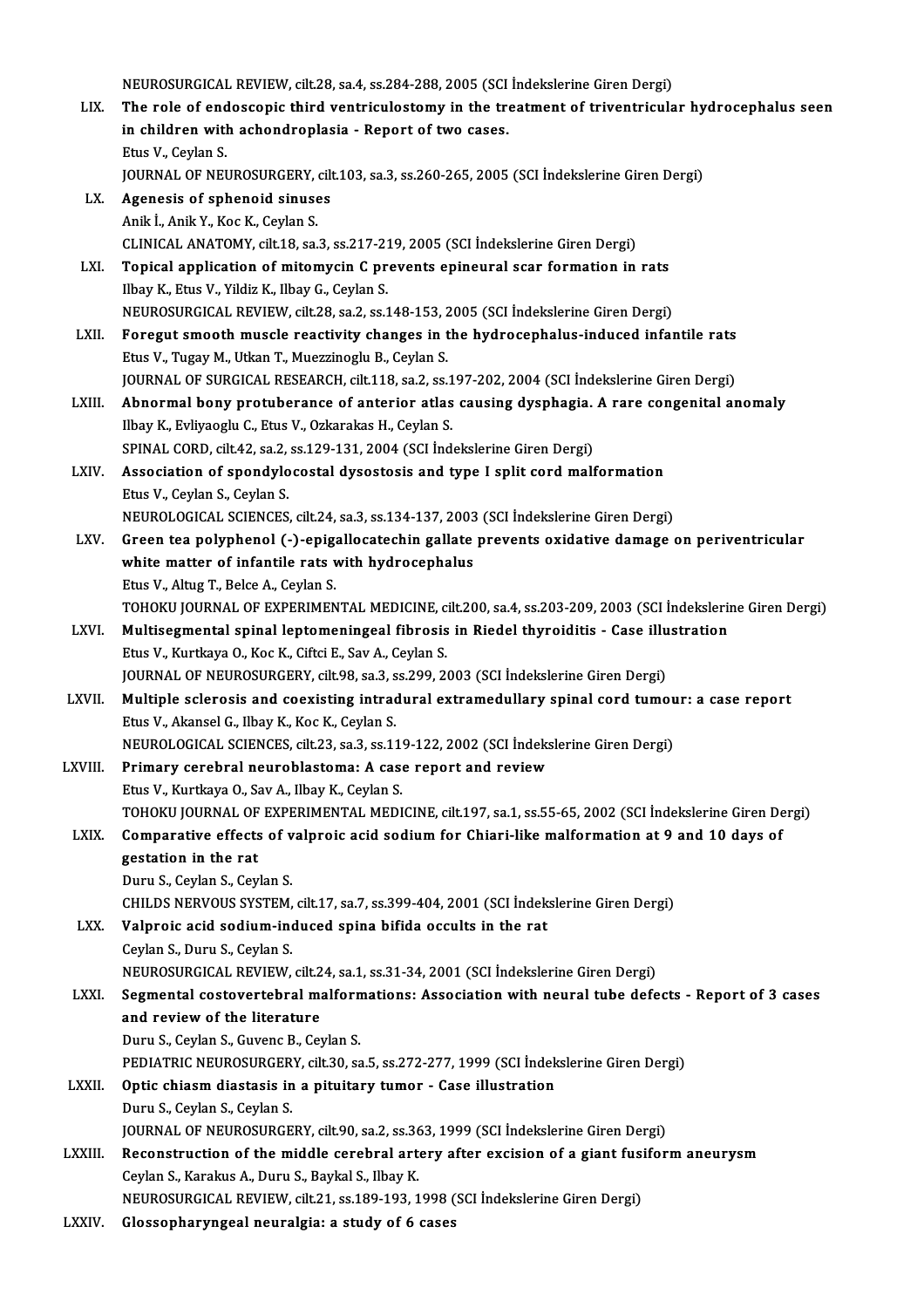CeylanS.,KarakusA.,Duru S.,BaykalS.,KocaO. Ceylan S., Karakus A., Duru S., Baykal S., Koca O.<br>NEUROSURGICAL REVIEW, cilt.20, sa.3, ss.196-200, 1997 (SCI İndekslerine Giren Dergi)<br>Effect of thuretronin relegeing bormane en Ne(+), K(+), Adenesine trinbeenh LXXV. Effect of thyrotropin-releasing hormone on  $Na(+)-K(+)$ -Adenosine triphosphatase activity following experimental spinal cord trauma. NEUROSURGICAL REVIEW, cilt.20, sa.3<br>Effect of thyrotropin-releasing ho<br>experimental spinal cord trauma.<br>Paylal S. Caylan S. Hayl H. Altürk E. Baykal S., Ceylan S., Usul H., Aktürk F., Değer O. Neurologiamedico-chirurgica, cilt.36, ss.296-9,1996 (SCIExpanded İndekslerineGirenDergi) Baykal S., Ceylan S., Usul H., Aktürk F., Değer O.<br>Neurologia medico-chirurgica, cilt.36, ss.296-9, 1996 (SCI Expanded İndekslerine Giren Dergi)<br>LXXVI. Primary intraosseous meningioma of the temporal bone in an infant. A c Neurologia medico-chirurgica, cilt.36, ss.296-9, 1996 (SC<br>Primary intraosseous meningioma of the tempora<br>Kuzeyli K., Duru S., Baykal S., Usul H., Ceylan S., Akturk F.<br>NEUPOSUPCICAL PEVIEW, cilt.19, sa 3, ss.197, 199, 1996 Primary intraosseous meningioma of the temporal bone in an infant. A case re<br>Kuzeyli K., Duru S., Baykal S., Usul H., Ceylan S., Akturk F.<br>NEUROSURGICAL REVIEW, cilt.19, sa.3, ss.197-199, 1996 (SCI İndekslerine Giren Dergi Kuzeyli K., Duru S., Baykal S., Usul H., Ceylan S., Akturk F.<br>NEUROSURGICAL REVIEW, cilt.19, sa.3, ss.197-199, 1996 (<br>LXXVII. Epidermoid cyst of the brain stem. Case report<br>Kuzeyli K., Duru S., Cakir E., Pekince A., Ceylan NEUROSURGICAL REVIEW, cilt.19, sa.3, ss.197-199, 1996 (SCI İndekslerine Giren Dergi) NEUROSURGICALREVIEW, cilt.19, sa.3, ss.179-181,1996 (SCI İndekslerineGirenDergi) Kuzeyli K., Duru S., Cakir E., Pekince A., Ceylan S., Akturk F.<br>NEUROSURGICAL REVIEW, cilt.19, sa.3, ss.179-181, 1996 (SCI İndekslerine Giren Dergi)<br>LXXVIII. Clinical and radiological evaluation of angiographically occ MEUROSURGICAL REVIEW, cilt<br>Clinical and radiological ev<br>malformation. Case report<br>Paylal S. CEVI AN S. Ding H. L Clinical and radiological evaluation of angiographically occurred in alformation. Case report<br>Baykal S., CEYLAN S., Dinc H., Kuzeyli K., Soylev E., Usul H., Akturk F.<br>NEUPOSUPCICAL PEVIEW. silt 19, ss 2, ss 119, 121, 1996 malformation. Case report<br>Baykal S., CEYLAN S., Dinc H., Kuzeyli K., Soylev E., Usul H., Akturk F.<br>NEUROSURGICAL REVIEW, cilt.19, sa.2, ss.119-121, 1996 (SCI İndekslerine Giren Dergi) Baykal S., CEYLAN S., Dinc H., Kuzeyli K., Soylev E., Usul H., Akturk F.<br>NEUROSURGICAL REVIEW, cilt.19, sa.2, ss.119-121, 1996 (SCI indekslerine Giren Dergi)<br>LXXIX. Aneurysm of an azygos anterior cerebral artery: Report of NEUROSURGICAL REVIEW, cilt.19, sa.2, ss.119-121, 199<br>Aneurysm of an azygos anterior cerebral artery:<br>Baykal S., Ceylan S., Dinc H., Soylev E., Usul H., Akturk F.<br>NEUROSURCICAL REVIEW, sit.19, ss.1, ss.57, 59, 1996.6 Aneurysm of an azygos anterior cerebral artery: Report of two cases and r<br>Baykal S., Ceylan S., Dinc H., Soylev E., Usul H., Akturk F.<br>NEUROSURGICAL REVIEW, cilt.19, sa.1, ss.57-59, 1996 (SCI İndekslerine Giren Dergi)<br>Enid Baykal S., Ceylan S., Dinc H., Soylev E., Usul H., Akturk F.<br>NEUROSURGICAL REVIEW, cilt.19, sa.1, ss.57-59, 1996 (S.<br>LXXX. Epidermoid tumor of the occipital bone<br>Kuzeyli K., Duru S., Cakir E., Baykal S., Ceylan S., Akturk NEUROSURGICAL REVIEW, cilt.19, sa.1, ss.57-59, 1996 (SCI Indekslerine Giren Dergi) NEUROSURGICALREVIEW, cilt.19, sa.2, ss.109-112,1996 (SCI İndekslerineGirenDergi) Kuzeyli K., Duru S., Cakir E., Baykal S., Ceylan S., Akturk F.<br>NEUROSURGICAL REVIEW, cilt.19, sa.2, ss.109-112, 1996<br>LXXXI. Solitary plasmacytoma of the skull. A case report.<br>Expressive Prince Covian S. Aktürk F. NEUROSURGICAL REVIEW, cilt.19, sa.2<br>Solitary plasmacytoma of the skul<br>Kuzeyli K., Duru S., Ceylan S., Aktürk F.<br>Neurosurgical review, cilt.19, ss.139, 4. Solitary plasmacytoma of the skull. A case report.<br>Kuzeyli K., Duru S., Ceylan S., Aktürk F.<br>Neurosurgical review, cilt.18, ss.139-42, 1995 (SCI İndekslerine Giren Dergi)<br>Ciant cell tumor of the fronte perietal bone. A cas Kuzeyli K., Duru S., Ceylan S., Aktürk F.<br>Neurosurgical review, cilt 18, ss. 139-42, 1995 (SCI İndekslerine Gir<br>LXXXII. Giant cell tumor of the fronto-parietal bone. A case report<br>Kuzeyli K., Baykal S., Duru S., Ceylan S., Neurosurgical review, cilt.18, ss.139-42, 1995 (S<br>Giant cell tumor of the fronto-parietal bon<br>Kuzeyli K., Baykal S., Duru S., Ceylan S., Akturk F.<br>NEUPOSUPCICAL PEVIEW, cilt.19, so.4, ss.265, 24 NEUROSURGICALREVIEW, cilt.18, sa.4, ss.265-268,1995 (SCI İndekslerineGirenDergi) Kuzeyli K., Baykal S., Duru S., Ceylan S., Akturk F.<br>NEUROSURGICAL REVIEW, cilt.18, sa.4, ss.265-268, 1995 (SCI İndekslerine Giren Dergi)<br>LXXXIII. A CASE OF ACUTE ENCEPHALOPATHY AFTER IOHEXOL LUMBAR MYELOGRAPHY NEUROSURGICAL REVIEW, cilt.18, sa.4, ss.265-268, 1995 (SCI I<br>A CASE OF ACUTE ENCEPHALOPATHY AFTER IOHEXOL I<br>CEYLAN S., BAYKAL S., KUZEYLI K., AKTURK F., KOMSUOGLU S.<br>CLINICAL NEUROLOCY AND NEUROSURCERY silt 05, ss.1, ss.41 A CASE OF ACUTE ENCEPHALOPATHY AFTER IOHEXOL LUMBAR MYELOGRAPHY<br>CEYLAN S., BAYKAL S., KUZEYLI K., AKTURK F., KOMSUOGLU S.<br>CLINICAL NEUROLOGY AND NEUROSURGERY, cilt.95, sa.1, ss.45-47, 1993 (SCI İndekslerine Giren Dergi)<br>Ch CEYLAN S., BAYKAL S., KUZEYLI K., AKTURK F., KOMSUOGLU S.<br>CLINICAL NEUROLOGY AND NEUROSURGERY, cilt.95, sa.1, ss.45-47, 1993 (SCI İndekslerin<br>LXXXIV. Choroid plexus arteriovenous malformation (AVM) in a newborn. Case repor CLINICAL NEUROLOGY AND NEUROSURGERY, cilt.95, s<br>Choroid plexus arteriovenous malformation (AV<br>Ceylan S., Kuzeyli K., Kalelioğlu M., Aktürk F., Ozoran Y.<br>Naunosurgisal review, silt 16, se 241, 2, 1992 (SCLInde) Choroid plexus arteriovenous malformation (AVM) in a newborn.<br>Ceylan S., Kuzeyli K., Kalelioğlu M., Aktürk F., Ozoran Y.<br>Neurosurgical review, cilt.16, ss.241-3, 1993 (SCI İndekslerine Giren Dergi)<br>Ture unusual semplisatio Ceylan S., Kuzeyli K., Kalelioğlu M., Aktürk F., Ozoran Y.<br>Neurosurgical review, cilt.16, ss.241-3, 1993 (SCI İndekslerine Giren Dergi)<br>LXXXV. Two unusual complications of ventriculo-peritoneal shunts. Report of two cases. Neurosurgical review, cilt.16, ss.241-3, 1993<br>Two unusual complications of ventricu<br>Ceylan S., Kuzeyli K., Kalelioğlu M., Aktürk F.<br>Naunosurgisal review, silt 16, ss.222, E. 1003 Two unusual complications of ventriculo-peritoneal shunts. Report<br>Ceylan S., Kuzeyli K., Kalelioğlu M., Aktürk F.<br>Neurosurgical review, cilt.16, ss.233-5, 1993 (SCI İndekslerine Giren Dergi)<br>Bilateral pesterior fossa epidu Ceylan S., Kuzeyli K., Kalelioğlu M., Aktürk F.<br>Neurosurgical review, cilt.16, ss.233-5, 1993 (SCI İndekslerine Giren Dergi)<br>LXXXVI. Bilateral posterior fossa epidural hematoma--report of two cases.<br>Ceylan S. Kuzeyli K. Ba Neurosurgical review, cilt.16, ss.233-5, 1<br>Bilateral posterior fossa epidural h<br>Ceylan S., Kuzeyli K., Baykal S., Akturk F.<br>Neurologia modice chimurgice cilt.3.2, ss Ceylan S., Kuzeyli K., Baykal S., Akturk F.<br>Neurologia medico-chirurgica, cilt.32, ss.690-2, 1992 (SCI Expanded İndekslerine Giren Dergi) LXXXVII. INTRAVENTRICULAR MENINGIOMA OF THE 4TH VENTRICLE CEYLANS., ILBAYK.,KUZEYLIK.,KALELIOGLUM.,AKTURKF.,OZORANY. INTRAVENTRICULAR MENINGIOMA OF THE 4TH VENTRICLE<br>CEYLAN S., ILBAY K., KUZEYLI K., KALELIOGLU M., AKTURK F., OZORAN Y.<br>CLINICAL NEUROLOGY AND NEUROSURGERY, cilt.94, sa.2, ss.181-184, 1992 (SCI İndekslerine Giren Dergi)<br>Nen CEYLAN S., ILBAY K., KUZEYLI K., KALELIOGLU M., AKTURK F., OZORAN Y.<br>CLINICAL NEUROLOGY AND NEUROSURGERY, cilt.94, sa.2, ss.181-184, 1992 (SCI<br>LXXXVIII. Non operative management of acute extradural hematomas in children. CLINICAL NEUROLOGY AND NEUROSU<br>Non operative management of acu<br>Ceylan S., Kuzeyli K., Ilbay K., Akturk F.<br>Journal of nourosurgical sciences, silt 3 Non operative management of acute extradural hematomas in children.<br>Ceylan S., Kuzeyli K., Ilbay K., Akturk F.<br>Journal of neurosurgical sciences, cilt.36, sa.2, ss.85-8, 1992 (SCI Expanded İndekslerine Giren Dergi) Ceylan S., Kuzeyli K., Ilbay K., Akturk F.<br>Journal of neurosurgical sciences, cilt.36, sa.2, ss.85-8, 1992 (SCI Expanded Indekslerine Giren Dergi)<br>LXXXIX. TREATMENT OF ACUTE SPINAL-CORD INJURIES - COMPARISON OF THYROTROPIN **Journal of neurosurgical sciences<br>TREATMENT OF ACUTE SPINA<br>HORMONE AND NIMODIPINE<br>CEVLANS HEAV K PAVKALS 4** TREATMENT OF ACUTE SPINAL-CORD INJURIES - COMPARISON OF THYROTROPIN-RELEASING-<br>HORMONE AND NIMODIPINE<br>CEYLAN S., ILBAY K., BAYKAL S., CEYLAN S., SENER U., OZMENOGLU M., KALELIOGLU M., AKTURK F., KOMSUOGLU<br>S. OZOPAN A HORMONE A<br>CEYLAN S., ILI<br>S., OZORAN A.<br>PESEARCH IN CEYLAN S., ILBAY K., BAYKAL S., CEYLAN S., SENER U., OZMENOGLU M., KALELIOGLU M., AKTURK F., KOMSUOGLU<br>S., OZORAN A.<br>RESEARCH IN EXPERIMENTAL MEDICINE, cilt.192, sa.1, ss.23-33, 1992 (SCI İndekslerine Giren Dergi)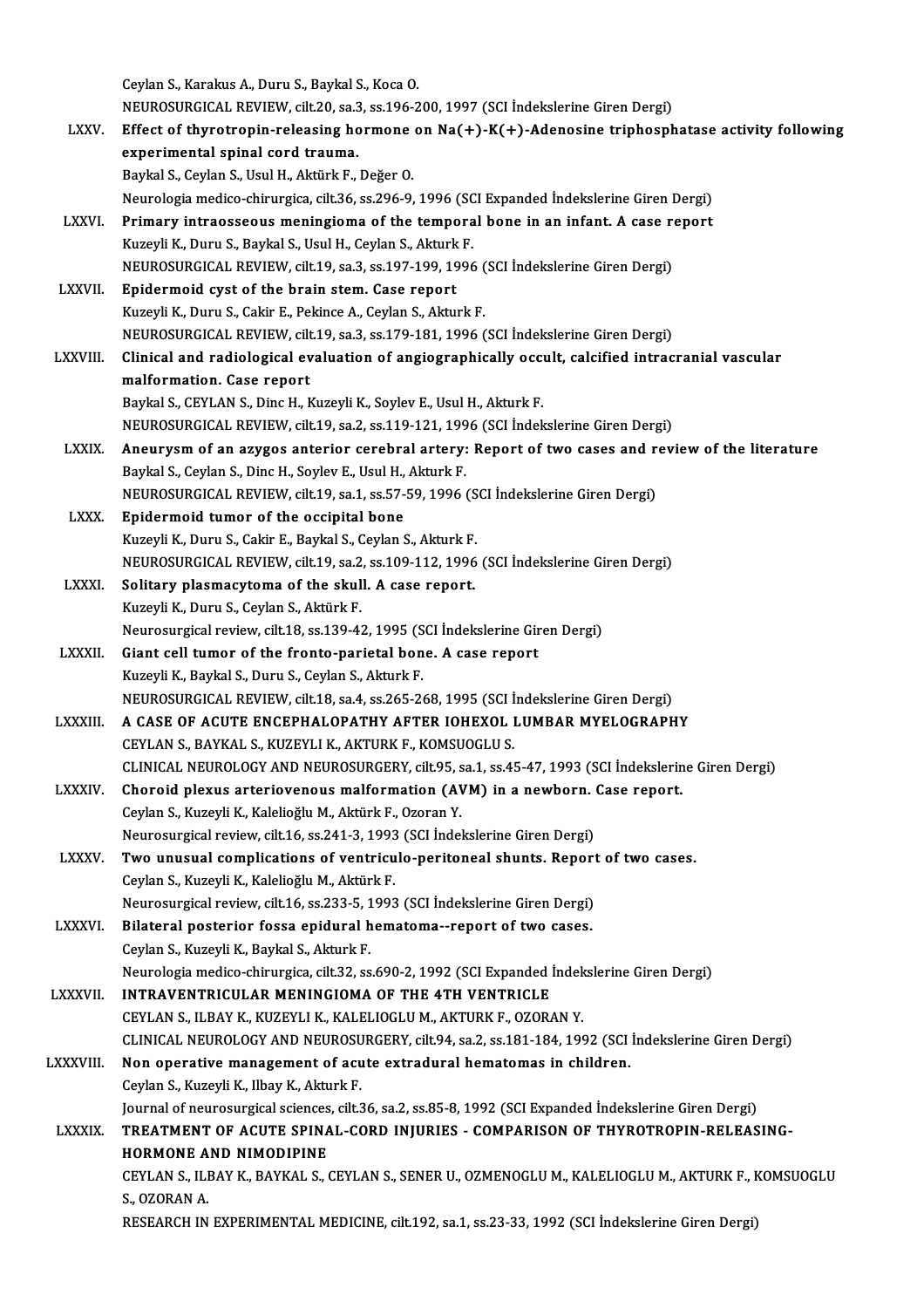- XC. BRAIN-ABSCESS CAUSED BY BRUCELLA-ABORTUS AND STAPHYLOCOCCUS-AUREUS IN A CHILD<br>KALELIOCLUM CEVLANS, KOKSAL L KUZEVLLK, AKTURK E **BRAIN-ABSCESS CAUSED BY BRUCELLA-ABORTUS AND :**<br>KALELIOGLU M., CEYLAN S., KOKSAL I., KUZEYLI K., AKTURK F.<br>INEECTION, cilt 18, 22 6, 22 386, 397, 1990, (SCL Indeltalering Cir BRAIN-ABSCESS CAUSED BY BRUCELLA-ABORTUS AND STAPHYL<br>KALELIOGLU M., CEYLAN S., KOKSAL I., KUZEYLI K., AKTURK F.<br>INFECTION, cilt.18, sa.6, ss.386-387, 1990 (SCI İndekslerine Giren Dergi)<br>OTOCENIC BRAIN ABSCESS WITH BNEUMOCE KALELIOGLU M., CEYLAN S., KOKSAL I., KUZEYLI K., AKTURK F.<br>INFECTION, cilt.18, sa.6, ss.386-387, 1990 (SCI İndekslerine Gire<br>XCI. OTOGENIC BRAIN-ABSCESS WITH PNEUMOCEPHALUS<br>CANDAN S., KATELIOGLU M., CEYLAN S., KOKSAL I.
- INFECTION, cilt.18, sa.6, ss.386-387, 1990 (SCI Inde<br>**OTOGENIC BRAIN-ABSCESS WITH PNEUMOCE**<br>CANDAN S., KATELIOGLU M., CEYLAN S., KOKSAL I.<br>INEECTION, cilt.19, sa.3, ss.191,192, 1990 (SCI Inde INFECTION, cilt.18, sa.3, ss.191-192, 1990 (SCI İndekslerine Giren Dergi) CANDAN S., KATELIOGLU M., CEYLAN S., KOKSAL I.<br>INFECTION, cilt.18, sa.3, ss.191-192, 1990 (SCI Indekslerine Giren<br>XCII. MEDICAL-TREATMENT OF ACUTE SPINAL-CORD INJURIES
- INFECTION, cilt.18, sa.3, ss.191-192, 1990 (SCI İndekslerine Girm<br>**MEDICAL-TREATMENT OF ACUTE SPINAL-CORD INJURIE**<br>CEYLAN S., KALELIOGLU M., AKTURK G., AKTURK F., CEYLAN S.<br>PESEARCH IN EXPERIMENTAL MEDICINE cilt.190, sa.2, CEYLAN S., KALELIOGLU M., AKTURK G., AKTURK F., CEYLAN S.<br>RESEARCH IN EXPERIMENTAL MEDICINE, cilt.190, sa.2, ss.111-119, 1990 (SCI İndekslerine Giren Dergi)

## Diğer Dergilerde Yayınlanan Makaleler

- Iger Dergilerde Yayınlanan Makaleler<br>I. Xanthomatous Hypophysitis Secondary to a Ruptured Rathke's Cleft Cyst: A Case Report<br>Cerer E Cobult B, Bayrak B, X. Centürk Z, Cetiparskap B, Salak A, Sören M, Kölselar D, Ceylan S r Bergherde Taymmahan Mahareter<br>Kanthomatous Hypophysitis Secondary to a Ruptured Rathke's Cleft Cyst: A Case Repor<br>Gezer E., Çabuk B., Bayrak B.Y. , Cantürk Z., Çetinarslan B., Selek A., Sözen M., Köksalan D., Ceylan S.<br>P Gezer E., Çabuk B., Bayrak B. Y. , Cantürk Z., Çetinarslan B., Selek A., Sözen M., Köksalan D., Ceylan S.<br>Brain tumor research and treatment, cilt.10, sa.1, ss.48-54, 2022 (Diğer Kurumların Hakemli Dergileri) Gezer E., Çabuk B., Bayrak B. Y. , Cantürk Z., Çetinarslan B., Selek A., Sözen M., Köksalan D., Ceylan S.<br>Brain tumor research and treatment, cilt.10, sa.1, ss.48-54, 2022 (Diğer Kurumların Hakemli Dergileri)<br>II. Cushing's
- **Brain tumor research and t<br>Cushing's disease due to<br>review of the literature** Cushing's disease due to a pituitary adenoma as a component of collision tumor: A case report and<br>review of the literature<br>GEZER E., CANTÜRK Z., SELEK A., Çetinarslan B., TARKUN İ., Sözen M., Kiraz U., GÜRBÜZ Y. S. , CEYLA

review of the literature<br>GEZER E., CANTÜRK Z., SELEK A., Çetinarslan B., TARKUN İ., Sözen M., Kiraz U., GÜRBÜZ Y.<br>Journal of Medical Case Reports, cilt.14, sa.1, 2020 (Diğer Kurumların Hakemli Dergileri)<br>The seevistense of Journal of Medical Case Reports, cilt.14, sa.1, 2020 (Diğer Kurumların Hakemli Dergileri)

# III. The coexistence of infundibular pituicytoma and Cushing's disease due to pituitary adenoma: A case report. r<mark>eport.</mark><br>Gezer E., Selek A., Cetinarslan B., Canturk Z., Tarkun I., Ceylan S.<br>Endocrine regulations, cilt.53, ss.263-267, 2019 (Diğer Kurumların Hakemli Dergileri)<br>Enistavis After Endossenis Transpasal Cranial Base Surger

Gezer E., Selek A., Cetinarslan B., Canturk Z., Tarkun I., Ceylan S.

# Gezer E., Selek A., Cetinarslan B., Canturk Z., Tarkun I., Ceylan S.<br>Endocrine regulations, cilt.53, ss.263-267, 2019 (Diğer Kurumların Hakemli Dergileri)<br>IV. Epistaxis After Endoscopic Transnasal Cranial Base Surgery: Endocrine re<br>Epistaxis A<br>Treatment<br>CAPUV P-F Epistaxis After Endoscopic Transnasal Cranial Base Surge<br>Treatment<br>ÇABUK B., EMENGEN A., ÇIRAK M., ÇAKLILI M., ANIK İ., CEYLAN S.<br>Türkiye Klinikleri Tip Bilimleri Dergisi gilt 29, 80 d. 88 222, 222, 201 Treatment<br>ÇABUK B., EMENGEN A., ÇIRAK M., ÇAKLILI M., ANIK İ., CEYLAN S.<br>Türkiye Klinikleri Tip Bilimleri Dergisi, cilt.38, sa.4, ss.322-328, 2018 (Diğer Kurumların Hakemli Dergileri)

CABUK B., EMENGEN A., CIRAK M., CAKLILI M., ANIK İ., CEYLAN S.<br>Türkiye Klinikleri Tip Bilimleri Dergisi, cilt.38, sa.4, ss.322-328, 2018 (Diğer Kurumların Hakemli Dergileri)<br>V. The Utility of Preoperative ACTH/Cortisol Türkiye k<br><mark>The Utili</mark><br>Disease<br>SELEK A The Utility of Preoperative ACTH/Cortisol Ratio for the Diagnosis and Pi<br>Disease<br>SELEK A., Cetinarslan B., CANTÜRK Z., Tarkun I., Akyay O. Z. , ÇABUK B., CEYLAN S.<br>JOUPMAL OF NEUPOSCIENCES IN PURAL PRACTICE sitt 9, ss 1, s

Disease<br>SELEK A., Cetinarslan B., CANTÜRK Z., Tarkun I., Akyay O. Z. , ÇABUK B., CEYLAN S.<br>JOURNAL OF NEUROSCIENCES IN RURAL PRACTICE, cilt.9, sa.1, ss.106-111, 2018 (ESCI İndekslerine Giren Dergi)

- VI. Hipofiz Adenomlarının Moleküler Biyolojisi ÇABUKB.,SÜNNETÇİAKKOYUNLUD.,ANIKİ.,CEYLANS. Hipofiz Adenomlarının Moleküler Biyolojisi<br>ÇABUK B., SÜNNETÇİ AKKOYUNLU D., ANIK İ., CEYLAN S.<br>Türk Nöroşirurji Dergisi, cilt.27, sa.2, ss.185-190, 2017 (Diğer Kurumların Hakemli Dergileri)<br>Hinofiz adanamlarının malakülar
- VII. Hipofiz adenomlarının moleküler biyolojisi<br>ÇABUK B., SÜNNETÇİ AKKOYUNLU D., ANIK İ., CEYLAN S. Türk Nöroşirurji Dergisi, cilt.27, sa.2, ss.185-190, 2017 (I<br>Hipofiz adenomlarının moleküler biyolojisi<br>ÇABUK B., SÜNNETÇİ AKKOYUNLU D., ANIK İ., CEYLAN S.<br>Türk Nörosinurii Dergisi 2017 (Diğer Kurumların Haker Türk Nöroşirurji Dergisi, 2017 (Diğer Kurumların Hakemli Dergileri) CABUK B., SÜNNETÇİ AKKOYUNLU D., ANIK İ., CEYLAN S.<br>Türk Nöroşirurji Dergisi, 2017 (Diğer Kurumların Hakemli Dergileri)<br>VIII. Hipofiz Adenomlarına endoskopik endonazal Transsfenoidal Yaklaşım<br>CABUK B. ANIK İ. CEYLAN S

Türk Nöroşirurji Dergisi, 201<br>Hipofiz Adenomlarına end<br>ÇABUK B., ANIK İ., CEYLAN S.<br>Türk Nörosinurii Dergisi, silt . Hipofiz Adenomlarına endoskopik endonazal Transsfenoidal Yaklaşım<br>ÇABUK B., ANIK İ., CEYLAN S.<br>Türk Nöroşirurji Dergisi, cilt.24, ss.11-19, 2014 (Diğer Kurumların Hakemli Dergileri)<br>Intracranial primitive neuroestedermal t

- CABUK B., ANIK İ., CEYLAN S.<br>Türk Nöroşirurji Dergisi, cilt.24, ss.11-19, 2014 (Diğer Kurumların Hakemli Dergileri)<br>IX. Intracranial primitive neuroectodermal tumor in a child previously treated for Ewing sarcoma<br>ANIK İ. K Türk Nöroşirurji Dergisi, cilt.24, ss.11-19, 2014 (Diğer Kurumların Hakemli Dergileri)<br>Intracranial primitive neuroectodermal tumor in a child previously treated<br>ANIK İ., Korkmaz M., ANIK Y., Koc K., Yildiz D. K. , Corapci Intracranial primitive neuroectodermal tumor in a child previously treated for Ewing sarcom:<br>ANIK İ., Korkmaz M., ANIK Y., Koc K., Yildiz D. K. , Corapcioglu F., CEYLAN S., Bulut S. S.<br>JOURNAL OF PEDIATRIC NEURORADIOLOGY, ANIK İ., Korkmaz M., ANIK Y., Koc K., Yildiz D. K., Corapcioglu F., CEYLAN S., Bulut S. S.<br>JOURNAL OF PEDIATRIC NEURORADIOLOGY, cilt.1, sa.4, ss.283-286, 2012 (ESCI İndekslerine Giren<br>X. Dev Anterior Komunikan Arter Anevri
- JOURNAL OF PEDIATRIC NEURORADIOLOG<br>Dev Anterior Komunikan Arter Anevri:<br>KOÇ K., ANIK İ., ÖZDAMAR A. D. , CEYLAN S.<br>Türk Nörogirüji Dergisi 2005 (Diğer Kurur Dev Anterior Komunikan Arter Anevrizmasına 1,5 Kranioton<br>KOÇ K., ANIK İ., ÖZDAMAR A. D. , CEYLAN S.<br>Türk Nöroşirüji Dergisi, 2005 (Diğer Kurumların Hakemli Dergileri)<br>Intre Sunneseller Areknejd Kiste Endeskenik Keyhele Yak KOÇ K., ANIK İ., ÖZDAMAR A. D. , CEYLAN S.<br>Türk Nöroşirüji Dergisi, 2005 (Diğer Kurumların Hakemli Dergileri)<br>XI. Intra-Suprasellar Araknoid Kiste Endoskopik Keyhole Yaklaşımı: Olgu Sunumu<br>KOC K. ANIK İ. GABIK B. CEVLAN S.
- Türk Nöroşirüji Dergisi, 2005 (Diğer<br>Intra-Suprasellar Araknoid Kiste<br>KOÇ K., ANIK İ., ÇABUK B., CEYLAN S.<br>Türk Nörosinurii Dergisi, silt 15, 82,2. KOÇ K., ANIK İ., ÇABUK B., CEYLAN S.<br>Türk Nöroşirurji Dergisi, cilt.15, sa.2, ss.181-184, 2005 (Diğer Kurumların Hakemli Dergileri)

XII. Coexistent Hydrocephalus Increases the Risk of Amblyopia in Children with Spinal Dysraphism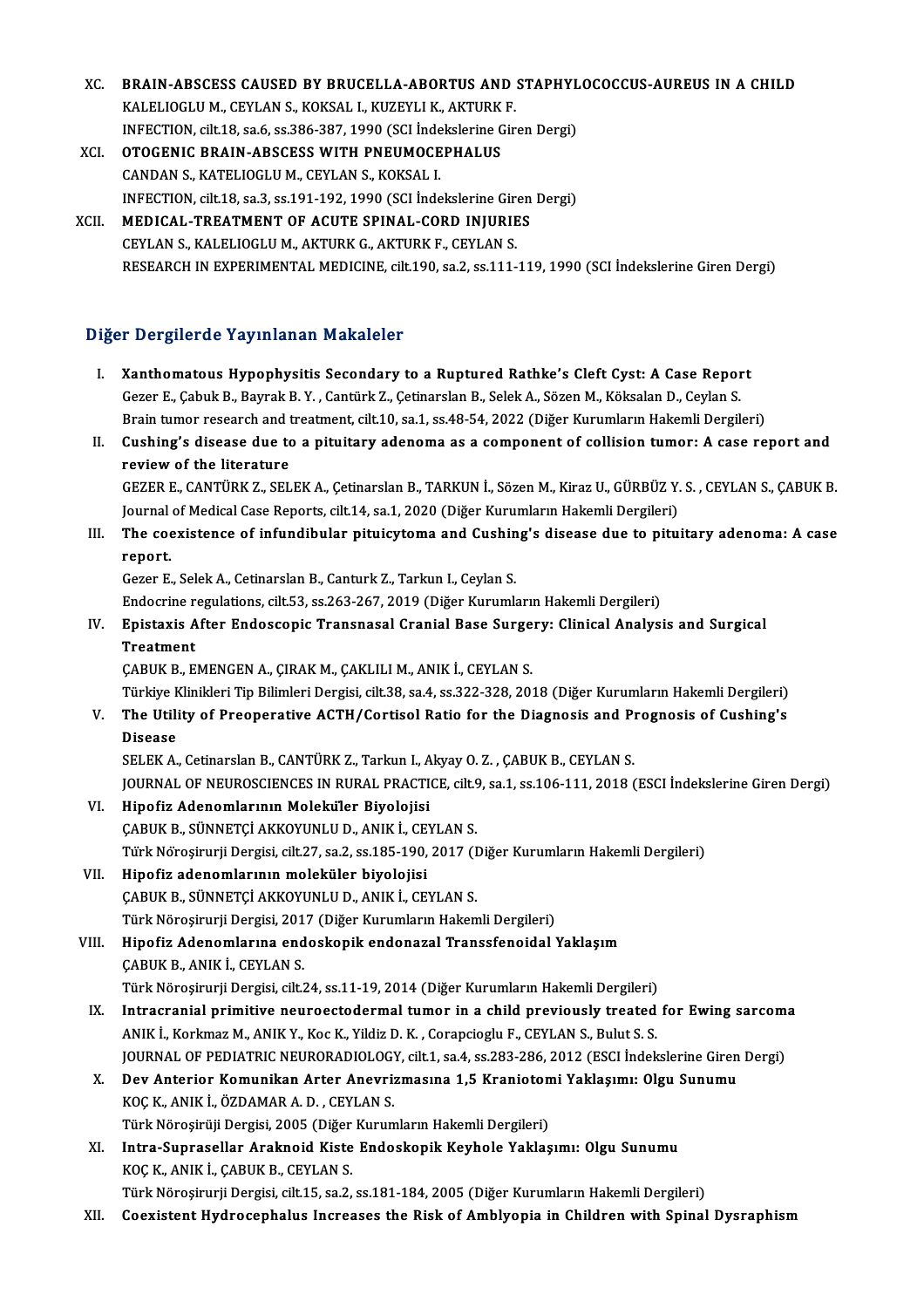ETUŞV.,ALTINTAŞÖ.,ETUŞH.,ÇABUKB.,ÇAĞLARY.,CEYLANS.

Journal Of Neurological Sciences-Turkish, cilt.21, sa.3, ss.183-192, 2004 (Diğer Kurumların Hakemli Dergileri)

ETUŞ V., ALTINTAŞ Ö., ETUŞ H., ÇABUK B., ÇAĞLAR Y., CEYLAN S.<br>Journal Of Neurological Sciences-Turkish, cilt.21, sa.3, ss.183-192, 2004 (I<br>XIII. Endoscopic Aqueductoplasty Technique and Preliminary Results Journal O<br><mark>Endosco</mark><br>Ceylan S.<br>Turkish N Endoscopic Aqueductoplasty Technique and Preliminary Results<br>Ceylan S.<br>Turkish Neurosurgery, cilt.13, sa.1-2, ss.20-25, 2003 (Diğer Kurumların Hakemli Dergileri)<br>Staraids for the spinal sord injuries Spinal kord traumaları Ceylan S.<br>Turkish Neurosurgery, cilt.13, sa.1-2, ss.20-25, 2003 (Diğer Kurumların Hakemli Den<br>XIV. Steroids for the spinal cord injuries Spinal kord travmalarinda steroidler<br>Rhav K. CEVLAN S. İLBAV C

- Turkish Neurosurgery, cilt.13<br>Steroids for the spinal co<br>Ilbay K., CEYLAN S., İLBAY G.<br>SENDROM, cilt.9, 83.7, 83.45.4 Steroids for the spinal cord injuries Spinal kord travmalarinda ste:<br>Ilbay K., CEYLAN S., İLBAY G.<br>SENDROM, cilt.9, sa.7, ss.45-48, 1997 (Diğer Kurumların Hakemli Dergileri)<br>FEFECTS OF ENDOTHELİN ON EVPERİMENTAL INTRACERER SENDROM, cilt.9, sa.7, ss.45-48, 1997 (Diğer Kurumların Hakemli Dergileri)
- Ilbay K., CEYLAN S., İLBAY G.<br>SENDROM, cilt.9, sa.7, ss.45-48, 1997 (Diğer Kurumların Hakemli Dergileri)<br>XV. EFFECTS OF ENDOTHELİN ON EXPERİMENTAL INTRACEREBROVENTRICULAR HAEMATOMA<br>Ceylan S. Turkish Neurosurgery, cilt.4, sa.1, ss.1-6, 1994 (Diğer Kurumların Hakemli Dergileri)

# Kitap & Kitap Bölümleri

I. Pituitary Adenomas: Endoscopic Endonasal Transphenoidal Technique pet Arce<br>Pituitary<br>Ceylan S. Ceylan S.<br>Tumors of the Central Nervous System, M.A. Hayat, Editör, Springer-Verlag , Berlin, ss.215-227, 2012

# iumors of the Central Nervous System, M.A. Hayat, Editor, Springer-verlag , Berlin, s<br>Hakemli Kongre / Sempozyum Bildiri Kitaplarında Yer Alan Yayınlar

- akemli Kongre / Sempozyum Bildiri Kitaplarında Yer A<br>I. Pediatrik Hipofiz adenomları: 20 yıllık tek merkez deneyimi<br>Kilgi E. Cizmesieğlu Japes E.M., Japes L.H., Apık L. Cabuk B. Cavlar I. Pediatrik Hipofiz adenomları: 20 yıllık tek merkez deneyimi<br>Kilci F., Çizmecioğlu Jones F. M., Jones J. H., Anık İ., Çabuk B., Ceylan S. Pediatrik Hipofiz adenomları: 20 yıllık tek merkez deneyimi<br>Kilci F., Çizmecioğlu Jones F. M. , Jones J. H. , Anık İ., Çabuk B., Ceylan S.<br>24. UPEK Çevrim İçi Kongresi, Ankara, Türkiye, 30 Ekim - 01 Kasım 2020<br>Extended end
- II. Extended endoscopic endonasal approaches to clivus chordomas chondrosarcomas CEYLAN S. 24. UPEK Ç<br>**Extended**<br>CEYLAN S.<br>OTH JENE 9TH IFNE - WORLD CONGRESS ON NEUROENDOSCOPY, Orlando, Amerika Birleşik Devletleri, 21 - 24 Kasım 2019
- III. An investigation of non-functioning pituitary adenoma pathogenesis by transcriptome analysis 9TH IFNE - WORLD CONGRESS ON NEUROENDOSCOPY, Orlando, Amerika Birleşik Devletleri, 21 - 24 Kasım 2019<br>An investigation of non-functioning pituitary adenoma pathogenesis by transcriptome analysis<br>Devrim N. N. , SÜNNETÇİ AKK An investigation of non-functioning pituitary ad<br>Devrim N. N. , SÜNNETÇİ AKKOYUNLU D., Yılmaz E. B. ,<br>Tıbbi Biyoloji ve Genetik Kongresi, 27 - 30 Ekim 2019<br>Extension nathways of nituitary adapamas with Devrim N. N. , SÜNNETÇİ AKKOYUNLU D., Yılmaz E. B. , İskenderoğlu E. T. , ÇİNE N., ÇABUK B., CEYLAN S., S.<br>Tıbbi Biyoloji ve Genetik Kongresi, 27 - 30 Ekim 2019<br>IV. Extension pathways of pituitary adenomas with cavernous s
- Tibbi Biyoloji ve Genetik Kongresi, 27 30 Ekim 2019<br>IV. Extension pathways of pituitary adenomas with cavernous sinus involvement and its surgical<br>approaches Extension pathways of pituitary adenomas v<br>approaches<br>CEYLAN S., ANIK İ., ÇABUK B., ÇAKLILI M., ANIK Y.<br>EANS 2010. Dublin. İrlanda 24., 28 Erlül 2010.
	- approaches<br>CEYLAN S., ANIK İ., ÇABUK B., ÇAKLILI M., ANIK<br>EANS 2019, Dublin, İrlanda, 24 28 Eylül 2019<br>Extended endessenis annraash for ressur
- EANS 2019, Dublin, İrlanda, 24 28 Eylül 2019<br>V. Extended endoscopic approach for reccurent craniopharyngiomas EANS 2019, Dublin, İrlanda, 24 - 28 Eylül 2019<br>Extended endoscopic approach for reccurent cra<br>ANIK İ., ÇABUK B., ÇAKLILI M., EMENGEN A., CEYLAN S.<br>EANS 2019, Dublin, İrlanda 24 - 28 Eylül 2019 Extended endoscopic approach for reccur<br>ANIK İ., ÇABUK B., ÇAKLILI M., EMENGEN A., CE<br>EANS 2019, Dublin, İrlanda, 24 - 28 Eylül 2019<br>Besevery sevree of sendustion and remys
- EANS 2019, Dublin, İrlanda, 24 28 Eylül 2019<br>VI. Recovery course of conduction and remyelination of optic nerves after extended endoscopic EANS 2019, Dublin, İrlanda, 24 - 28 Eylül 2019<br>Recovery course of conduction and remyelination of optic nerve<br>approach for macroadenomas: quantitative assesment with DTI<br>ANIK LANIK Y, CAPUK B, CAKULLM, YUMAZ E, ÖZTÜPKÖ, Pİ ANIK İ., ANIK Y., ÇABUK B., ÇAKLILI M., YILMAZ E., ÖZTÜRK Ö., PİRHAN D., CEYLAN S.<br>EANS 2019, Dublin, İrlanda, 24 - 28 Eylül 2019 approach for macroadenomas: quantitativ<br>ANIK İ., ANIK Y., ÇABUK B., ÇAKLILI M., YILMAZ<br>EANS 2019, Dublin, İrlanda, 24 - 28 Eylül 2019<br>BECOVERY COURSE OE CONDUCTION AND ANIK İ., ANIK Y., ÇABUK B., ÇAKLILI M., YILMAZ E., ÖZTÜRK Ö., PİRHAN D., CEYLAN S.<br>EANS 2019, Dublin, İrlanda, 24 - 28 Eylül 2019<br>VII. RECOVERY COURSE OF CONDUCTION AND REMYELINATION OF OPTIC NERVES AFTER EXTENDED<br>ENDO
- EANS 2019, Dublin, İrlanda, 24 28 Eylül 2019<br>RECOVERY COURSE OF CONDUCTION AND REMYELINATION OF OPTIC NERVES AFTER EXTENDED<br>ENDOSCOPIC APPROACH FOR MACROADENOMAS: QUANTITATIVE ASSESSMENT WITH DIFFUSION<br>TENSOR IMACINC (OT RECOVERY COURSE OF C<br>ENDOSCOPIC APPROACH<br>TENSOR IMAGING (DTI)<br>ANIK LANIK Y CAPIIK P ( ENDOSCOPIC APPROACH FOR MACROADENOMAS: QUANTITATIVE ASSESSM<br>TENSOR IMAGING (DTI)<br>ANIK İ., ANIK Y., ÇABUK B., ÇAKLILI M., YILMAZ E., ÖZTÜRK O., PİRHAN D., CEYLAN S.<br>FANS (European Assesiation of NeurosurgicalSociation), Dub

TENSOR IMAGING (DTI)<br>ANIK İ., ANIK Y., ÇABUK B., ÇAKLILI M., YILMAZ E., ÖZTÜRK O., PİRHAN D., CEYLAN S.<br>EANS (EuropeanAssociation of NeurosurgicalSocieties), Dublin, İrlanda, 24 - 28 Eylül 2019<br>EXTENDED ENDOSCORIC ARRROACH EANS (EuropeanAssociation of NeurosurgicalSocieties), Dublin, İrlanda, 24 - 28 Eylül 2019

- VIII. EXTENDED ENDOSCOPIC APPROACH FOR RECURRENT CRANIOPHARYNGIOMAS<br>ANIK İ., ÇABUK B., ÇAKLILI M., EMENGEN A., CEYLAN S. EANS (EuropeanAssociation of NeurosurgicalSocieties), Dublin, İrlanda, 24 - 28 Eylül 2019
	- IX. Extention Pathways of Pituitary Adenomas with Cavernous Sinus Involvement and its Surgical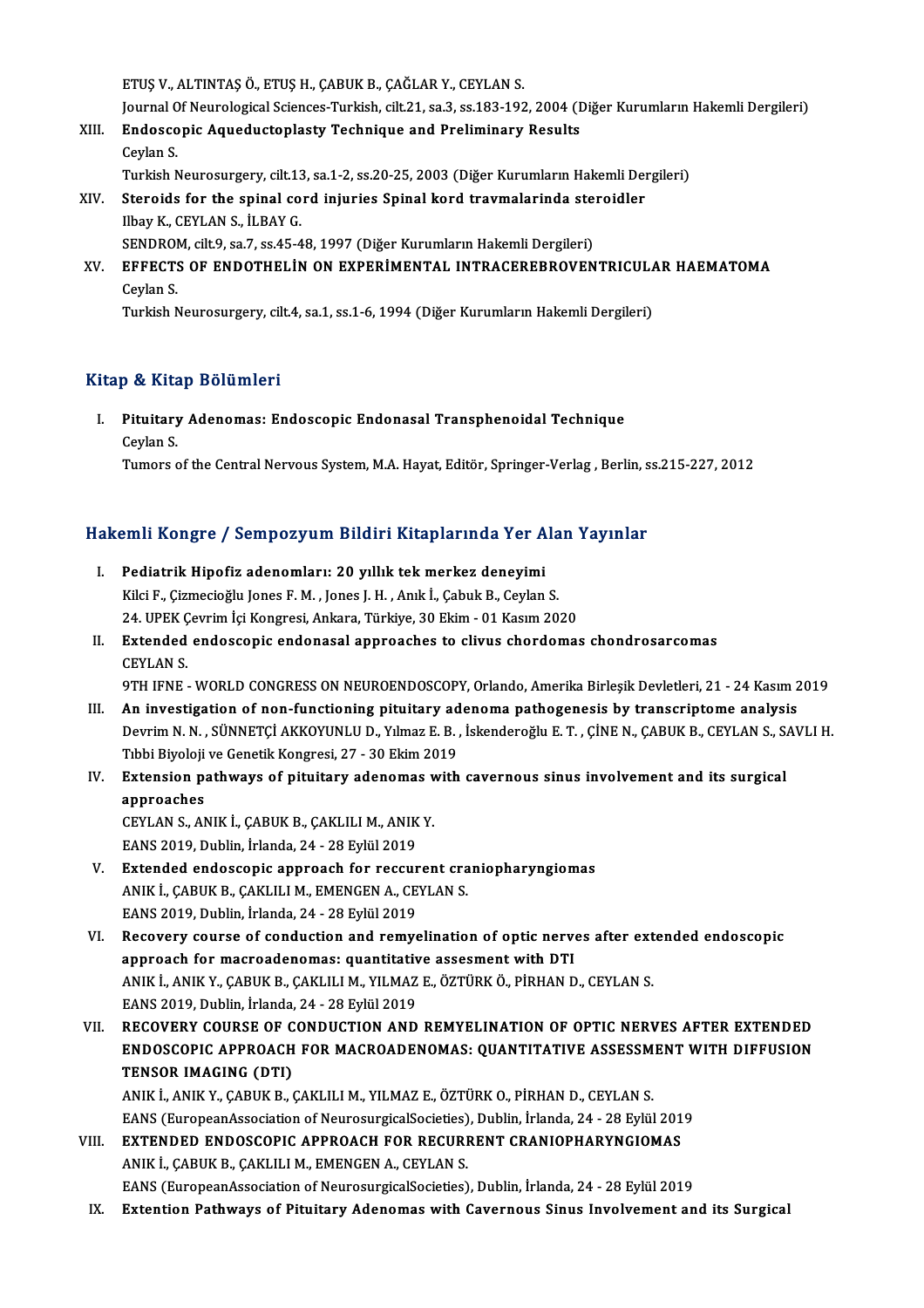Approaches CEYLANS.,ANIKİ.,ÇABUKB.,ÇAKLILIM.,ANIKY. Approaches<br>CEYLAN S., ANIK İ., ÇABUK B., ÇAKLILI M., ANIK Y.<br>EANS (European Association of Neurosurgical Societies) 2019, Dublin, İrlanda, 24 - 28 Eylül 2019<br>Klinik Olanak Samptam Olyatunan Bathka Klaft Kistlaninda Cannabi X. Klinik Olarak Semptom Oluşturan Rathke Kleft Kistlerinde Cerrahi Yaklaşım Ve Postoperatif<br>Sonuçları EANS (Eur<br>Klinik Ola<br>Sonuçları<br>EMENCEN Klinik Olarak Semptom Oluşturan Rathke Kleft Kistlerinde Cerrahi !<br>Sonuçları<br>EMENGEN A., ÇAKLILI M., ERGEN A., SELEK A., ÇABUK B., ANIK İ., CEYLAN S.<br>TND 32. Bilimsel Kongresi, Artalya Türkiye 11, 14 Nisan 2019 Sonuçları<br>EMENGEN A., ÇAKLILI M., ERGEN A., SELEK A., ÇABUK B., ANIK İ.<br>TND 33. Bilimsel Kongresi, Antalya, Türkiye, 11 - 14 Nisan 2019<br>Hinofirer İnsidentalemalarda Gerrebi, Endikasyon Ve Ber XI. Hipofizer İnsidentalomalarda Cerrahi Endikasyon Ve Periyodik Takip Seçeneklerinin TND 33. Bilimsel Kongresi, Antalya, Türkiye, 11 - 14 Nisan 2019 Hipofizer İnsidentalomalarda Cerrahi Endikasyon Ve Per<br>Değerlendirilmesi<br>ERGEN A., ÇAKLILI M., KAYA N. S. , ÇABUK B., ANIK İ., CEYLAN S.<br>TND 22. Bilimsel Kongresi, Antalya Türkiye 11 - 14 Nisan 2019. De<mark>ğerlendirilmesi</mark><br>ERGEN A., ÇAKLILI M., KAYA N. S. , ÇABUK B., ANIK İ., CEYLAN S.<br>TND 33. Bilimsel Kongresi, Antalya, Türkiye, 11 - 14 Nisan 2019<br>Endeskenik transsfonaidal yalla anara adilmiş 144 dayı b XII. Endoskopik transsfenoidal yolla opere edilmis 144 dev hipofiz adenomu sonuclarinin<br>degerlendirilmesi ve degisen cerrahi stratejileri TND 33. Bilimsel Kongresi, Antalya, Türkiye, 11 - 14 Nisan 2019 Endoskopik transsfenoidal yolla opere edilmi<br>degerlendirilmesi ve degisen cerrahi stratejil<br>ÇAKLILI M., ÖZSOY B., ÇABUK B., ANIK İ., CEYLAN S.<br>22. TND KONCRESI, Türkiye 11, 14 Niser 2019 degerlendirilmesi ve degisen cerrahi strate<br>ÇAKLILI M., ÖZSOY B., ÇABUK B., ANIK İ., CEYLAN<br>33. TND KONGRESI, Türkiye, 11 - 14 Nisan 2019<br>Yukaak anada'uvli glial kitle sanrahisinde dı CAKLILI M., ÖZSOY B., ÇABUK B., ANIK İ., CEYLAN S.<br>33. TND KONGRESI, Türkiye, 11 - 14 Nisan 2019<br>XIII. Yuksek grade'xxli glial kitle cerrahisinde dusuk doz florosein kullaniminin rezeksiyon oranina etkisi 33. TND KONGRESI, Türkiye, 11 - 14 Nisan 2019<br>Yuksek grade'xxli glial kitle cerrahisinde dusuk doz floro<br>KAYA N. S. , ÇAKLILI M., YILMAZ E., ÇABUK B., ANIK İ., CEYLAN S.<br>22. TND KONGRESI, Türkiye, 11 - 14 Nisan 2019 Yuksek grade'xxli glial kitle cerrahisinde di<br>KAYA N.S., ÇAKLILI M., YILMAZ E., ÇABUK B., AN<br>33. TND KONGRESI, Türkiye, 11 - 14 Nisan 2019<br>Endeskenik Transsfonaidal Yalla Onara Edi XAYA N. S. , ÇAKLILI M., YILMAZ E., ÇABUK B., ANIK İ., CEYLAN S.<br>33. TND KONGRESI, Türkiye, 11 - 14 Nisan 2019<br>XIV. Endoskopik Transsfenoidal Yolla Opere Edilmiş 148 Dev Hipofiz Adenomu Sonuçlarının 33. TND KONGRESI, Türkiye, 11 - 14 Nisan 2019<br>Endoskopik Transsfenoidal Yolla Opere Edilmiş 1<br>Değerlendirilmesi ve Değişen Cerrahi Stratejileri<br>CAKULLM, ÖZSOV B. CABUK B. ANIK İ. CEVLAN S Endoskopik Transsfenoidal Yolla Opere Edilm<br>Değerlendirilmesi ve Değişen Cerrahi Strateji<br>ÇAKLILI M., ÖZSOY B., ÇABUK B., ANIK İ., CEYLAN S.<br>TND 32 Bilimsel Kongresi Antalya Türkiye 11 - 14 Değerlendirilmesi ve Değişen Cerrahi Stratejileri<br>ÇAKLILI M., ÖZSOY B., ÇABUK B., ANIK İ., CEYLAN S.<br>TND 33. Bilimsel Kongresi, Antalya, Türkiye, 11 - 14 Nisan 2019<br>İnfundibuler Tutulum Gösteren Nadir Olsularda Endeske CAKLILI M., ÖZSOY B., ÇABUK B., ANIK İ., CEYLAN S.<br>TND 33. Bilimsel Kongresi, Antalya, Türkiye, 11 - 14 Nisan 2019<br>XV. İnfundibuler Tutulum Gösteren Nadir Olgularda Endoskopik Cerrahi Sonuçları<br>CAKLILIM, POLAT C. CABLI TND 33. Bilimsel Kongresi, Antalya, Türkiye, 11 - 14<br>İnfundibuler Tutulum Gösteren Nadir Olgular<br>ÇAKLILI M., POLAT C., ÇABUK B., ANIK İ., CEYLAN S.<br>TND 32. Bilimsel Kongresi, Antalya Türkiye, 11 - 14 İnfundibuler Tutulum Gösteren Nadir Olgularda Endosko<br>ÇAKLILI M., POLAT C., ÇABUK B., ANIK İ., CEYLAN S.<br>TND 33. Bilimsel Kongresi, Antalya, Türkiye, 11 - 14 Nisan 2019<br>Infundibuler tutulum gesteren nadir olgularda endeske CAKLILI M., POLAT C., CABUK B., ANIK İ., CEYLAN S.<br>TND 33. Bilimsel Kongresi, Antalya, Türkiye, 11 - 14 Nisan 2019<br>XVI. Infundibuler tutulum gosteren nadir olgularda endoskopik cerrahi sonuclar<br>CAKLILIM, POLAT C. CARLIK R. TND 33. Bilimsel Kongresi, Antalya, Türkiye, 11 - 14<br>Infundibuler tutulum gosteren nadir olgulard<br>ÇAKLILI M., POLAT C., ÇABUK B., ANIK İ., CEYLAN S.<br>22. TND KONCRESI, Türkiye, 11 - 14 Nisar 2019 Infundibuler tutulum gosteren nadir olgula<br>ÇAKLILI M., POLAT C., ÇABUK B., ANIK İ., CEYLAN<br>33. TND KONGRESI, Türkiye, 11 - 14 Nisan 2019<br>Hinofiren Anenleksi Vekslerune Yönelik End ÇAKLILI M., POLAT C., ÇABUK B., ANIK İ., CEYLAN S.<br>33. TND KONGRESI, Türkiye, 11 - 14 Nisan 2019<br>XVII. Hipofizer Apopleksi Vakalarına Yönelik Endoskopik Transsfenoidal Cerrahinin Sonuçları: 66 Olgunun<br>Retrespektif Değe 33. TND KONGRESI, Türkiye, 11 - 14<br>Hipofizer Apopleksi Vakalarına<br>Retrospektif Değerlendirilmesi<br>POLAT C. EMENCEN A. SEN H.E. G Hipofizer Apopleksi Vakalarına Yönelik Endoskopik Tran<br>Retrospektif Değerlendirilmesi<br>POLAT C., EMENGEN A., ŞEN H. E. , ÇABUK B., ANIK İ., CEYLAN S.<br>TND 22. Bilimsel Kongresi, Antalya Türkiye 11, 14 Nisen 2019. Retrospektif Değerlendirilmesi<br>POLAT C., EMENGEN A., ŞEN H. E. , ÇABUK B., ANIK İ., CEYLAN S.<br>TND 33. Bilimsel Kongresi, Antalya, Türkiye, 11 - 14 Nisan 2019 POLAT C., EMENGEN A., ŞEN H. E. , ÇABUK B., ANIK İ., CEYLAN S.<br>TND 33. Bilimsel Kongresi, Antalya, Türkiye, 11 - 14 Nisan 2019<br>XVIII. Klinik olarak semptom oluşturan rathke kleft kistlerinde cerrahi yaklasim ve postoperati TND 33. Bilimsel Kongresi, Antalya, Türkiye, 11 - 14 Nisan 2019<br>Klinik olarak semptom oluşturan rathke kleft kistlerinde cerrahi ya<br>EMENGEN A., ÇAKLILI M., ERGEN A., SELEK A., ÇABUK B., ANIK İ., CEYLAN S.<br>22. TND KONGBESL Klinik olarak semptom oluşturan rathke kle<br>EMENGEN A., ÇAKLILI M., ERGEN A., SELEK A., ÇA<br>33. TND KONGRESI, Türkiye, 11 - 14 Nisan 2019<br>Hinefiren insidentalemalarda serrahi endik EMENGEN A., ÇAKLILI M., ERGEN A., SELEK A., ÇABUK B., ANIK İ., CEYLAN S.<br>33. TND KONGRESI, Türkiye, 11 - 14 Nisan 2019<br>XIX. Hipofizer insidentalomalarda cerrahi endikasyon ve periyodik takip seçeneklerinin değerlendiri 33. TND KONGRESI, Türkiye, 11 - 14 Nisan 2019<br>Hipofizer insidentalomalarda cerrahi endikasyon ve peri<br>ERGEN A., ÇAKLILI M., KAYA N. S. , ÇABUK B., ANIK İ., CEYLAN S.<br>22. TND KONGRESI, Türkiye, 11 - 14 Nisan 2019 ERGEN A., ÇAKLILI M., KAYA N. S., ÇABUK B., ANIK İ., CEYLAN S.<br>33. TND KONGRESI, Türkiye, 11 - 14 Nisan 2019 ERGEN A., ÇAKLILI M., KAYA N. S. , ÇABUK B., ANIK İ., CEYLAN S.<br>33. TND KONGRESI, Türkiye, 11 - 14 Nisan 2019<br>XX. GH adenomlarinda preoperatif MR T2 sekans adenom intensitesinin klinik prediktif değeri<br>SEN H E GAVI I 33. TND KONGRESI, Türkiye, 11 - 14 Nisan 2019<br>GH adenomlarinda preoperatif MR T2 sekans adenom intensitesinin klinik predikti<br>ŞEN H. E. , ÇAKLILI M., UMAY K., KARA M. C. , TURAN G., ANIK Y., ÇABUK B., ANIK İ., CEYLAN S.<br>22 GH adenomlarinda preoperatif MR T2 seka:<br>ŞEN H. E. , ÇAKLILI M., UMAY K., KARA M. C. , TUR<br>33. TND KONGRESI, Türkiye, 11 - 14 Nisan 2019<br>Yüksek Crade'yuli Clial Kitle Cerrebisinde I ŞEN H. E. , ÇAKLILI M., UMAY K., KARA M. C. , TURAN G., ANIK Y., ÇABUK B., ANIK İ., CEYLAN S.<br>33. TND KONGRESI, Türkiye, 11 - 14 Nisan 2019<br>XXI. Yüksek Grade'xxli Glial Kitle Cerrahisinde Düşük Doz Florosein Kullanımın 33. TN<br>Yükse<br>Etkisi<br><sup>VAVA</sup> Yüksek Grade'xxli Glial Kitle Cerrahisinde Düşük Doz Flo:<br>Etkisi<br>KAYA N. S. , ÇAKLILI M., YILMAZ E., ÇABUK B., ANIK İ., CEYLAN S.<br>TND 22. Bilimsel Kongresi, Antelya Türkiye, 11, 14 Nisan 2019. Etkisi<br>KAYA N. S. , ÇAKLILI M., YILMAZ E., ÇABUK B., ANIK İ., CEYLAN S.<br>TND 33. Bilimsel Kongresi, Antalya, Türkiye, 11 - 14 Nisan 2019 XXI . GH ADENOMLARINDA PREOPERATIF MR T2-SEKANS ADENOMİNTENSITESININ KLINIK PREDIKTIF DEĞERI GH ADENOMLARINDA PREOPERATIF MR T2-SEKANS ADENOMİNTENSITESININ<br>DEĞERI<br>ŞEN H. E. , ÇAKLILI M., kiraz u., KARA M., TURAN G., ANIK Y., ÇABUK B., ANIK İ., CEYLAN S.<br>Türk Nörosirünü Derneği 22. Bilimsel Konspesi, Türkiye, 11, , D<mark>EĞERI</mark><br>ŞEN H. E. , ÇAKLILI M., kiraz u., KARA M., TURAN G., ANIK Y., ÇABUK B., ANIK<br>Türk Nöroşirürji Derneği 33. Bilimsel Kongresi, Türkiye, 11 - 14 Nisan 2019<br>CH ADENOMI ARINDA PREORERATİE MR T2 SEKANS ADENOM İNTE ŞEN H. E. , ÇAKLILI M., kiraz u., KARA M., TURAN G., ANIK Y., ÇABUK B., ANIK İ., CEYLAN S.<br>Türk Nöroşirürji Derneği 33. Bilimsel Kongresi, Türkiye, 11 - 14 Nisan 2019<br>XXIII. GH ADENOMLARINDA PREOPERATİF MR T2 SEKANS AD Türk Nö<br>GH ADE<br>DEĞERİ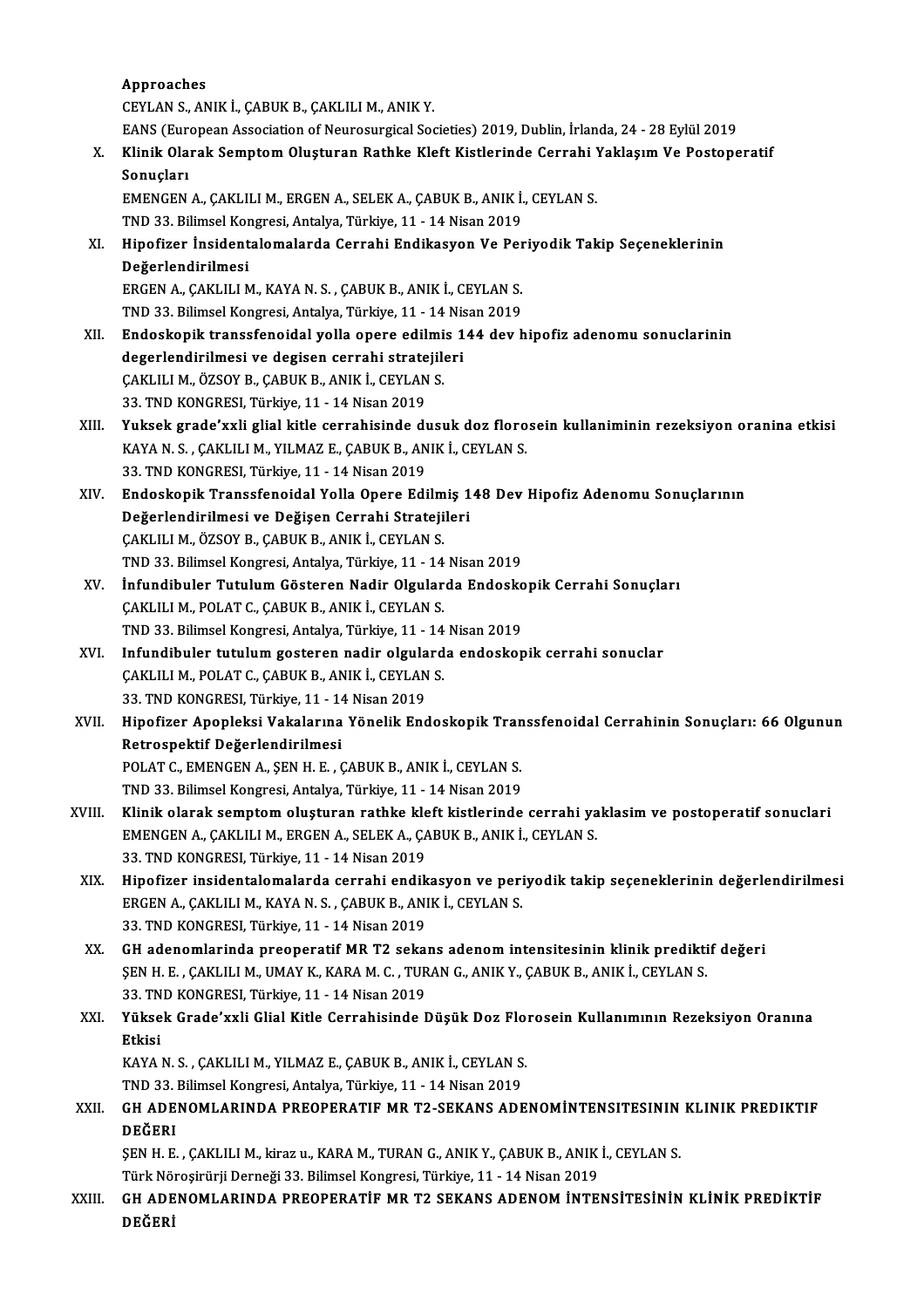|              | ŞEN H. E., ÇAKLILI M., KİRAZ U., KARA M., TURAN G., ANIK Y., ÇABUK B., ANIK İ., CEYLAN S.                                                           |
|--------------|-----------------------------------------------------------------------------------------------------------------------------------------------------|
|              | TÜRK NÖROŞİRURJİ DERNEĞİ 33.BİLİMSEL KONGRESİ, Antalya, Türkiye, 11 - 14 Nisan 2019                                                                 |
| XXIV.        | Endoscopic approach to clival chordomas and chondrosarcomas                                                                                         |
|              | <b>CEYLAN S.</b>                                                                                                                                    |
|              | WFNS 2019 International Meeting, Belgrade, Sırbistan Ve Karadağ, 21 - 24 Mart 2019                                                                  |
| XXV.         | Differentiation of Sellar Tumors with Pure Cystic Appearance on MRI                                                                                 |
|              | ALTINTAȘ C., DERVIȘOĞLU E., ÇABUK B., ÇAM İ., ANIK İ., CEYLAN S., ANIK Y.                                                                           |
|              | 28th Year Annual Meeting of Turkish Society of Neuroradiology with International Participation, Türkiye, 15 - 17<br>Şubat 2019, cilt 61, ss 229-239 |
| XXVI.        | Effect of resveratrol and metformin on ovarian reserve and ultrastructure in PCOS: An experimental                                                  |
|              | study                                                                                                                                               |
|              | Rencber S. F., Ozbek S. K., Meydanli E. G., Eraldemir C., Sezer Z., CEYLAN S.                                                                       |
|              | 34th Annual Meeting of the European-Society-of-Human-Reproduction-and-Embryology (ESHRE), Barcelona,                                                |
|              | İspanya, 1 - 04 Haziran 2018, cilt 33, ss 467-468                                                                                                   |
| <b>XXVII</b> | Kraniofaringiomalara Endoskopik Yaklaşım: 50 Olgunun Retrospektif Değerlendirilmesi                                                                 |
|              | CAKLILI M., CABUK B., ANIK İ., CEYLAN S.                                                                                                            |
|              | Kafa Tabanı Derneği 3. Kongresi, Antalya, Türkiye, 22 - 25 Mart 2018                                                                                |
| XXVIII.      | Tuberkulum sella menenjiomalarina endoskopik yaklasim                                                                                               |
|              | ÇAKLILI M., ÇABUK B., ANIK İ., CEYLAN S.                                                                                                            |
|              | KAFATABANI 2018, Türkiye, 22 - 25 Mart 2018                                                                                                         |
| XXIX.        | Klival kordoma ve kondrosarkomalara endoskopik yaklasim                                                                                             |
|              | ÇAKLILI M., ÇABUK B., ANIK İ., CEYLAN S.                                                                                                            |
|              | KAFATABANI 2018, Türkiye, 22 - 25 Mart 2018                                                                                                         |
| XXX.         | Kraniofaringiomalara endoskopik yaklasim 50 olgunun retrospektif degerlendirilmesi                                                                  |
|              | ÇAKLILI M., ÇABUK B., ANIK İ., CEYLAN S.                                                                                                            |
|              | KAFATABANI 2018, Türkiye, 22 - 25 Mart 2018                                                                                                         |
| XXXI.        | Klival Kordoma ve Kondrosarkomalara Endoskopik Yaklaşım                                                                                             |
|              | ÇAKLILI M., ÇABUK B., ANIK İ., CEYLAN S.                                                                                                            |
|              | Kafa Tabanı Derneği 3. Kongresi, Antalya, Türkiye, 22 - 25 Mart 2018                                                                                |
| <b>XXXII</b> | Tüberkülüm Sella Menenjiomlarına Endoskopik Yaklaşım                                                                                                |
|              | ÇAKLILI M., ÇABUK B., ANIK İ., CEYLAN S.                                                                                                            |
|              | Kafa Tabanı Derneği 3. Kongresi, Antalya, Türkiye, 22 - 25 Mart 2018                                                                                |
| XXXIII.      | Endoscopic Endonasal Transsphenoidal Approach for Pituitary Adenomas Invading the Cavernous                                                         |
|              | Sinus                                                                                                                                               |
|              | <b>CEYLAN S.</b>                                                                                                                                    |
|              | The 12th International Conference of the Asian Congress of Neurological Surgeons, Dubai, Birleşik Arap                                              |
|              | Emirlikleri, 14 - 18 Mart 2018                                                                                                                      |
| <b>XXXIV</b> | Extended Endoscopic Transsfenoidal Approach Infrachiasmatic Corridor                                                                                |
|              | <b>CEYLAN S.</b>                                                                                                                                    |
|              | The 12th International Conference of the Asian Congress of Neurological Surgeons, Dubai, Birleşik Arap                                              |
|              | Emirlikleri, 14 - 18 Mart 2018                                                                                                                      |
| XXXV.        | Hipofizer Apopleksi Vakalarına Yönelik Endoskopik Transsfenoidal Cerrahinin Sonuçları : 54                                                          |
|              | Olgunun Retrospektif Değerlendirilmesi                                                                                                              |
|              | ÇAKLILI M., ÇABUK B., ANIK İ., CEYLAN S.                                                                                                            |
|              | Sinir Sistemi Cerrahisi Derneği 13. Bilimsel Kongresi, Türkiye, 12 - 15 Ekim 2017                                                                   |
| <b>XXXVI</b> | Hipofizer apopleksiye yönelik endoskopik transsfenoidal cerrahinin sonuclari: 54 olgunun                                                            |
|              | retrospektif degerlendirilmesi                                                                                                                      |
|              | ÇAKLILI M., ŞEN H. E. , ÇABUK B., ANIK İ., CEYLAN S.                                                                                                |
|              | 13. SSCD KONGRESI, Türkiye, 12 - 15 Ekim 2017                                                                                                       |
| XXXVII.      | Endoscopic transsphenoidal approach to clivus chordomas and chondrosarcomas                                                                         |
|              | ANIK İ., ÇABUK B., GÖKBEL A., ÇAKLILI M., CEYLAN S.                                                                                                 |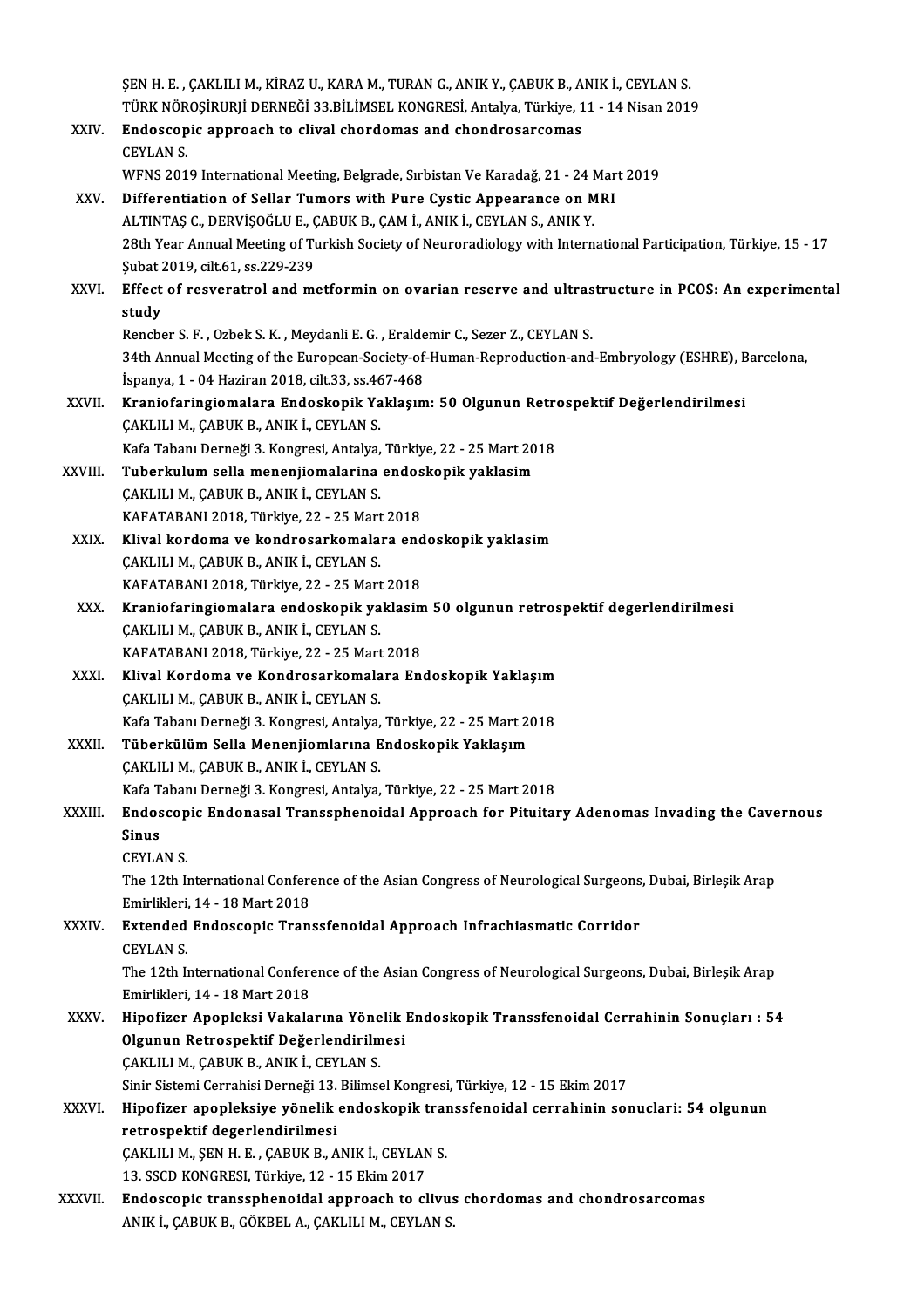EANS2017,1 -05Ekim2017

- XXXVIII. Endoscopic approach to craniopharyngioma: retrospective retrospective evaulation of 40 cases EANS 2017, 1 - 05 Ekim 2017<br>Endoscopic approach to craniopharyngioma: retr<br>ÇAKLILI M., EMENGEN A., ÇABUK B., ANIK İ., CEYLAN S.<br>WENS 2017, İstanbul Türkiye 20 - 25 Ağustes 2017 Endoscopic approach to craniopharyngioma: r<br>ÇAKLILI M., EMENGEN A., ÇABUK B., ANIK İ., CEYLAN<br>WFNS 2017, İstanbul, Türkiye, 20 - 25 Ağustos 2017<br>Pesults of Complisations of Endossopis Transs WFNS 2017, İstanbul, Türkiye, 20 - 25 Ağustos 2017
	- XXXIX. Results of Complications of Endoscopic Transsphenoidal Surgery for Pituitary Adenomas : ÇAKLILI M., GÖKBEL A., ÇABUK B., ANIK İ., CEYLAN S. WFNS 2017 16. World Congress of Neurosurgery, İstanbul, 20 - 25 Ağustos 2017 CAKLILI M., GÖKBEL A., CABUK B., ANIK İ., CEYLAN S.<br>WFNS 2017 16. World Congress of Neurosurgery, İstanbul, 20 - 25 Ağustos 2017<br>XL. Endoscopic Approach to Craniopharingioma : Retrospective Evaluation of 40 Cases
		- WFNS 2017 16. World Congress of Neurosurgery, İstan<br>Endoscopic Approach to Craniopharingioma : Re<br>ÇAKLILI M., EMENGEN A., ÇABUK B., ANIK İ., CEYLAN S.<br>WENS 2017 16. World Congress of Neurosurgery, 20. Endoscopic Approach to Craniopharingioma : Retrospective Eval<br>ÇAKLILI M., EMENGEN A., ÇABUK B., ANIK İ., CEYLAN S.<br>WFNS 2017 16. World Congress of Neurosurgery, 20 - 25 Ağustos 2017<br>Endoscopis Approach to Clivel Chardoma a CAKLILI M., EMENGEN A., CABUK B., ANIK İ., CEYLAN S.<br>WFNS 2017 16. World Congress of Neurosurgery, 20 - 25 Ağustos 2017<br>XLI. Endoscopic Approach to Clival Chordoma and Chondrosarcoma<br>GÖKBEL A., CAKLILI M., CABUK B., ANIK İ WFNS 2017 16. World Congress of Neurosurgery, 20 - 25 Ağustos 2017
		- Endoscopic Approach to Clival Chordoma and Chondrosarcoma<br>GÖKBEL A., ÇAKLILI M., ÇABUK B., ANIK İ., CEYLAN S.<br>WFNS 2017 16. World Congress of Neurosurgery, İstanbul, 20 25 Ağustos 2017<br>Endoskopik transsfonoidal valla ona GÖKBEL A., ÇAKLILI M., ÇABUK B., ANIK İ., CEYLAN S.<br>WFNS 2017 16. World Congress of Neurosurgery, İstanbul, 20 - 25 Ağustos 2017<br>XLII. Endoskopik transsfenoidal yolla opere edilmis 100 dev hipofiz adenomu sonuclarinin<br>
		- WFNS 2017 16. World Congress of Neurosurgery, İst<br>Endoskopik transsfenoidal yolla opere edilmis<br>degerlendirilmesi ve degisen tedavi stratejileri<br>CAKULLM, CABUK B. POLAT C. ANIK İ. CEVLAN S Endoskopik transsfenoidal yolla opere edilmi<br>degerlendirilmesi ve degisen tedavi stratejile:<br>ÇAKLILI M., ÇABUK B., POLAT C., ANIK İ., CEYLAN S.<br>21 TND KONCRESI Türkiye 20 Mert. 02 Niser 201 degerlendirilmesi ve degisen tedavi stratejileri<br>ÇAKLILI M., ÇABUK B., POLAT C., ANIK İ., CEYLAN S.<br>31 TND KONGRESI, Türkiye, 29 Mart - 02 Nisan 2017 CAKLILI M., ÇABUK B., POLAT C., ANIK İ., CEYLAN S.<br>31 TND KONGRESI, Türkiye, 29 Mart - 02 Nisan 2017<br>XLIII. 1600 olguluk seride karşılaşılan nadir gorülen sellar bölge lezyonları: primer hipofiz abseleri
		- 31 TND KONGRESI, Türkiye, 29 Mart 02<br>1600 olguluk seride karşılaşılan nad<br>ÇAKLILI M., ÇABUK B., ANIK İ., CEYLAN S.<br>21 TND KONGRESI, Türkiye, 20 Mart 02 1600 olguluk seride karşılaşılan nadir gorülen s<br>ÇAKLILI M., ÇABUK B., ANIK İ., CEYLAN S.<br>31. TND KONGRESI, Türkiye, 29 Mart - 02 Nisan 2017<br>Pathka klaft kistlerine endeskenik transsfeneid: CAKLILI M., ÇABUK B., ANIK İ., CEYLAN S.<br>31. TND KONGRESI, Türkiye, 29 Mart - 02 Nisan 2017<br>XLIV. Rathke kleft kistlerine endoskopik transsfenoidal cerrahi yaklasim
		- 31. TND KONGRESI, Türkiye, 29 Mart 02 Nisan 2017<br>Rathke kleft kistlerine endoskopik transsfenoid<br>Gökbel A., ÇABUK B., ANIK İ., CEYLAN S.<br>31. TND KONGRESI. Türkiye. 29 Mart 02 Nisan 2017 Rathke kleft kistlerine endoskopik transsfenoid:<br>Gökbel A., ÇABUK B., ANIK İ., CEYLAN S.<br>31. TND KONGRESI, Türkiye, 29 Mart - 02 Nisan 2017<br>Endoskopik Transsfenoidal Valla Opere Edilmis.
		- Gökbel A., ÇABUK B., ANIK İ., CEYLAN S.<br>31. TND KONGRESI, Türkiye, 29 Mart 02 Nisan 2017<br>XLV. Endoskopik Transsfenoidal Yolla Opere Edilmiş 100 Dev Hipofiz Adenomu Sonuçlarının<br>Değerlendirilmesi ve Değisen Tedevi Str 31. TND KONGRESI, Türkiye, 29 Mart - 02 Nisan 2017<br>Endoskopik Transsfenoidal Yolla Opere Edilmiş 1<br>Değerlendirilmesi ve Değişen Tedavi Stratejileri.<br>CAKULLM, CABUK B. POLAT C. ANIK İ. CEVLAN S. Endoskopik Transsfenoidal Yolla Opere Edilm<br>Değerlendirilmesi ve Değişen Tedavi Stratejilı<br>ÇAKLILI M., ÇABUK B., POLAT C., ANIK İ., CEYLAN S.<br>Türk Nörosinurii Demeği 21, Bilimsel Kongresi Tür Değerlendirilmesi ve Değişen Tedavi Stratejileri.<br>ÇAKLILI M., ÇABUK B., POLAT C., ANIK İ., CEYLAN S.<br>Türk Nöroşirurji Derneği 31. Bilimsel Kongresi, Türkiye, 29 Mart - 02 Nisan 2017 CAKLILI M., ÇABUK B., POLAT C., ANIK İ., CEYLAN S.<br>Türk Nöroşirurji Derneği 31. Bilimsel Kongresi, Türkiye, 29 Mart - 02 Nisan 2017<br>XLVI. Intrakraiyal epidermoid ve dermoid kistlere cerrahi yaklasim ve sonuclari
	- Türk Nöroşirurji Derneği 31. Bilimsel Kontakraiyal epidermoid ve dermoid<br>Gökbel A., ÇABUK B., ANIK İ., CEYLAN S.<br>21. TND KONCRESI, Türkiye 29 Mert., C Intrakraiyal epidermoid ve dermoid kistlere cer<br>Gökbel A., ÇABUK B., ANIK İ., CEYLAN S.<br>31. TND KONGRESI, Türkiye, 29 Mart - 02 Nisan 2017<br>Kraniafaringiamalara andaakanik vaklasim: 34 Gökbel A., ÇABUK B., ANIK İ., CEYLAN S.<br>31. TND KONGRESI, Türkiye, 29 Mart - 02 Nisan 2017<br>XLVII. Kraniofaringiomalara endoskopik yaklasim: 34 olgunun retrospektif degerlendirilmesi
	- 31. TND KONGRESI, Türkiye, 29 Mart 02<br>Kraniofaringiomalara endoskopik ya<br>ÇAKLILI M., ÇABUK B., ANIK İ., CEYLAN S.<br>21. TND KONGRESI, Türkiye, 20 Mart 02 Kraniofaringiomalara endoskopik yaklasim: 34 (<br>ÇAKLILI M., ÇABUK B., ANIK İ., CEYLAN S.<br>31. TND KONGRESI, Türkiye, 29 Mart - 02 Nisan 2017<br>Kraniofaringiomalara Endoskonik Yaklasım : 34 CAKLILI M., ÇABUK B., ANIK İ., CEYLAN S.<br>31. TND KONGRESI, Türkiye, 29 Mart - 02 Nisan 2017<br>XLVIII. Kraniofaringiomalara Endoskopik Yaklaşım : 34 Olgunun Retrospektif Değerlendirilmesi
	- 31. TND KONGRESI, Türkiye, 29 Mart 02<br>Kraniofaringiomalara Endoskopik Ya<br>ÇAKLILI M., ÇABUK B., ANIK İ., CEYLAN S.<br>Türk Nönesinunii Demeči 31. Bilimsel Kon Kraniofaringiomalara Endoskopik Yaklaşım : 34 Olgunun Retrospektif De<br>ÇAKLILI M., ÇABUK B., ANIK İ., CEYLAN S.<br>Türk Nöroşirurji Derneği 31. Bilimsel Kongresi, Türkiye, 29 Mart - 02 Nisan 2017<br>Dural sinus invasyonu olan man CAKLILI M., CABUK B., ANIK İ., CEYLAN S.<br>Türk Nöroşirurji Derneği 31. Bilimsel Kongresi, Türkiye, 29 Mart - 02<br>XLIX. Dural sinus invazyonu olan meningiomlara cerrahi yaklasim
		- Türk Nöroşirurji Derneği 31. Bilimsel Kongresi, Türkiy<br>Dural sinus invazyonu olan meningiomlara ceri<br>Gökbel A., ÇABUK B., EMENGEN A., ANIK İ., CEYLAN S.<br>21. TND KONGRESI, Türkiye 29 Mart 92 Nisan 2017 Dural sinus invazyonu olan meningiomlara cerr<br>Gökbel A., ÇABUK B., EMENGEN A., ANIK İ., CEYLAN S.<br>31. TND KONGRESI, Türkiye, 29 Mart - 02 Nisan 2017<br>Kavernöz sinus tutulumu olan tumarlarda akana
			- Gökbel A., ÇABUK B., EMENGEN A., ANIK İ., CEYLAN S.<br>31. TND KONGRESI, Türkiye, 29 Mart 02 Nisan 2017<br>L. Kavernöz sinus tutulumu olan tumorlerde ekspanded endoskopik yaklasim: anatomik ve klinik<br>karelasyan 31. TND KON<br>Kavernöz si<br>korelasyon<br>Göltbel A. GA Kavernöz sinus tutulumu olan tumorlerde el<br>korelasyon<br>Gökbel A., ÇABUK B., ÇIRAK M., ANIK İ., CEYLAN S.<br>21. TND KONCRESI, Türkiye 29 Mert , 92 Nisan 26 korelasyon<br>Gökbel A., ÇABUK B., ÇIRAK M., ANIK İ., CEYLAN S.<br>31. TND KONGRESI, Türkiye, 29 Mart - 02 Nisan 2017<br>1600 Olsuluk Soride Karsılasılan Nadir Görülen
			- Gökbel A., ÇABUK B., ÇIRAK M., ANIK İ., CEYLAN S.<br>31. TND KONGRESI, Türkiye, 29 Mart 02 Nisan 2017<br>LI. 1600 Olguluk Seride Karşılaşılan Nadir Görülen Sellar Bölge Lezyonları : Primer Hipofiz Abseleri<br>ÇAKLILI M., ÇABU 31. TND KONGRESI, Türkiye, 29 Mart - 02<br>1600 Olguluk Seride Karşılaşılan Nac<br>ÇAKLILI M., ÇABUK B., ANIK İ., CEYLAN S.<br>Türk Nönesinurii Demeği 31, Bilimsel Kon 1600 Olguluk Seride Karşılaşılan Nadir Görülen Sellar Bölge Lezyonları<br>ÇAKLILI M., ÇABUK B., ANIK İ., CEYLAN S.<br>Türk Nöroşirurji Derneği 31. Bilimsel Kongresi, Türkiye, 29 Mart - 02 Nisan 2017<br>Hinofir adanamlarına yanalik

ÇAKLILI M., ÇABUK B., ANIK İ., CEYLAN S.<br>Türk Nöroşirurji Derneği 31. Bilimsel Kongresi, Türkiye, 29 Mart - 02 Nisan 2017<br>LII. Hipofiz adenomlarına yonelik endokopik transsfenoidal cerrahinin komplikasyonlarının sonucl Türk Nöroşirurji Derneği 31. Bilimsel Kongresi, Tür<br>Hipofiz adenomlarına yonelik endokopik tran<br>1600 olgunun retrospektif değerlendirilmesi<br>CAKULUM, GABUK B. EMENGEN A. ANIK İ. CEVLA Hipofiz adenomlarına yonelik endokopik transsfe<br>1600 olgunun retrospektif değerlendirilmesi<br>ÇAKLILI M., ÇABUK B., EMENGEN A., ANIK İ., CEYLAN S.<br>21. TND KONGBESI, Türkiye 29 Mert - 02 Nisan 2017 1600 olgunun retrospektif değerlendirilmesi<br>ÇAKLILI M., ÇABUK B., EMENGEN A., ANIK İ., CEYLAN S.<br>31. TND KONGRESI, Türkiye, 29 Mart - 02 Nisan 2017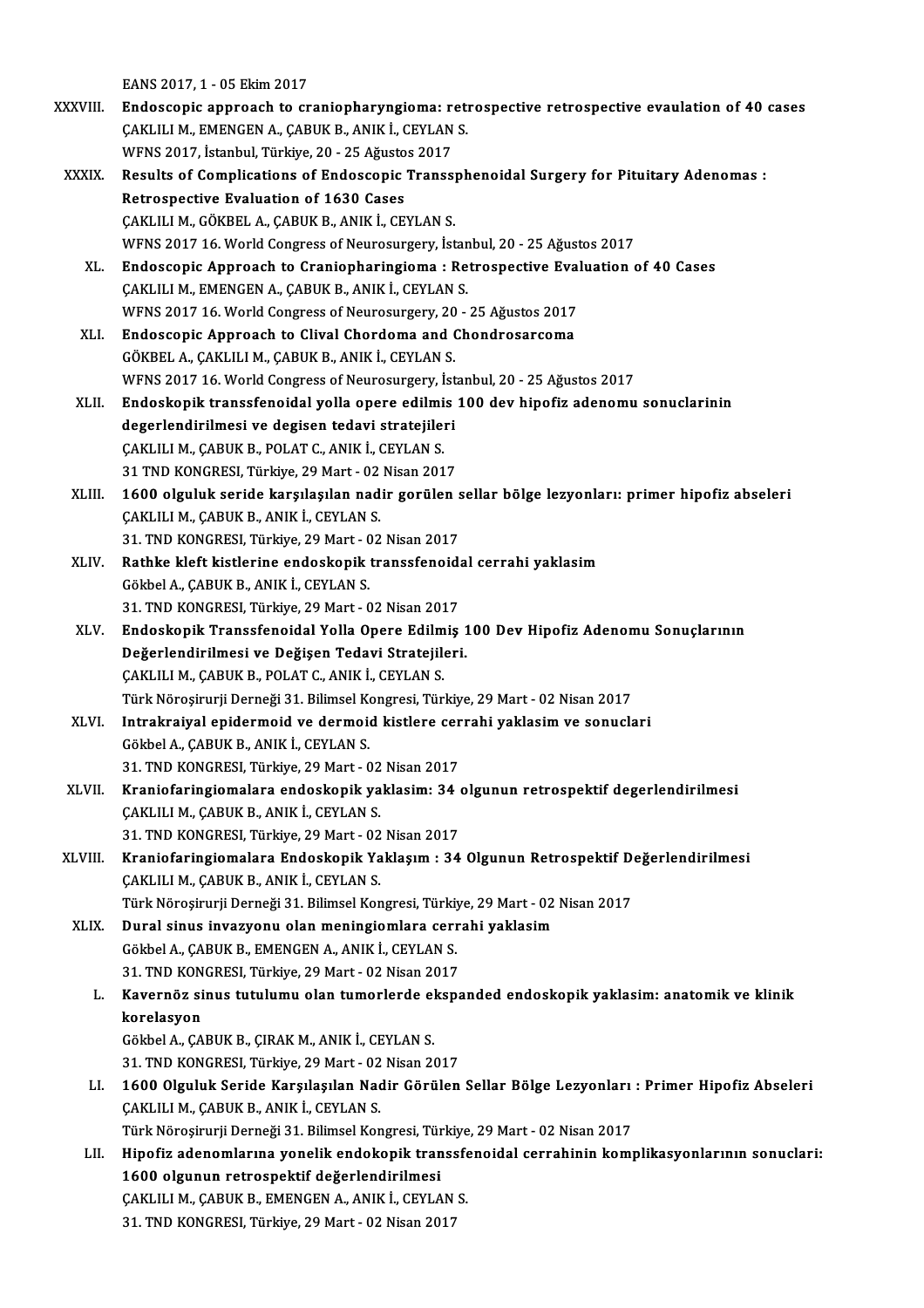| LIII.  | Hipofiz Adenomlarına Yönelik Endoskopik Transsfenoidal Cerrahinin Komplikasyonlarının Sonuçları    |
|--------|----------------------------------------------------------------------------------------------------|
|        | : 1600 Olgunun Retrospektif Değerlendirilmes                                                       |
|        | ÇAKLILI M., ÇABUK B., EMENGEN A., ANIK İ., CEYLAN S.                                               |
|        | Türk Nöroşirurji Derneği 31. Bilimsel Kongresi, Türkiye, 29 Mart - 02 Nisan 2017                   |
| LIV.   | Endoskopik transsfenoidal opere edilmis 78 dev hipofiz adenomu sonuçlarının degerlendirilmesi ve   |
|        | tedavi stratejileri                                                                                |
|        | ÇAKLILI M., ÇABUK B., ANIK İ., CEYLAN S.                                                           |
|        | 12. SSCD KONGRESI, Türkiye, 13 - 16 Eylül 2016                                                     |
| LV.    | Kraniofaringiomlara endoskopik transsfenoidal yaklasim: 32 olgunun retrospektif degerlendirilmesi  |
|        | ÇAKLILI M., ÇABUK B., ANIK İ., CEYLAN S.                                                           |
|        | 12. SSCD KONGRESI, Türkiye, 13 - 16 Eylül 2016                                                     |
| LVI.   | Extended endoscopic approach for clival chordomas and chondrosarcomas                              |
|        | CEYLAN S., ANIK İ., ÇABUK B.                                                                       |
|        | World Skull Base 2016, Osaka, Japonya, 15 - 17 Haziran 2016                                        |
| LVII.  | Extended endoscopic approach for clival chordomas chondrosarcomas                                  |
|        | CEYLAN S., ANIK İ., ÇABUK B.                                                                       |
|        | World Skull Base 2016, Osaka, Japonya, 14 - 17 Haziran 2016                                        |
| LVIII. | Hipofiz adenomlarina yonelik endoskopik transsfenoidal cerrahinin sonuclari: 1270 olgunun          |
|        | retrospektif degerlendirilmesi                                                                     |
|        | ÇAKLILI M., ÇABUK B., ANIK İ., CEYLAN S.                                                           |
|        | 30. TND KONGRESI, Türkiye, 8 - 12 Nisan 2016                                                       |
| LIX.   | Kafa kaidesi menejiomlarına ekstended endoskopik yaklasim                                          |
|        | Gökbel A., ÇABUK B., ANIK İ., CEYLAN S.                                                            |
|        | 30. TND KONGRESI, Türkiye, 8 - 12 Nisan 2016                                                       |
| LX.    | Kavernöz sinus invazyonu olan hipofiz adenomlarına yonelik endoskopik transnazal cerrahi: 236      |
|        | olgunun değerlendirilmesi                                                                          |
|        | ÇAKLILI M., ÇABUK B., ANIK İ., CEYLAN S.                                                           |
|        | 30. TND KONGRESI, Türkiye, 8 - 12 Nisan 2016                                                       |
|        | LXI. Kordoma ve kondrosarkomalara ekstended endoskopik transsfenoidal ve transklival cerrahi       |
|        | yaklasim                                                                                           |
|        | Gökbel A., CABUK B., ANIK İ., CEYLAN S.                                                            |
|        | 30. TND KONGRESI, Türkiye, 8 - 12 Nisan 2016                                                       |
| LXII.  | Endoskopik kafatabani cerrahisi olgularinda dural rekonstrüksiyon teknikleri                       |
|        | CABUK B., ANIK I., Gökbel A., CAKLILI M., CEYLAN S.                                                |
|        | 30. TND KONGRESI, Türkiye, 8 - 12 Nisan 2016                                                       |
| LXIII. | Kafa Kaidesi MeningiomlarınaEndoskopik Yaklaşım                                                    |
|        | <b>CEYLAN S.</b>                                                                                   |
|        | turk norosirurji dernegi NÖROONKOLOJİK CERRAHİ ÖĞRETİM VE EĞİTİM GRUBUSEMPOZYUMU, Türkiye, 11 - 12 |
|        | Aralık 2015                                                                                        |
| LXIV.  | Ekstended Endoskopik Transsfenoidal Cerrahi                                                        |
|        | <b>CEYLAN S</b>                                                                                    |
|        | KRANİAL ENDOSKOPİ ADANA, Türkiye, 21 Kasım 2015                                                    |
| LXV.   | transplanum transtuberkulum transselar infrakiazmatik koridor                                      |
|        | <b>CEYLAN S</b>                                                                                    |
|        | kafa tabani cerrahisi kadavra kursu, Türkiye, 13 - 14 Kasım 2015                                   |
| LXVI.  | <b>Case Discussion</b>                                                                             |
|        | <b>CEYLAN S.</b>                                                                                   |
|        | VI. INTERNATIONAL WORKSHOP ON NEUROSURGICAL ENDOSCOPY ACIBADEM, 11 - 12 Kasım 2015                 |
| LXVII. | Endoscopic Endonasal Transsphenoidal Approach to Cavernous Sinus                                   |
|        | <b>CEYLAN S</b>                                                                                    |
|        | VI. INTERNATIONAL WORKSHOP ON NEUROSURGICAL ENDOSCOPY ACIBADEM, 11 - 12 Kasım 2015                 |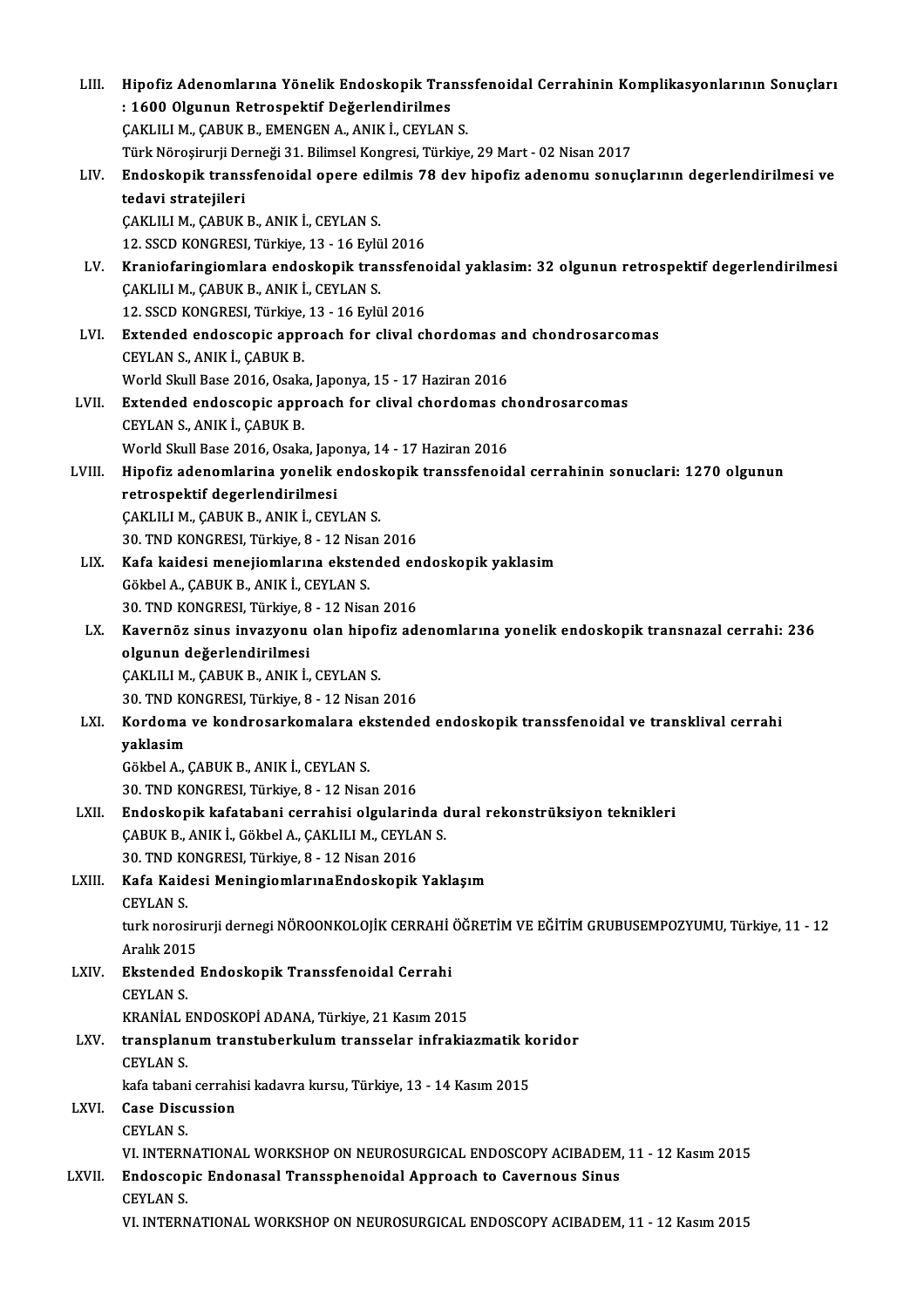| LXVIII.       | Extended Endoscopic Endonasal Approaches to Tuberculum Sella and Clivus                                                             |
|---------------|-------------------------------------------------------------------------------------------------------------------------------------|
|               | <b>CEYLAN S</b>                                                                                                                     |
|               | VI. INTERNATIONAL WORKSHOP ON NEUROSURGICAL ENDOSCOPY acibadem, 11 - 12 Kasım 2015                                                  |
| LXIX.         | Petroklival ve lateral kavernoz sinuse ekspanded endoskopik yaklasim: anatomik ve klinik                                            |
|               | korelasyon                                                                                                                          |
|               | Gökbel A., ÇABUK B., ANIK İ., CEYLAN S.                                                                                             |
|               | 11. SSCD KONGRESI, Türkiye, 5 - 08 Kasım 2015                                                                                       |
| LXX.          | Rathke kleft kistlerine endoskopik transsfenoidal yaklasim                                                                          |
|               | Gökbel A., ÇABUK B., ANIK İ., CEYLAN S.                                                                                             |
|               | 11. SSCD KONGRESI, Türkiye, 5 - 08 Kasım 2015                                                                                       |
| LXXI.         | Posterior fossa tümörlerine telovelar yaklasım                                                                                      |
|               | Gökbel A., ÇABUK B., ANIK İ., CEYLAN S.                                                                                             |
|               | 11. SSCD KONGRESI, Türkiye, 5 - 08 Kasım 2015                                                                                       |
| LXXII.        | CUSHİNG HASTALIĞINDA CERRAHİ ZORLUKLAR                                                                                              |
|               | <b>CEYLAN S.</b>                                                                                                                    |
|               | 11. hipofiz sempozyumu ve hipofiz goruntuleme kursu, Türkiye, 30 - 31 Ekim 2015                                                     |
| LXXIII.       | Endoscopic Transsphenoidal Surgery our experience<br><b>CEYLAN S</b>                                                                |
|               | 4th Symposium on Endoscopic Transsphenoidal Surgery, 20 Ekim 2015                                                                   |
| LXXIV.        | <b>ENDOSCOPIC SELLAR REGION SURGERY</b>                                                                                             |
|               | <b>CEYLAN S.</b>                                                                                                                    |
|               | 6th ISMA International Symposium on Microsurgical Anatomy, 8 - 10 Ekim 2015                                                         |
| LXXV.         | Evaulation of remission rates of GH secreting Adenomas according to 2010 consensus Criteria                                         |
|               | ANIK I., cabuk b., ceylan S.                                                                                                        |
|               | CNS ANNUAL Meeting, 26 - 30 Eylül 2015                                                                                              |
| <b>LXXVI</b>  | Evaulation of remission rates of GH secretingAdenomas according to 2010 consensus Criteria                                          |
|               | anık İ., cabuk b., CEYLAN S.                                                                                                        |
|               | CNS ANNUAL Meeting, 26 - 30 Eylül 2015                                                                                              |
| <b>LXXVII</b> | Comparison of endoscopic transsphenoidal and transcranial approaches to the tuberculum sellae                                       |
|               | CEYLAN S., ANIK İ., ÇABUK B.                                                                                                        |
|               | CNS 2015, NEW ORLEANS, 26 - 30 Eylül 2015                                                                                           |
| LXXVIII.      | Evaluation of remission rates of growth hormone secreting adenomas according to 2010 consensus                                      |
|               | criteria                                                                                                                            |
|               | ANIK I., ÇABUK B., CEYLAN S.                                                                                                        |
|               | CNS 2015, NEW ORLEANS, 26 - 30 Eylül 2015                                                                                           |
| <b>LXXIX</b>  | Endoscopic transsphenoidal surgery for cuhing disease: experience with 105 cases                                                    |
|               | ÇABUK B., ANIK İ., CEYLAN S.                                                                                                        |
| <b>LXXX</b>   | CNS 2015, NEW ORLEANS, 26 - 30 Eylül 2015                                                                                           |
|               | Endoscopic endonasal transsphenoidal approach for pituitary adenomas invading the cavernous<br>sinus: our experience with 186 cases |
|               | CEYLAN S., ÇABUK B., ANIK İ.                                                                                                        |
|               | WFNS 2015, ROMA, 8 - 12 Eylül 2015                                                                                                  |
| <b>LXXXI</b>  | Endoscopic Endonasal Transsphenoidal Approachfor Clival Chordomas                                                                   |
|               | anık İ., cabuk b., CEYLAN S.                                                                                                        |
|               | WFNS - 15th Interim Meeting of the World Federation of NeurosurgicalSocieties, 8 - 12 Eylül 2015                                    |
| <b>LXXXII</b> | Clinical Outcomes of Endoscopic Endonasal Transphenoidal Approach forPituitary Adenomas                                             |
|               | Invading the Cavernous Sinus Our Experience with 186 Cases                                                                          |
|               | <b>CEYLAN S</b>                                                                                                                     |
|               | WFNS - 15th Interim Meeting of the World Federation of Neurosurgical Societies, 8 - 12 Eylül 2015                                   |
| LXXXIII.      | Endoscopic Endonasal Transsphenoidal Approach for Clival Chordomas                                                                  |
|               | ANIK I., cabuk b., ceylan S.                                                                                                        |
|               |                                                                                                                                     |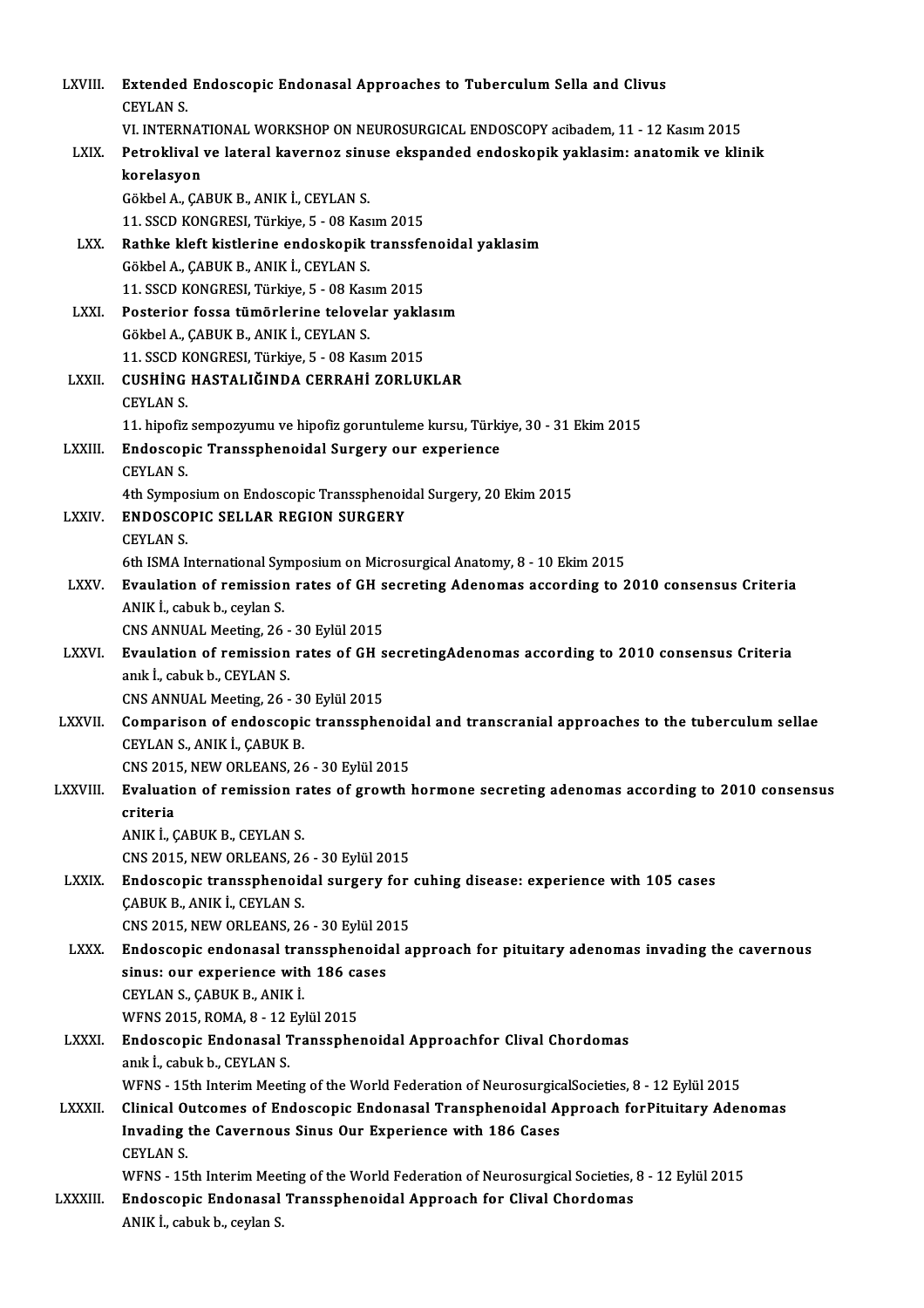|                | WFNS - 15th Interim Meeting of the World Federation of Neurosurgical Societies, 8 - 12 Eylül 2015                                 |
|----------------|-----------------------------------------------------------------------------------------------------------------------------------|
| <b>LXXXIV</b>  | HİPOFİZ CERRAHİSİNİN DÜNÜ BUGÜNÜ VE YARINI                                                                                        |
|                | <b>CEYLAN S.</b>                                                                                                                  |
|                | BOZOK ÜNIVERSITESINDE İLK NÖROŞİRÜRJİ GÜNÜ, Türkiye, 4 - 05 Eylül 2015                                                            |
| <b>LXXXV</b>   | A rare adventure of a lymphocytic hypophysitis EP 722 17th European Congress of Endocrinology                                     |
|                | Dublin 16 20 May 2015                                                                                                             |
|                | CANTÜRK Z., SELEK A., ARSLAN B., TARKUN İ., AKYAY Ö. Z., ÇABUK B., CEYLAN S.                                                      |
|                | 17th European Congress of Endocrinology, Dublin, İrlanda, 16 - 20 Mayıs 2015                                                      |
| <b>LXXXVI</b>  | <b>INVAZIF HIPOFIZ ADENOMLARI</b>                                                                                                 |
|                | <b>CEYLAN S</b>                                                                                                                   |
|                | 15. ENDOSKOPI BOLGE KURSU, Türkiye, 15 Mayıs 2015                                                                                 |
| <b>LXXXVII</b> | Endoskopik endonazal cerrahide komplikasyonlar                                                                                    |
|                | ÜYE B., ÇABUK B., ANIK İ., KOÇ K., CEYLAN S.                                                                                      |
|                | 29. TND KONGRESI, Türkiye, 17 - 21 Nisan 2015                                                                                     |
| LXXXVIII.      | Klivus Kordomalarına Endoskopik Endonazal Transsfenoidal Yaklaşım                                                                 |
|                | ANIK İ., cabuk b., uye b., gokbel a., ceylan S.                                                                                   |
|                | TND 29.Bilimsel kongre, Türkiye, 17 - 21 Nisan 2015                                                                               |
| <b>LXXXIX</b>  | Endoskopik transsfenoidal girisim uygulanan 241 GH Adenomlu olguda remisyonun 2010                                                |
|                | kriterlerine göre değerlendirilmesi                                                                                               |
|                | ANIK İ., ÇABUK B., ÇELAKIL Ü., ÇAKLILI M., CEYLAN S., SELEK A., Çetinarslan B.                                                    |
|                | 29. TND kongresi, Türkiye, 17 - 21 Nisan 2015                                                                                     |
| XC.            | Endoskopik Transsfenoidal Girişim Uygulanan 241 GH Adenomlu Olguda Remisyonun 2010                                                |
|                | Kriterlerine Göre Değerlendirilmesi                                                                                               |
|                | ANIK İ., cabuk b., celakıl u., caklılı m., ceylan S., selek a., çetinarslan b.                                                    |
|                | TND 29 Bilimsel Kongre, Türkiye, 17 - 21 Nisan 2015                                                                               |
| XCI.           | Nörohipofiz tümörlerinde cerrahi tedavi                                                                                           |
|                | ÇABUK B., ANIK İ., ÇELAKIL Ü., CEYLAN S., SELEK A., Çetinarslan B.                                                                |
|                | 29. TND KONGRESI, Türkiye, 17 - 21 Nisan 2015                                                                                     |
|                | XCII. KAFATABANI ENDOSKOPİK CERRRAHİSİ                                                                                            |
|                | <b>CEYLAN S.</b>                                                                                                                  |
|                | Türk Nöroşirürji Derneği 29. Bilimsel Kongresi, Türkiye, 17 - 19 Nisan 2015                                                       |
| XCIII.         | Genişletilmiş Endoskopik Kavernöz Sinüs ve Pterigopalatin Fossa Yaklaşımları                                                      |
|                | <b>CEYLAN S</b>                                                                                                                   |
|                | EGE ÜNİVERSİTESİ 1.ENDOSKOPİK KAFATABANI CERRAHİSİ SEMPOZYUMU, Türkiye, 28 Mart 2015                                              |
| XCIV.          | Endoskopik Endonazal gh adenomu Cerrahisi                                                                                         |
|                | <b>CEYLAN S</b>                                                                                                                   |
|                | XIV. Endoskopik Hipofiz Cerrahisi Bölge Kursu, Türkiye, 19 Mart 2015<br>ENDOSKOPİK TRANSSFENOİDAL HİPOFİZ VE KAFA TABANICERRAHİSİ |
| XCV.           |                                                                                                                                   |
|                | <b>CEYLAN S.</b><br>DÜZCE NÖROŞİRÜRJİ GÜNLERİ, Türkiye, 26 Şubat 2015                                                             |
| XCVI.          | Endoskopik Hipofiz Cerrahisi                                                                                                      |
|                | <b>CEYLAN S</b>                                                                                                                   |
|                | 9. İstanbul Hipofiz Günlerinde, Türkiye, 16 Ocak 2015                                                                             |
| XCVII.         | Endoskopik transmaksiller cerrahi ile pterigopalatin fossa ve infratemporal fossaya yaklasım                                      |
|                | ÜYE B., ÇABUK B., ANIK İ., CEYLAN S.                                                                                              |
|                | 10. SSCD KONGRESI, Türkiye, 25 - 28 Eylül 2014                                                                                    |
| XCVIII.        | Endoscopic transsphenoidal surgery for Cushing Disease: experience with 78 cases                                                  |
|                | ÇABUK B., ÜYE B., ANIK İ., CEYLAN S.                                                                                              |
|                | ASNO 2014, İstanbul, Türkiye, 11 - 14 Eylül 2014                                                                                  |
| <b>XCIX</b>    | Remission rates of growth hormone secreting adenomas according to 2010 criteria, endoscopic                                       |
|                | transsphenoidal approach results                                                                                                  |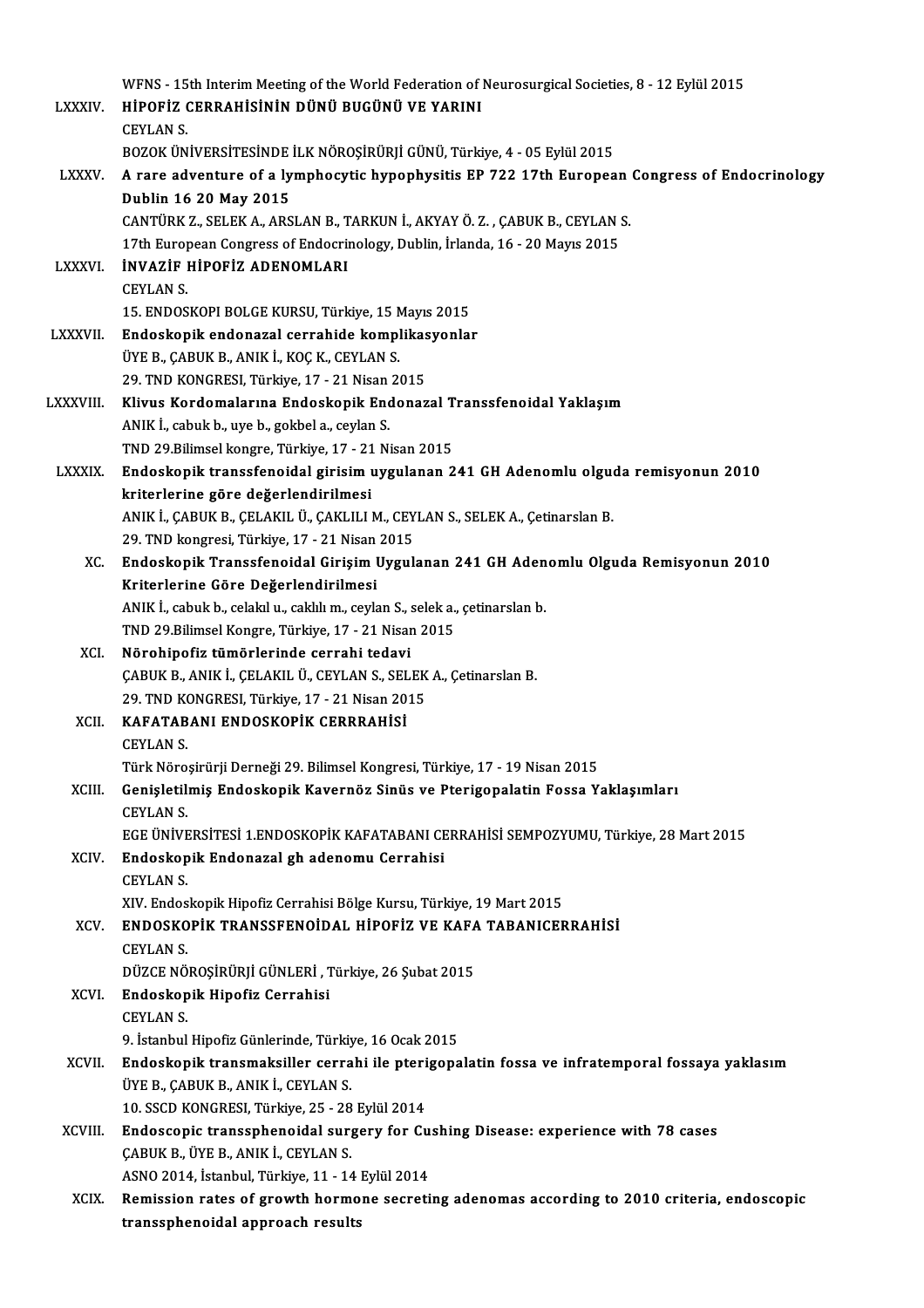ANIK İ., Gökbel A., ÇELAKIL Ü., ÇABUK B., GENÇ M. H. , CEYLAN S.<br>ASNO 2014, İstanbul Türkiye, 11, 14 Eylül 2014 ANIK İ., Gökbel A., ÇELAKIL Ü., ÇABUK B., GENÇ M<br>ASNO 2014, İstanbul, Türkiye, 11 - 14 Eylül 2014<br>Sungisal and elinisal auteamas af andassanı ANIK İ., Gökbel A., ÇELAKIL Ü., ÇABUK B., GENÇ M. H. , CEYLAN S.<br>ASNO 2014, İstanbul, Türkiye, 11 - 14 Eylül 2014<br>C. Surgical and clinical outcomes of endoscopic transsphenoidal approach for giant pituitary adenomas<br>CABUK ASNO 2014, İstanbul, Türkiye, 11 - 14 Eyli<br>Surgical and clinical outcomes of enc<br>ÇABUK B., ANIK İ., ÇAKLILI M., CEYLAN S.<br>ASNO 2014, İstanbul Türkiye, 11, 14 Eyli Surgical and clinical outcomes of endoscopi<br>ÇABUK B., ANIK İ., ÇAKLILI M., CEYLAN S.<br>ASNO 2014, İstanbul, Türkiye, 11 - 14 Eylül 2014<br>Endossonis transsnhanoidal annroash for n CABUK B., ANIK İ., CAKLILI M., CEYLAN S.<br>ASNO 2014, İstanbul, Türkiye, 11 - 14 Eylül 2014<br>CI. Bndoscopic transsphenoidal approach for pituitary adenomas invading the cavernous sinus,<br>experience with 128 cases ASNO 2014, İstanbul, Türkiye, 11 - 14 Eylül 2014<br>Endoscopic transsphenoidal approach for p<br>experience with 128 cases<br>CEYLAN S., CABUK B., ÜYE B., ANIK İ., KOÇ K. Endoscopic transsphenoidal approach f<br>experience with 128 cases<br>CEYLAN S., ÇABUK B., ÜYE B., ANIK İ., KOÇ K.<br>65 Jahrestagung DCNC Dresden Almanya 1 65. JahrestagungDGNC,Dresden,Almanya,11 -14Mayıs2014 CEYLAN S., ÇABUK B., ÜYE B., ANIK İ., KOÇ K.<br>65. Jahrestagung DGNC, Dresden, Almanya, 11 - 14 Mayıs 2014<br>CII. The endoscopic surgical treatment for pituitary apoplexy: a retrospective analysis<br>CABUK B. ANIK İ. KOÇ K. CEVLA 65. Jahrestagung DGNC, Dresden, Aln<br>The endoscopic surgical treatme<br>CABUK B., ANIK İ., KOÇ K., CEYLAN S. The endoscopic surgical treatment for pituitary apoplex<br>CABUK B., ANIK İ., KOÇ K., CEYLAN S.<br>65. Jahrestagung DGNC, Dresden, Almanya, 11 - 14 Mayıs 2014<br>Evaluation of remission rates in 122 nationts with grows CABUK B., ANIK İ., KOÇ K., CEYLAN S.<br>65. Jahrestagung DGNC, Dresden, Almanya, 11 - 14 Mayıs 2014<br>CIII. Evaluation of remission rates in 123 patients with growth hormone secreting adenomas comparing<br>2000 and 2010 conseneus 65. Jahrestagung DGNC, Dresden, Alman<br>Evaluation of remission rates in 12<br>2000 and 2010 consensus criteria Evaluation of remission rates in 123 patients with grov<br>2000 and 2010 consensus criteria<br>ANIK İ., GENÇM.H., ÇABUK B., ÇELAKIL Ü., KOÇ K., CEYLAN S.<br>65 Jahrestagung DCNC. Dreeden Almanya 11 - 14 Mayıs 2014 2000 and 2010 consensus criteria<br>ANIK İ., GENÇ M. H. , ÇABUK B., ÇELAKIL Ü., KOÇ K., CEYLAN S.<br>65. Jahrestagung DGNC, Dresden, Almanya, 11 - 14 Mayıs 2014<br>Custia sellar (aunrasellar lesians CIV. Cystic sellar/suprasellar lesions<br>CEYLAN S., CABUK B., ANIK I. 65. Jahrestagung DGNC, Dresden, Almanya, 11 - 14 Mayıs 2014 ENDOMILANO2014,Milan, İtalya,14 -17Nisan2014 CEYLAN S., ÇABUK B., ANIK İ.<br>ENDOMILANO 2014, Milan, İtalya, 14 - 17 Nisan 2014<br>CV. Evaluation of early and late visual recovery in pituitary macroadenomas after endoscopic endonasal<br>transanhanaidal sursory: suantitative a ENDOMILANO 2014, Milan, İtalya, 14 - 17 Nisan 2014<br>Evaluation of early and late visual recovery in pituitary macroadenomas after e<br>transsphenoidal surgery: quantitative assesment with diffusion tensor imaging<br>ANIK İ. CENC Evaluation of early and late visual recovery in pituitary<br>transsphenoidal surgery: quantitative assesment with d<br>ANIK İ., GENÇ M. H. , ÇABUK B., KOÇ K., ALTINTAŞ Ö., CEYLAN S.<br>WENS 2012 SEUL 9 - 12 Evlül 2012 transsphenoidal surgery: quantitative assesment with diffusion tensor imaging<br>ANIK İ., GENÇ M. H. , ÇABUK B., KOÇ K., ALTINTAŞ Ö., CEYLAN S.<br>WFNS 2013, SEUL, 8 - 13 Eylül 2013 ANIK İ., GENÇ M. H. , ÇABUK B., KOÇ K., ALTINTAŞ Ö., CEYLAN S.<br>WFNS 2013, SEUL, 8 - 13 Eylül 2013<br>CVI. Infrachiasmatic corridor, extended endoscopic transsphenoidal approach<br>ANIK İ. GABUK B. KOC K. CEVLAN S. WFNS 2013, SEUL, 8 - 13 Eylül 2013<br>Infrachiasmatic corridor, extend<br>ANIK İ., ÇABUK B., KOÇ K., CEYLAN S.<br>WENS 2012, SEUL, 8 - 12 Eylül 2012

- Infrachiasmatic corridor, extend<br>ANIK İ., ÇABUK B., KOÇ K., CEYLAN S.<br>WFNS 2013, SEUL, 8 13 Eylül 2013<br>Clinisal autaemas of andessanis ANIK İ., ÇABUK B., KOÇ K., CEYLAN S.<br>WFNS 2013, SEUL, 8 - 13 Eylül 2013<br>CVII. Clinical outcomes of endoscopic endonasal transsphenoidal approach for pituitary adenomas<br>inveding the envernous sinus: our experience with 115
- WFNS 2013, SEUL, 8 13 Eylül 2013<br>Clinical outcomes of endoscopic endonasal transsphenoidal a<br>invading the cavernous sinus: our experience with 115 cases Clinical outcomes of endoscopic<br>invading the cavernous sinus: ou<br>CABUK B., ANIK İ., KOÇ K., CEYLAN S.<br>WENS 2012 SEUL 9 - 12 Erlül 2012 invading the cavernous sinus: ou<br>ÇABUK B., ANIK İ., KOÇ K., CEYLAN S.<br>WFNS 2013, SEUL, 8 - 13 Eylül 2013<br>Sellar ve parasellar bölgenin kiçi CABUK B., ANIK İ., KOÇ K., CEYLAN S.<br>WFNS 2013, SEUL, 8 - 13 Eylül 2013<br>CVIII. Sellar ve parasellar bölgenin kistik epitelyal lezyonlarına endoskopik transsfenoidal yaklaşım<br>CABUK B. ANIK İ. KOÇ K. CEYLAN S.
- WFNS 2013, SEUL, 8 13 Eylül 2013<br>Sellar ve parasellar bölgenin kistik epitely<br>ÇABUK B., ANIK İ., KOÇ K., CEYLAN S.<br>27. TND KONGRSI, Türkiye, 12 16 Nisan 2013 Sellar ve parasellar bölgenin kistik epitely<br>ÇABUK B., ANIK İ., KOÇ K., CEYLAN S.<br>27. TND KONGRSI, Türkiye, 12 - 16 Nisan 2013<br>Kompleks seller patelejilere veklesum
- CIX. Kompleks sellar patolojilere yaklaşım ANIKİ.,KOÇK.,ÇABUKB.,CEYLANS. 27. TND KONGRESI, Türkiye, 12 - 16 Nisan 2013
- CX. Nadir görülen hipofiz lezyonları ÇABUK B., ANIK İ., KOÇ K., CEYLAN S. 26. TND KONGRESI, Türkiye, 20 - 24 Nisan 2012

CXI. Hipofiz adenomlarinda psodokapsül 26. TND KONGRESI, Türkiye, 20 - 24 Nisan 2012<br>Hipofiz adenomlarinda psodokapsül<br>CEYLAN S., ÇABUK B., KOÇ K., ANIK İ., GÜLTEKİN G., VURAL Ç.<br>26. TND KONGRESI, Türkiye, 20 - 24 Nisan 2012 Hipofiz adenomlarinda psodokapsül<br>CEYLAN S., ÇABUK B., KOÇ K., ANIK İ., GÜLTEKİN<br>26. TND KONGRESI, Türkiye, 20 - 24 Nisan 2012<br>Endeskenik ekstended transsfensidal yakla

- CEYLAN S., ÇABUK B., KOÇ K., ANIK İ., GÜLTEKİN G., VURAL Ç.<br>26. TND KONGRESI, Türkiye, 20 24 Nisan 2012<br>CXII. Bundoskopik ekstended transsfenoidal yaklaşımlarda infrakiazmatik koridorun kullanılması 26. TND KONGRESI, Türkiye, 20 - 24 |<br>Endoskopik ekstended transsfen<br>CEYLAN S., KOÇ K., ANIK İ., ÇABUK B.<br>26. TND KONGRESI, Türkiye, 20 - 24 | Endoskopik ekstended transsfenoidal yakla<br>CEYLAN S., KOÇ K., ANIK İ., ÇABUK B.<br>26. TND KONGRESI, Türkiye, 20 - 24 Nisan 2012<br>Endoskopik 3. ventrikulostami uygulanan e CEYLAN S., KOÇ K., ANIK İ., ÇABUK B.<br>26. TND KONGRESI, Türkiye, 20 - 24 Nisan 2012<br>CXIII. Endoskopik 3. ventrikulostomi uygulanan eriskin hidrosefali hastalarinda 3. ventrikul taban<br>vennanna internedinküler ve nrenenti
- 26. TND KONGRESI, Türkiye, 20 24 Nisan 2012<br>Endoskopik 3. ventrikulostomi uygulanan eriskin hidrosefali hastalarind<br>yapısının interpedinküler ve prepontin membranların değerlendirilmesi<br>ANIK İ. CEVLAN S. KOC K. ETUS V. A Endoskopik 3. ventrikulostomi uygulanan eriskin hidrosefa<br>yapısının interpedinküler ve prepontin membranların değe<br>ANIK İ., CEYLAN S., KOÇ K., ETUŞ V., ANIK Y., GENÇ M. H. , ÇABUK B.<br>25. TND KONCPESI, Türkiye 22., 26 Nisar yapısının interpedinküler ve prepontin membranların değerlendirilmesi<br>ANIK İ., CEYLAN S., KOÇ K., ETUŞ V., ANIK Y., GENÇ M. H. , ÇABUK B.<br>25. TND KONGRESI, Türkiye, 22 - 26 Nisan 2011 ANIK İ., CEYLAN S., KOÇ K., ETUŞ V., ANIK Y., GENÇ M. H. , ÇABUK B.<br>25. TND KONGRESI, Türkiye, 22 - 26 Nisan 2011<br>CXIV. Intrakranial kitlelerde diffuzyon tensor görüntülemede tümör infiltrasyon indeksi ile BOLD<br>MBC'tude ek
- 25. TND KONGRESI, Türkiye, 22 26 Nisan 2011<br>Intrakranial kitlelerde diffuzyon tensor gö:<br>MRG'xxde aktivasyon alanının korelasyonu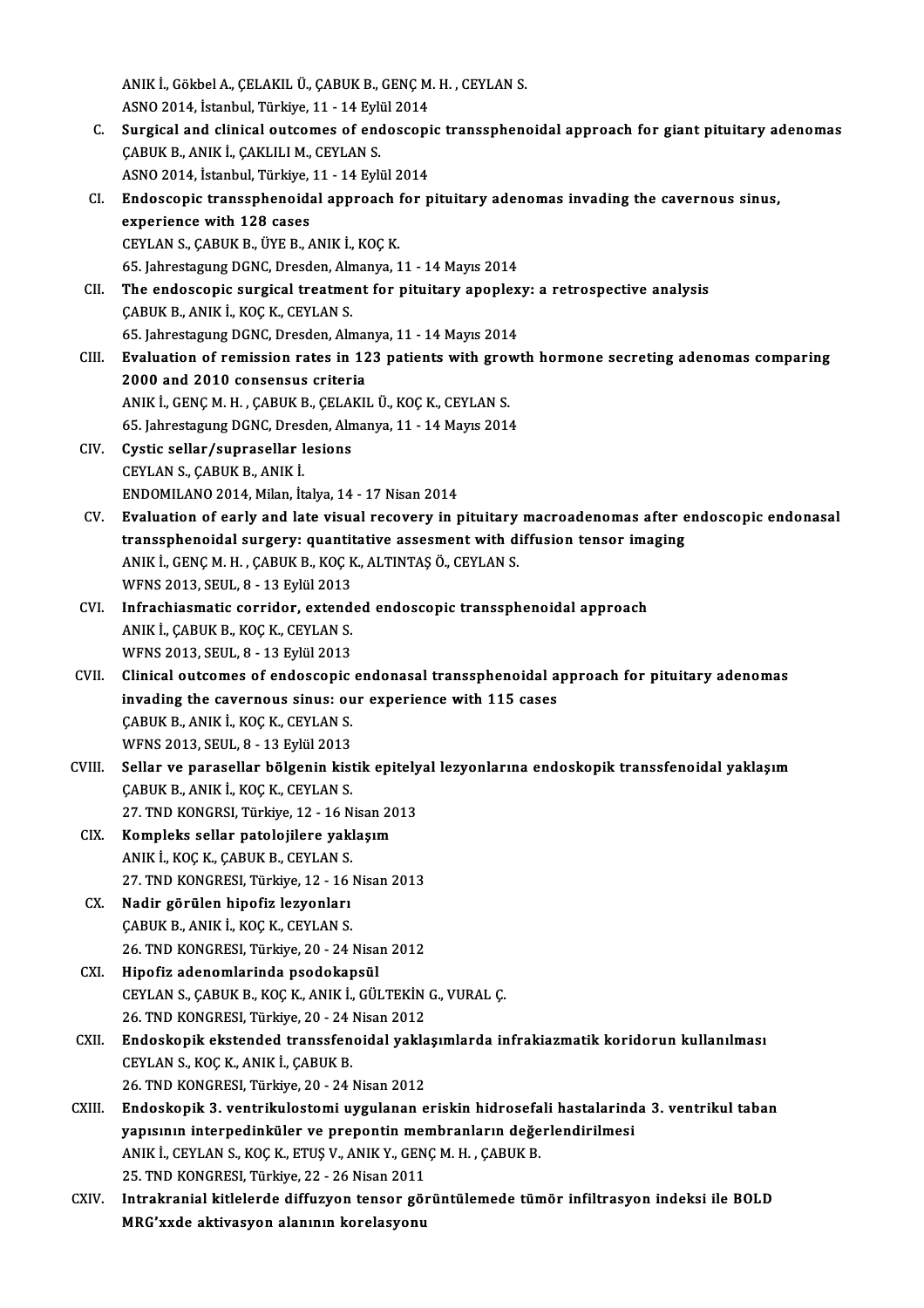ANIK İ., ANIK Y., CEYLAN S., KOÇ K., ÜYE B., ÇABUK B.<br>25. TND KONCRESI, Türkiye 22, 26 Nisan 2011 ANIK İ., ANIK Y., CEYLAN S., KOÇ K., ÜYE B., ÇABU<br>25. TND KONGRESI, Türkiye, 22 - 26 Nisan 2011<br>Cushing hastalığında endeskenik transafan ANIK İ., ANIK Y., CEYLAN S., KOÇ K., ÜYE B., ÇABUK B.<br>25. TND KONGRESI, Türkiye, 22 - 26 Nisan 2011<br>CXV. Cushing hastalığında endoskopik transsfenoidal cerrahi girişim sonuçlarımız: 103 olgudaki<br>donovimimir. 25. TND KONG<br>Cushing hast:<br>deneyimimiz<br>CABUV B. ANU Cushing hastalığında endoskopik transsfenoidal<br>deneyimimiz<br>ÇABUK B., ANIK İ., ÇAKLILI M., CEYLAN S., CANTÜRK Z.<br>20 TND KONCRESL Türkiye 17 Nisan 2015 - 21 Nisan deneyimimiz<br>ÇABUK B., ANIK İ., ÇAKLILI M., CEYLAN S., CANTÜRK Z.<br>29. TND KONGRESI, Türkiye, 17 Nisan 2015 - 21 Nisan 2011 CABUK B., ANIK İ., ÇAKLILI M., CEYLAN S., CANTÜRK Z.<br>29. TND KONGRESI, Türkiye, 17 Nisan 2015 - 21 Nisan 2011<br>CXVI. Deneysel infant hidrosefalide memantinin hipokampus CA1, CA2, CA3 bölgeleri üzerinde<br>pörenretektif etk 29. TND KONGRESI, Türkiye, 17 Nisan 2015 - 21 Nisan 2011<br>Deneysel infant hidrosefalide memantinin hipokampus CA1, CA2, CA3<br>nöroprotektif etkisi: histopatolojik ve immunohistokimyasal inceleme<br>FTIS V. CAPUV P. POZKUPT S. SA Deneysel infant hidrosefalide memantinin hi<br>nöroprotektif etkisi: histopatolojik ve immun<br>ETUŞ V., ÇABUK B., BOZKURT S., SAV A., CEYLAN S.<br>2. SSCD KONCRESI, Türkiye 6., 99 Arabk 2997 nöroprotektif etkisi: histopatolojik ve immunohistokimyasal inceleme<br>ETUŞ V., ÇABUK B., BOZKURT S., SAV A., CEYLAN S.<br>3. SSCD KONGRESI, Türkiye, 6 - 09 Aralık 2007 ETUȘ V., ÇABUK B., BOZKURT S., SAV A., CEYLAN S.<br>3. SSCD KONGRESI, Türkiye, 6 - 09 Aralık 2007<br>CXVII. Experience with the expanded and extended endoscopic endonasal approach to the cavernous sinus<br>and clivus 3. SSCD KON<br>Experience<br>and clivus<br>CEVI AN S Experience with the expanded are<br>and clivus<br>CEYLAN S., KOÇ K., ANIK İ., ÇABUK B.<br>Nauroandossany 2007, Paris, Exansa and clivus<br>CEYLAN S., KOÇ K., ANIK İ., ÇABUK B.<br>Neuroendoscopy 2007, Paris, Fransa, 9 - 12 Mayıs 2007 CEYLAN S., KOÇ K., ANIK İ., ÇABUK B.<br>Neuroendoscopy 2007, Paris, Fransa, 9 - 12 Mayıs 2007<br>CXVIII. Hipofiz adenomu cerrahisinde endoskopik transsfenoidal hemisfenoidotomi yaklaşımı<br>KOC K. ANIK İ. CABUK B. CEVLAN S KOÇ K., ANIK İ., ÇABUK B., CEYLAN S.<br>2.SSCD KONGRESI, Türkiye, 16 - 19 Kasım 2006 Hipofiz adenomu cerrahisinde endoskopik<br>KOÇ K., ANIK İ., ÇABUK B., CEYLAN S.<br>2.SSCD KONGRESI, Türkiye, 16 - 19 Kasım 2006<br>Cerzin emunilik sandromunda serrahi sark KOÇ K., ANIK İ., ÇABUK B., CEYLAN S.<br>2.SSCD KONGRESI, Türkiye, 16 - 19 Kasım 2006<br>CXIX. Gergin omurilik sendromunda cerrahi serbestleştirme ve ürodinamik bulgular<br>FTUS V. ÖZKÜDKCÜCU C. CABUK B. CEVLAN S. 2.SSCD KONGRESI, Türkiye, 16 - 19 Kasım 2006<br>Gergin omurilik sendromunda cerrahi serle<br>ETUŞ V., ÖZKÜRKÇÜGİL C., ÇABUK B., CEYLAN S.<br>2. SSCD KONGRESI Türkiye, 16 - 10 Kasım 2006 Gergin omurilik sendromunda cerrahi serb<br>ETUŞ V., ÖZKÜRKÇÜGİL C., ÇABUK B., CEYLAN S.<br>2. SSCD KONGRESI, Türkiye, 16 - 19 Kasım 2006<br>Sylvian aralmaid kistlara andasılan kantral ETUŞ V., ÖZKÜRKÇÜGİL C., ÇABUK B., CEYLAN S.<br>2. SSCD KONGRESI, Türkiye, 16 - 19 Kasım 2006<br>CXX. Sylvian araknoid kistlere endoskop kontrollü mikronorosirurjikal yaklasim<br>ETUS V. CABUK B. CEVLAN S 2. SSCD KONGRESI, Türkiye, 1<br>Sylvian araknoid kistlere e<br>ETUŞ V., ÇABUK B., CEYLAN S.<br>2. SSCD KONCRESI, Türkiye, 14 Sylvian araknoid kistlere endoskop kontrol<br>ETUŞ V., ÇABUK B., CEYLAN S.<br>2. SSCD KONGRESI, Türkiye, 16 - 19 Kasım 2006<br>Endoskopik transsfonaidal yaklasımda sfon ETUŞ V., ÇABUK B., CEYLAN S.<br>2. SSCD KONGRESI, Türkiye, 16 - 19 Kasım 2006<br>CXXI. Endoskopik transsfenoidal yaklasimda sfenoid sinus anatomisi 2. SSCD KONGRESI, Türkiye, 16 - 19 Kasım 20<br>Endoskopik transsfenoidal yaklasımda s<br>ANIK İ., KOÇ K., ANIK Y., ÇABUK B., CEYLAN S.<br>2. SSCD KONGRESI, Türkiye, 16 - 19 Kasım 20. Endoskopik transsfenoidal yaklasimda sfen<br>ANIK İ., KOÇ K., ANIK Y., ÇABUK B., CEYLAN S.<br>2. SSCD KONGRESI, Türkiye, 16 - 19 Kasım 2006<br>Chiari Tin 1 ve suringamuali algularında ar ANIK İ., KOÇ K., ANIK Y., ÇABUK B., CEYLAN S.<br>2. SSCD KONGRESI, Türkiye, 16 - 19 Kasım 2006<br>CXXII. Chiari Tip 1 ve syringomyeli olgularında prognoz ve BOS akım çalışması<br>KOÇ K., ANIK Y., ANIK İ., ÇABUK B., CEYLAN S. 2. SSCD KONGRESI, Türkiye, 16 - 19 Kasım 2006 Chiari Tip 1 ve syringomyeli olgularında prognoz<br>KOÇ K., ANIK Y., ANIK İ., ÇABUK B., CEYLAN S.<br>20. TND KONGRESI, Türkiye, 28 Nisan - 02 Mayıs 2006<br>Clichlastoma multiforma sarrabisinda fluaressai KOÇ K., ANIK Y., ANIK İ., ÇABUK B., CEYLAN S.<br>20. TND KONGRESI, Türkiye, 28 Nisan - 02 Mayıs 2006<br>CXXIII. Glioblastoma multiforme cerrahisinde fluoressein kullanımının total rezeksiyon ve sağkalıma etkisi 20. TND KONGRESI, Türkiye, 28 Nisai<br>Glioblastoma multiforme cerrahi<br>KOÇ K., ANIK İ., ÇABUK B., CEYLAN S.<br>20. TND KONGRESİ, Türkiye 28 Nisai 3 Glioblastoma multiforme cerrahisinde fluoressei<br>KOÇ K., ANIK İ., ÇABUK B., CEYLAN S.<br>20. TND KONGRESİ, Türkiye, 28 Nisan - 02 Mayıs 2006<br>Feraman magnum maningiamalarında andaskan KOÇ K., ANIK İ., ÇABUK B., CEYLAN S.<br>20. TND KONGRESİ, Türkiye, 28 Nisan - 02 Mayıs 2006<br>CXXIV. Foramen magnum meningiomalarında endoskop asiste tümör cerrahisi<br>KOC K. CABUK B. ANIK İ. CEVLAN S. 20. TND KONGRESİ, Türkiye, 28 Nisar<br>Foramen magnum meningiomala<br>KOÇ K., ÇABUK B., ANIK İ., CEYLAN S.<br>20. TND KONGRESI, Türkiye, 28 Nisar Foramen magnum meningiomalarında endoskop<br>KOÇ K., ÇABUK B., ANIK İ., CEYLAN S.<br>20. TND KONGRESI, Türkiye, 28 Nisan - 02 Mayıs 2006<br>An evnenimental investigation of the histological KOÇ K., ÇABUK B., ANIK İ., CEYLAN S.<br>20. TND KONGRESI, Türkiye, 28 Nisan - 02 Mayıs 2006<br>CXXV. An experimental investigation of the histological effects of epidural hematomas on cerebral<br>parenchima in early and late pe 20. TND KONGRESI, Türkiye, 28 Nisan - 02 Mayıs 2006 BALIKÇI M., KOÇ K., YAZIR Y., ANIK I., CEYLAN S., CEYLAN S. 5. Ulusal Sinirbilim Kongresi, Zonguldak, Türkiye, 10 Nisan 2006, ss.28 CXXVI. Endoscopic Pituitary Surgery: an early and late experience KOÇ K., ANIK İ., ÇABUK B., CEYLAN S. Endoscopic Pituitary Surgery: an early and late experience<br>KOÇ K., ANIK İ., ÇABUK B., CEYLAN S.<br>3. World Congress of ISGNE, Marburg, Almanya, 15 - 18 Haziran 2005<br>Clichlastome multiforme serrebisinde fluoressein kullanimi KOÇ K., ANIK İ., ÇABUK B., CEYLAN S.<br>3. World Congress of ISGNE, Marburg, Almanya, 15 - 18 Haziran 200<br>CXXVII. Glioblastome multiforme cerrahisinde fluoressein kullanimi<br>YOC V. CABUV B. İLBAV M. V. BALIVCLM, CEVLAN S. 3. World Congress of ISGNE, Marburg, Almanya, 15 - 1<br>Glioblastome multiforme cerrahisinde fluoresse<br>KOÇ K., ÇABUK B., İLBAY M. K. , BALIKÇI M., CEYLAN S.<br>19. TND KONGRESI, Türkiye 22 Hariran, 26 Nisan 200 CXXVII. Glioblastome multiforme cerrahisinde fluoressein kullanimi<br>KOÇ K., ÇABUK B., İLBAY M. K., BALIKÇI M., CEYLAN S.<br>18. TND KONGRESI, Türkiye, 22 Haziran - 26 Nisan 2004

## Diğer Yayınlar

iğer Yayınlar<br>I. Brucellar spondylodiscitis in a case with spondylolisthesis<br>Caylan S n nayn:<br>Brucella<br>Ceylan S.